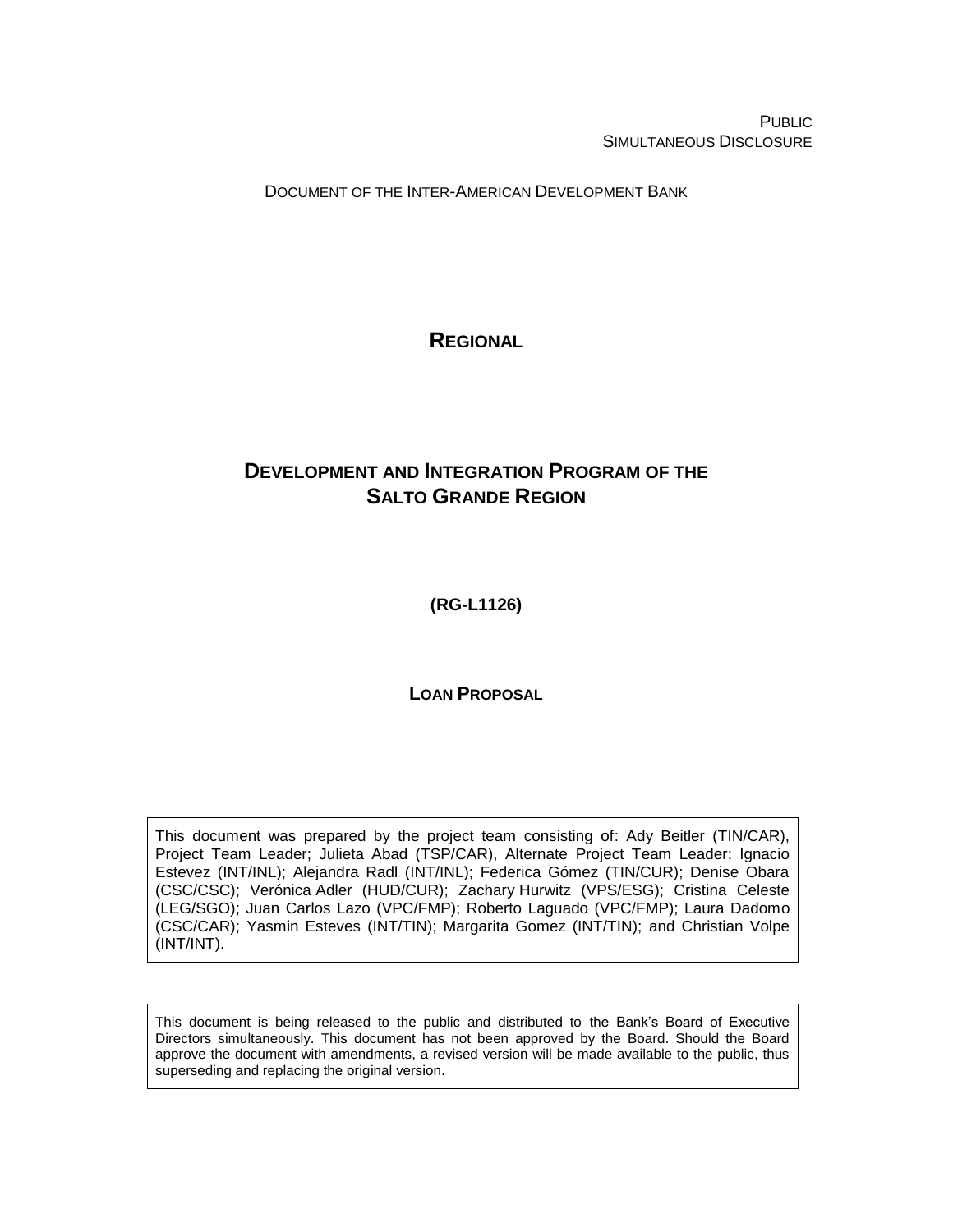## **CONTENTS**

### PROJECT SUMMARY

| $\mathbf{L}$ |                      |  |
|--------------|----------------------|--|
|              | А.<br>В.<br>C.       |  |
| II.          |                      |  |
|              | А.<br>В.<br>C.<br>D. |  |
| III.         |                      |  |
|              | А.<br>В.             |  |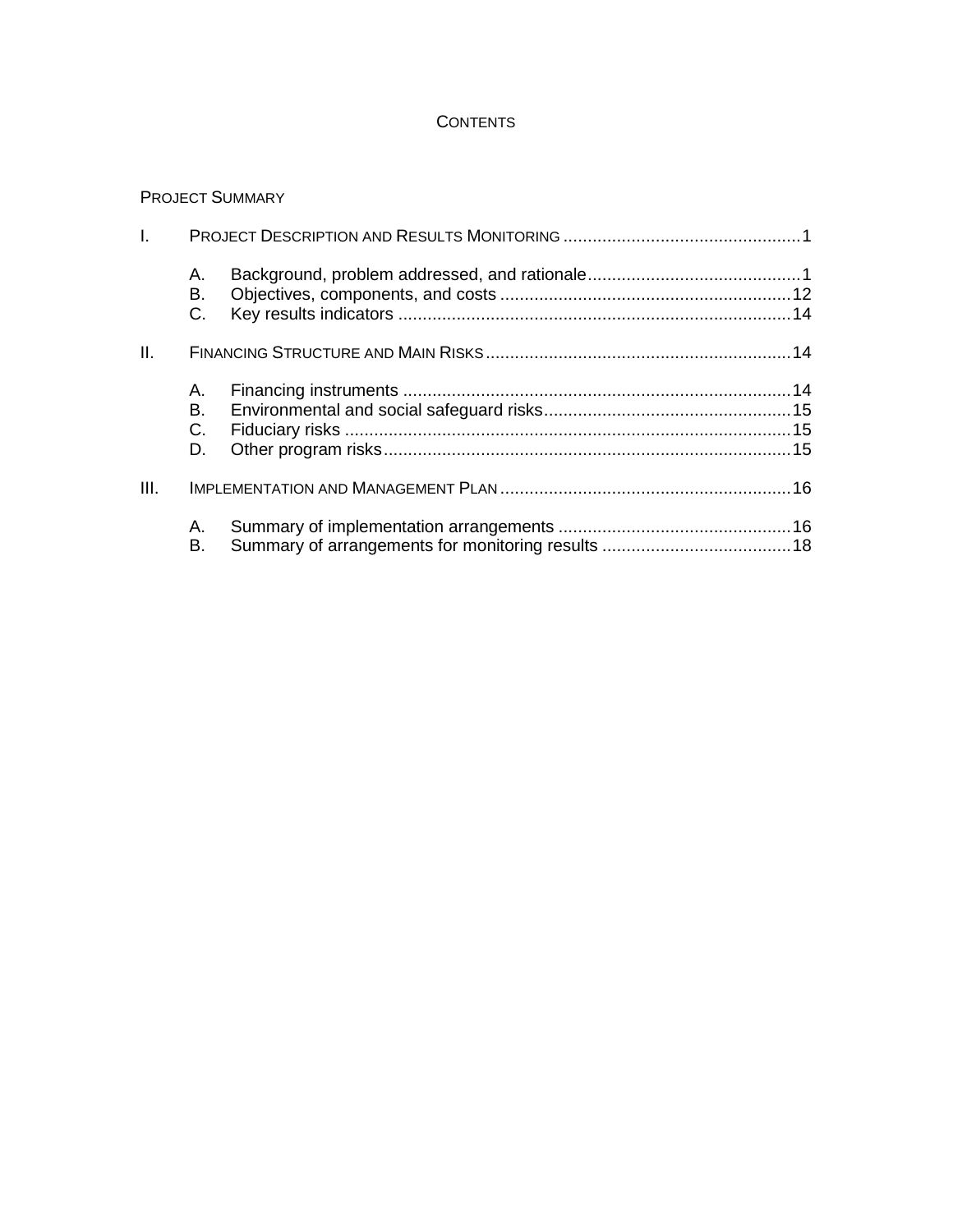| <b>ANNEXES</b> |                                                  |  |  |  |  |  |  |  |
|----------------|--------------------------------------------------|--|--|--|--|--|--|--|
| Annex I        | Development Effectiveness Matrix (DEM) - Summary |  |  |  |  |  |  |  |
| Annex II       | <b>Results Matrix</b>                            |  |  |  |  |  |  |  |
| Annex III      | <b>Fiduciary Agreements and Requirements</b>     |  |  |  |  |  |  |  |

#### **LINKS**

#### **REQUIRED**

- 1. [Multiyear execution plan](http://idbdocs.iadb.org/wsdocs/getDocument.aspx?DOCNUM=EZSHARE-567986568-18) and annual work plan
- 2. [Monitoring and evaluation plan](http://idbdocs.iadb.org/wsdocs/getDocument.aspx?DOCNUM=EZSHARE-567986568-21)
- 3. [Environmental and social management report \(ESMR\)](http://idbdocs.iadb.org/wsdocs/getDocument.aspx?DOCNUM=EZSHARE-567986568-35)
- 4. [Procurement plan](http://idbdocs.iadb.org/wsdocs/getDocument.aspx?DOCNUM=EZSHARE-567986568-23)

#### **OPTIONAL**

- 1. [Program economic analysis](http://idbdocs.iadb.org/wsdocs/getDocument.aspx?DOCNUM=EZSHARE-567986568-25)
- 2. [Integration and productive development in the Salto Grande region](http://idbdocs.iadb.org/wsdocs/getDocument.aspx?DOCNUM=EZSHARE-567986568-8)
- 3. [Tourism development in the Salto Grande region](http://idbdocs.iadb.org/wsdocs/getDocument.aspx?DOCNUM=EZSHARE-567986568-9)
- 4. [Streamlining of coordinated border management in the Salto Grande region](http://idbdocs.iadb.org/wsdocs/getDocument.aspx?DOCNUM=EZSHARE-567986568-10)
- 5. [Specifications for reconditioning](http://idbdocs.iadb.org/wsdocs/getDocument.aspx?DOCNUM=EZSHARE-567986568-11) of Concordia airport, airside
- 6. [Evaluation of Concordia airport project: final report](http://idbdocs.iadb.org/wsdocs/getDocument.aspx?DOCNUM=EZSHARE-567986568-12)
- 7. [Draft program Operating Regulations](http://idbdocs.iadb.org/wsdocs/getDocument.aspx?DOCNUM=EZSHARE-567986568-13)
- 8. [Challenges in the horticultural and industrial forestry sectors in the Salto Grande region](http://idbdocs.iadb.org/wsdocs/getDocument.aspx?DOCNUM=EZSHARE-567986568-14)
- 9. [Instruments for trade and tourism services promotion in Uruguay](http://idbdocs.iadb.org/wsdocs/getDocument.aspx?DOCNUM=EZSHARE-567986568-15)
- 10. [The Bank's sector knowledge and lessons learned](http://idbdocs.iadb.org/wsdocs/getDocument.aspx?DOCNUM=EZSHARE-567986568-16)
- 11. Complementarity potential for [the tourism sector in the binational region](http://idbdocs.iadb.org/wsdocs/getDocument.aspx?DOCNUM=EZSHARE-567986568-31)
- 12. [Tourism-related institutions in the Salto Grande binational region](http://idbdocs.iadb.org/wsdocs/getDocument.aspx?DOCNUM=EZSHARE-567986568-32)
- 13. [Financial evaluation of the Entre Ríos provincial government](http://idbdocs.iadb.org/wsdocs/getDocument.aspx?DOCNUM=EZSHARE-567986568-33)
- 14. [Multisector fund for production and tourism](http://idbdocs.iadb.org/wsdocs/getDocument.aspx?DOCNUM=EZSHARE-567986568-34)
- 15. [Safeguard policy filter \(SPF\) and safeguard screening form \(SSF\) for classification of](http://idbdocs.iadb.org/wsdocs/getDocument.aspx?DOCNUM=EZSHARE-567986568-44) [projects](http://idbdocs.iadb.org/wsdocs/getDocument.aspx?DOCNUM=EZSHARE-567986568-44)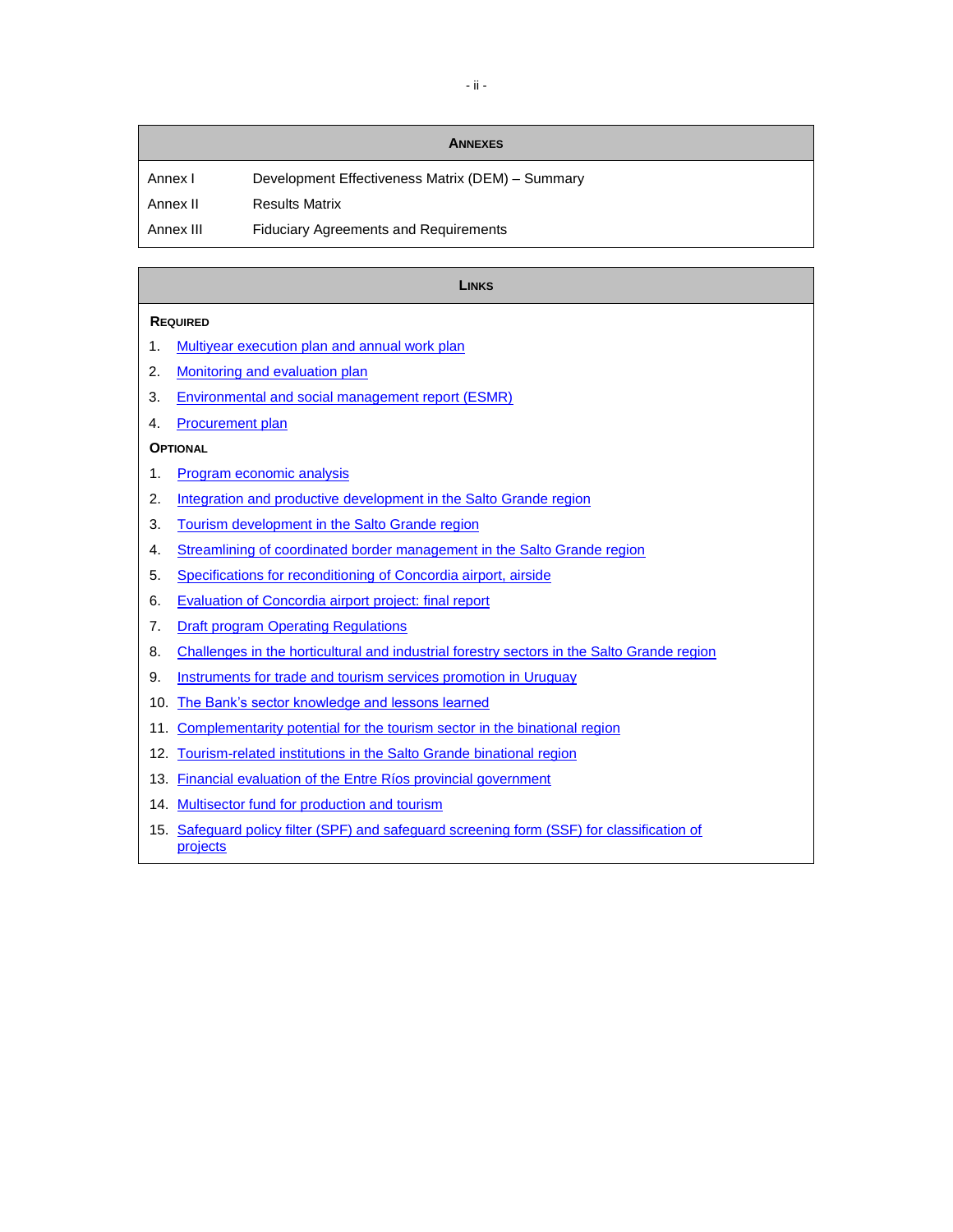## **ABBREVIATIONS**

| <b>ABC</b>    | Argentinean Blueberry Committee                                                                                                 |
|---------------|---------------------------------------------------------------------------------------------------------------------------------|
| <b>ATER</b>   | Agencia Tributaria de Entre Ríos [Entre Ríos Tax Authority]                                                                     |
| <b>CAFESG</b> | Comisión Administradora para el Fondo Especial de Salto Grande<br>[Administration Commission for the Salto Grande Special Fund] |
| <b>CDR</b>    | Country development result                                                                                                      |
| <b>DGFyCO</b> | Dirección General Fiscalización y Control de Obras [General Directorate<br>of Works Inspection and Oversight]                   |
| <b>DGFPIP</b> | Dirección General de Financiamiento para la inversión Pública [General<br>Directorate of Financing for Public Investment]       |
| <b>DNM</b>    | Dirección Nacional de Migraciones [National Migration Office]                                                                   |
| EEA           | Estación Experimental Agropecuaria [Experimental Agricultural Station],<br><b>INTA</b>                                          |
| <b>EFM</b>    | Estadísticas del Fondo Multisectorial [Statistics of the Multisector Fund]                                                      |
| <b>ESMR</b>   | Environmental and social management report                                                                                      |
| <b>INDEC</b>  | Instituto Nacional de Estadística y Censos [National Statistics and<br>Census Institute], Argentina                             |
| <b>INE</b>    | Instituto Nacional de Estadísticas [National Statistics Institute], Uruguay                                                     |
| <b>INTA</b>   | Instituto Nacional de Tecnología Agropecuaria [National Agricultural<br>Technology Institute]                                   |
| <b>IRR</b>    | Internal rate of return                                                                                                         |
| <b>MIOPyV</b> | Ministry of the Interior, Public Works, and Housing                                                                             |
| <b>MPIyS</b>  | Ministry of Planning, Infrastructure, and Services of the Province of Entre<br>Ríos                                             |
| <b>NPV</b>    | Net present value                                                                                                               |
| <b>OPP</b>    | Oficina de Planeamiento y Presupuesto [Office of Planning and Budget],<br>Uruguay                                               |
| <b>PEU</b>    | Program execution unit                                                                                                          |
| <b>TFF</b>    | Tarjeta de facilitación fronteriza [border facilitation card]                                                                   |
| <b>TVF</b>    | Tránsito vecinal fronterizo [local border traffic]                                                                              |
| <b>UEPEX</b>  | Unidades Ejecutoras de Proyectos con Financiamiento Externo<br>[Execution Units for Projects with External Financing]           |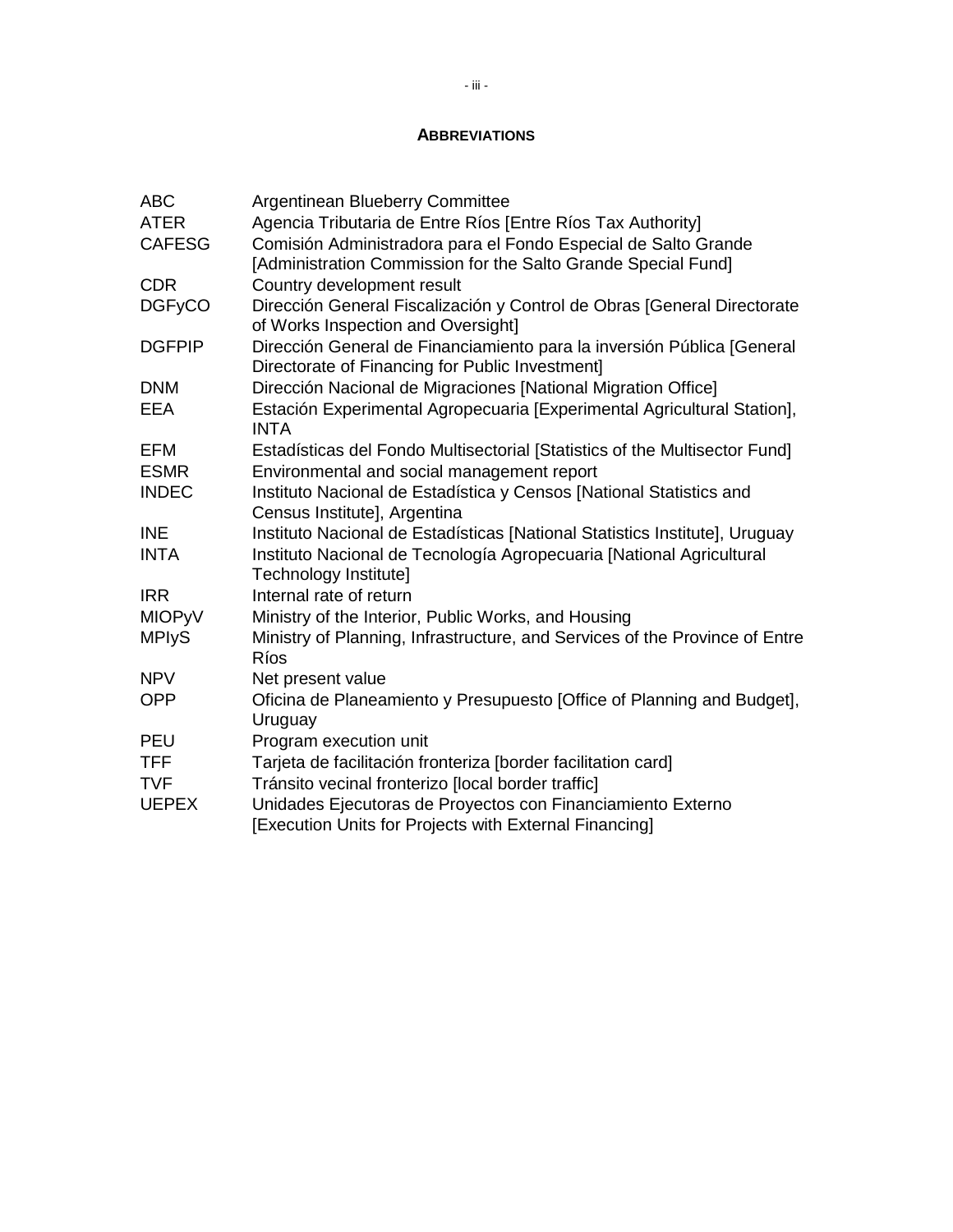#### **PROJECT SUMMARY**

#### **R[EGIONAL](#page-0-0) DEVELOPMENT AND INTEGRATION PROGRAM OF THE SALTO GRANDE REGION [\(RG-L1126\)](#page-0-1)**

| <b>Financial Terms and Conditions</b>                                                                                                                                                                                                                                                                                                                                                                                                                                                                                                                                                                                                                                                                                                                                                                                                                                                                                                                                                                                                                                                                                                                                                                                                                                                                                                                                                                                                                                                                                                                                                                                                                                                                                                                                                                                                                                                                                                                                                                                                                                                                                                                                                                      |               |      |                                            |                          |  |  |  |  |
|------------------------------------------------------------------------------------------------------------------------------------------------------------------------------------------------------------------------------------------------------------------------------------------------------------------------------------------------------------------------------------------------------------------------------------------------------------------------------------------------------------------------------------------------------------------------------------------------------------------------------------------------------------------------------------------------------------------------------------------------------------------------------------------------------------------------------------------------------------------------------------------------------------------------------------------------------------------------------------------------------------------------------------------------------------------------------------------------------------------------------------------------------------------------------------------------------------------------------------------------------------------------------------------------------------------------------------------------------------------------------------------------------------------------------------------------------------------------------------------------------------------------------------------------------------------------------------------------------------------------------------------------------------------------------------------------------------------------------------------------------------------------------------------------------------------------------------------------------------------------------------------------------------------------------------------------------------------------------------------------------------------------------------------------------------------------------------------------------------------------------------------------------------------------------------------------------------|---------------|------|--------------------------------------------|--------------------------|--|--|--|--|
| Borrower: Province of Entre Ríos of the Argentine<br>Republic                                                                                                                                                                                                                                                                                                                                                                                                                                                                                                                                                                                                                                                                                                                                                                                                                                                                                                                                                                                                                                                                                                                                                                                                                                                                                                                                                                                                                                                                                                                                                                                                                                                                                                                                                                                                                                                                                                                                                                                                                                                                                                                                              |               |      | Flexible Financing Facility <sup>(a)</sup> |                          |  |  |  |  |
| <b>Guarantor: Argentine Republic</b>                                                                                                                                                                                                                                                                                                                                                                                                                                                                                                                                                                                                                                                                                                                                                                                                                                                                                                                                                                                                                                                                                                                                                                                                                                                                                                                                                                                                                                                                                                                                                                                                                                                                                                                                                                                                                                                                                                                                                                                                                                                                                                                                                                       |               |      | <b>Amortization period:</b>                | 25 years                 |  |  |  |  |
| Executing agency: Ministry of Planning, Infrastructure,                                                                                                                                                                                                                                                                                                                                                                                                                                                                                                                                                                                                                                                                                                                                                                                                                                                                                                                                                                                                                                                                                                                                                                                                                                                                                                                                                                                                                                                                                                                                                                                                                                                                                                                                                                                                                                                                                                                                                                                                                                                                                                                                                    |               |      | <b>Disbursement period:</b>                | 5 years                  |  |  |  |  |
| and Services (MPIyS) of the Province of Entre Ríos                                                                                                                                                                                                                                                                                                                                                                                                                                                                                                                                                                                                                                                                                                                                                                                                                                                                                                                                                                                                                                                                                                                                                                                                                                                                                                                                                                                                                                                                                                                                                                                                                                                                                                                                                                                                                                                                                                                                                                                                                                                                                                                                                         |               |      | Grace period:                              | 5.5 years <sup>(b)</sup> |  |  |  |  |
| <b>Source</b>                                                                                                                                                                                                                                                                                                                                                                                                                                                                                                                                                                                                                                                                                                                                                                                                                                                                                                                                                                                                                                                                                                                                                                                                                                                                                                                                                                                                                                                                                                                                                                                                                                                                                                                                                                                                                                                                                                                                                                                                                                                                                                                                                                                              | Amount (US\$) | %    | Interest rate:                             | LIBOR-based              |  |  |  |  |
| <b>IDB (Ordinary Capital):</b>                                                                                                                                                                                                                                                                                                                                                                                                                                                                                                                                                                                                                                                                                                                                                                                                                                                                                                                                                                                                                                                                                                                                                                                                                                                                                                                                                                                                                                                                                                                                                                                                                                                                                                                                                                                                                                                                                                                                                                                                                                                                                                                                                                             | 50 million    | 100% | <b>Credit fee:</b>                         | (c)                      |  |  |  |  |
|                                                                                                                                                                                                                                                                                                                                                                                                                                                                                                                                                                                                                                                                                                                                                                                                                                                                                                                                                                                                                                                                                                                                                                                                                                                                                                                                                                                                                                                                                                                                                                                                                                                                                                                                                                                                                                                                                                                                                                                                                                                                                                                                                                                                            |               |      | Inspection and supervision fee:            | (c)                      |  |  |  |  |
| Total:                                                                                                                                                                                                                                                                                                                                                                                                                                                                                                                                                                                                                                                                                                                                                                                                                                                                                                                                                                                                                                                                                                                                                                                                                                                                                                                                                                                                                                                                                                                                                                                                                                                                                                                                                                                                                                                                                                                                                                                                                                                                                                                                                                                                     | 50 million    | 100% | Weighted average life:                     | 15.25 years $(d)$        |  |  |  |  |
|                                                                                                                                                                                                                                                                                                                                                                                                                                                                                                                                                                                                                                                                                                                                                                                                                                                                                                                                                                                                                                                                                                                                                                                                                                                                                                                                                                                                                                                                                                                                                                                                                                                                                                                                                                                                                                                                                                                                                                                                                                                                                                                                                                                                            |               |      | <b>Currency of approval:</b>               | U.S. dollar              |  |  |  |  |
|                                                                                                                                                                                                                                                                                                                                                                                                                                                                                                                                                                                                                                                                                                                                                                                                                                                                                                                                                                                                                                                                                                                                                                                                                                                                                                                                                                                                                                                                                                                                                                                                                                                                                                                                                                                                                                                                                                                                                                                                                                                                                                                                                                                                            |               |      |                                            |                          |  |  |  |  |
| <b>Project at a Glance</b><br>Program objective/description: The program objective is to contribute to greater competitiveness of the productive<br>sectors and tourism services in the Salto Grande region. The specific objectives are: (i) to raise the productivity of the<br>productive sectors participating in the program, (ii) to better position the Salto Grande region as a tourist destination, and<br>(iii) to improve the connectivity of the Salto Grande region, so that it can attract larger numbers of domestic and foreign<br>tourists.<br>Special contractual conditions precedent to the first disbursement of the loan proceeds: (i) approval and entry into<br>force of the program Operating Regulations (optional link 7) on the terms agreed upon with the Bank; (ii) creation of the<br>program execution unit and appointment of its members; and (iii) signature and entry into force of the agreement between<br>the borrower and the Ministry of the Interior, Public Works, and Housing (MIOPyV) for program Component 3 (see<br>paragraph 3.5). See also Annex B of the environmental and social management report (ESMR) (required link 3) for the<br>environmental contractual condition precedent to the first disbursement of loan proceeds.<br>Special contractual conditions for execution: (i) Prior to starting execution of Component 2, the borrower will:<br>(a) provide evidence that authorizations have been obtained from the relevant national authorities in Argentina's airport<br>sector, and local legal requirements have been met; and (b) provide evidence that the agreement with the Concordia<br>municipal government for execution and maintenance of the Concordia airport has been signed and has entered into<br>force; and (ii) prior to issuing the solicitation for the Concordia airport reconditioning project works, the borrower will<br>provide evidence that the relevant authorities have partially approved the preliminary design for the works at the Phase 1<br>level (see paragraph 3.6). See also Annex B of the ESMR (required link 3) for the environmental and social special<br>contractual conditions for execution. |               |      |                                            |                          |  |  |  |  |
| <b>Exceptions to Bank policy: None.</b>                                                                                                                                                                                                                                                                                                                                                                                                                                                                                                                                                                                                                                                                                                                                                                                                                                                                                                                                                                                                                                                                                                                                                                                                                                                                                                                                                                                                                                                                                                                                                                                                                                                                                                                                                                                                                                                                                                                                                                                                                                                                                                                                                                    |               |      | <b>Strategic Alignment</b>                 |                          |  |  |  |  |
| Challenges:(d)                                                                                                                                                                                                                                                                                                                                                                                                                                                                                                                                                                                                                                                                                                                                                                                                                                                                                                                                                                                                                                                                                                                                                                                                                                                                                                                                                                                                                                                                                                                                                                                                                                                                                                                                                                                                                                                                                                                                                                                                                                                                                                                                                                                             |               | SI   | ⊽<br>PI                                    | ⊽<br>EI                  |  |  |  |  |
| Crosscutting themes:(e)                                                                                                                                                                                                                                                                                                                                                                                                                                                                                                                                                                                                                                                                                                                                                                                                                                                                                                                                                                                                                                                                                                                                                                                                                                                                                                                                                                                                                                                                                                                                                                                                                                                                                                                                                                                                                                                                                                                                                                                                                                                                                                                                                                                    |               | GD   | CC                                         | IC                       |  |  |  |  |

(a) Under the terms of the Flexible Financing Facility (document FN-655-1), the borrower has the option of requesting changes to the amortization schedule, as well as currency and interest rate conversions. The Bank will take operational and risk management considerations into account when reviewing such requests.

<sup>(b)</sup> Under the flexible repayment options of the Flexible Financing Facility, changes to the grace period are permitted provided that they do not entail any extension of the original weighted average life of the loan or the last payment date as documented in the loan contract.

<sup>(c)</sup> The credit fee and inspection and supervision fee will be established periodically by the Board of Executive Directors as part of its review of the Bank's lending charges, in accordance with applicable policies.

(d) The original weighted average life may be shorter depending on the signature date of the loan contract.

 $(e)$  SI (Social Inclusion and Equality); PI (Productivity and Innovation); and EI (Economic Integration).

(f) GD (Gender Equality and Diversity); CC (Climate Change and Environmental Sustainability); and IC (Institutional Capacity and Rule of Law).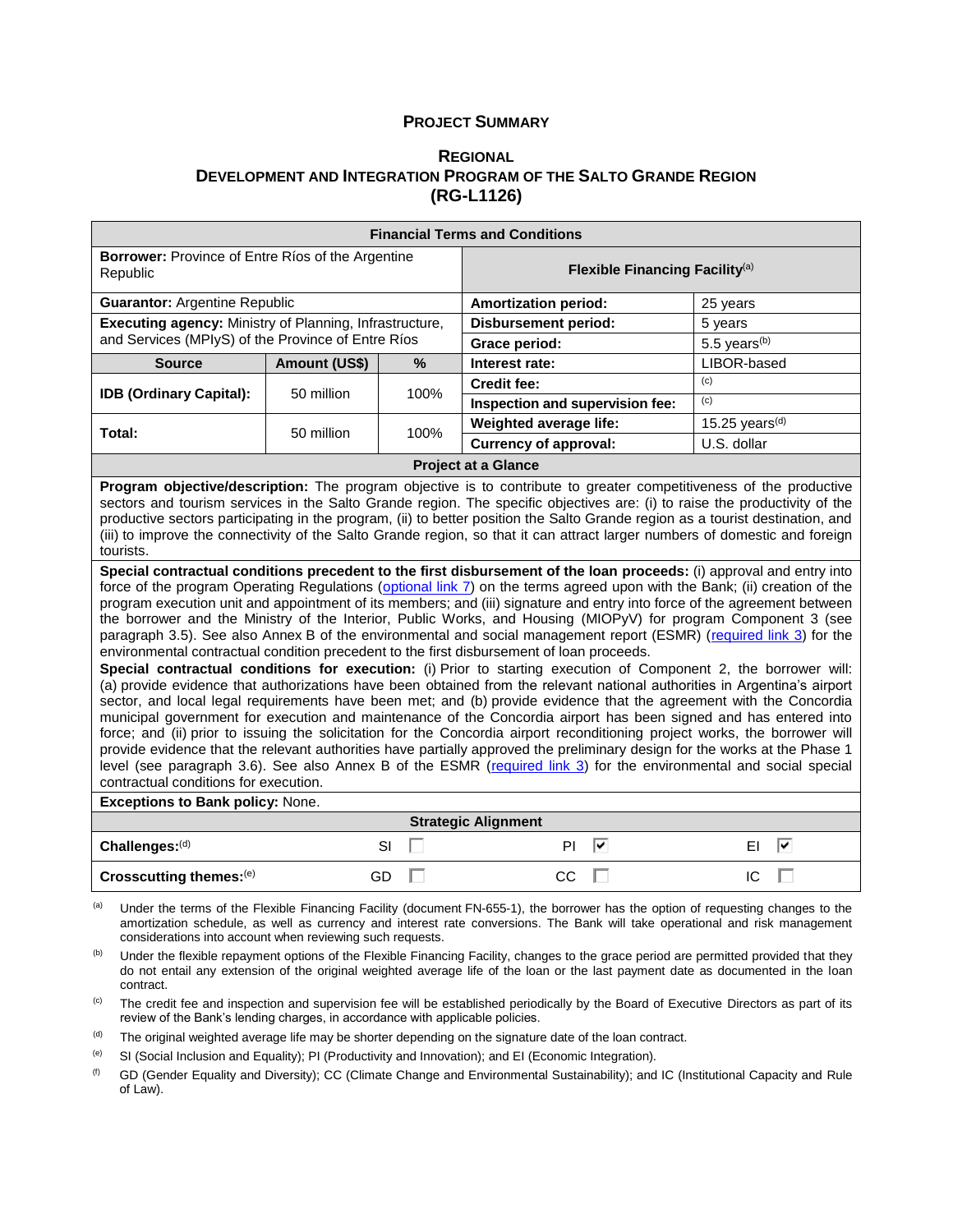## **I. PROJECT DESCRIPTION AND RESULTS MONITORING**

## **A. Background, problem addressed, and rationale**

- 1.1 **Context**. The Salto Grande binational region<sup>1</sup> encompasses the departments of Concordia and Federación in the Province of Entre Ríos, Argentina, as well as the Department of Salto in Uruguay. The binational ties go back to the nineteenth century and culminated in development of the Salto Grande hydroelectric complex on the Uruguay River with a dam connecting the cities of Concordia and Salto. Construction of the dam began in 1946 with the creation of the Salta Grande Joint Technical Committee<sup>2</sup> and began operating in 1982.
- 1.2 The Uruguay River serves as a unifying element of the binational region, which also has a distinctive natural environment, unique cultural features, and a shared history that provides a common identity.
- 1.3 **Program target area.** The target area encompasses the departments of Concordia, Federación, and Colón in the Province of Entre Ríos (Argentina) and the Department of Salto (Uruguay). This binational region spans 24,072 square kilometers $3$  and has a population of  $454,033.^4$



**Map 1.1. Program target area<sup>5</sup>**

<sup>1</sup> The concept of "region," from a geographical standpoint, refers to spatial uniformity and homogeneity. Alejandro Benedetti, 2008.

- <sup>4</sup> Argentina's National Statistics and Census Institute (INDEC) and Uruguay's National Statistics Institute (INE).
- <sup>5</sup> Prepared by the project team using SIG-COSIPLAN, Military Geographical Service (Uruguay), National Geographical Institute (Argentina), and Google Terrain©.

 $2$  The Salta Grande Joint Technical Committee was created under an agreement between Argentina and Uruguay to develop the hydroelectric potential of the Salto Grande region. The agreement was ratified pursuant to Law 13,213 of 2 July 1948 and Law 12,517 of 13 August 1958, respectively.

 $3$  This includes 9,909 square kilometers in Argentina and 14,163 square kilometers in Uruguay.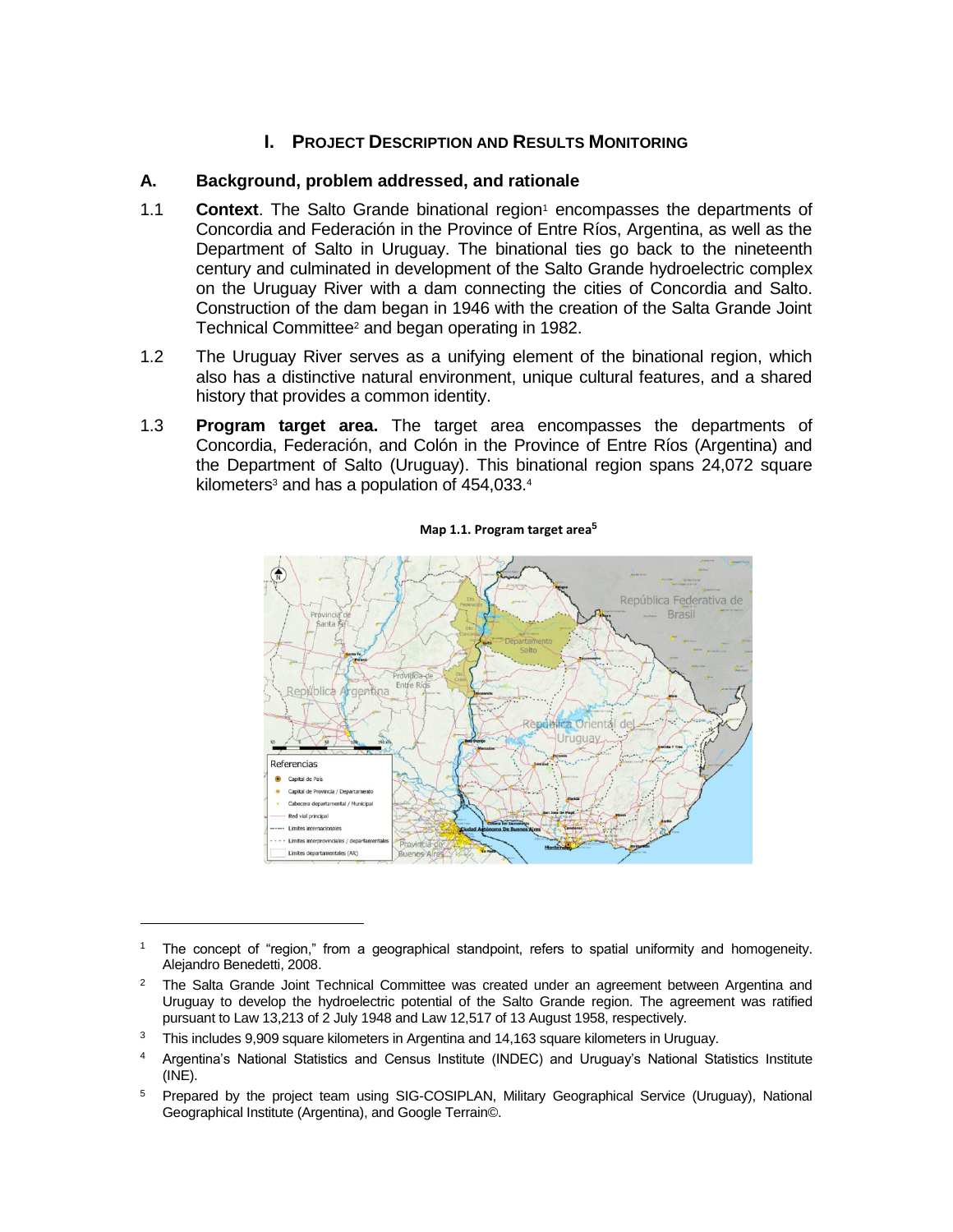- 1.4 **Connectivity**. The region is connected to Argentina's main cities via National Routes 14 and 18. Uruguay's Route 3 connects the binational region to Montevideo. The dam made it possible to connect the Argentine and Uruguayan rail networks, although this connection has scarcely been used since 2012. The ports on the river are inactive. A similar situation exists at the Concordia and Salto airports, which have not seen regular flight service since 2013. A total of 1,441,058 passengers crossed the Salto Grande bridge in 2017, up 82% from 2009.<sup>6</sup>
- 1.5 **Social profile**. The binational region has 454,033 inhabitants<sup>7</sup> and high rates of unemployment and poverty. Forty-two percent of Concordia's population lives below the poverty line, and 7.8% below the extreme poverty line, and its unemployment rate in the fourth quarter of 2017 was 4.2%.<sup>8</sup> Salto's unemployment rate was 9.5% in 2014.<sup>9</sup> As Uruguay's second-largest city in terms of population, Salto has an unemployment rate above the national average (7.8% in 2016), while 7.76% of its residents live in poverty and 49.4% have at least one unmet basic need. Of the departments located along the Uruguayan coast, it has the highest percentage of unskilled labor (30%).<sup>10</sup>
- 1.6 **Economic activities**. This is an agricultural region, with an intensive rural structure based on growing vegetables, fruits (primarily citrus and blueberries), and forest crops. Entre Ríos recorded US\$1.134 billion in exports in 2017, or 1.9% of the national total. The province's gross regional product in 2014 was 124.973 billion Argentine pesos, or 2.7% of the national total (19.6% primary sector, 19.7% secondary, and 60.8% tertiary).<sup>11</sup> Salto's regional GDP in 2015 was 2.8% of the national total at US\$1.492 billion<sup>12</sup> (22.1% primary, 21.5% secondary, and 56.4% tertiary). The region's tourist attractions are headlined by the hot springs flowing from the Guaraní Aquifer.
- 1.7 All four departments, as described below, share a productive matrix and sectorrelated problems. While opportunities to promote productive complementarity have not been identified, actions can certainly be taken to benefit enterprises in the binational region as part of a joint effort to boost productivity. The situation is different in the tourism sector: Despite a focus on the hot springs, efforts can be coordinated to develop various attractions on either side of the border. These can be complemented by greater sector knowledge in both countries.
- 1.8 **Binational coordination**. In 1975 Argentina and Uruguay formed the Uruguay River Administrative Commission, based primarily on the Uruguay River Border Treaty. The 1991 implementation of Mercosur strengthened trade and accelerated integration processes. Cultural ties dating back to 1920 have included the

 $\overline{a}$ 

<sup>&</sup>lt;sup>6</sup> National Immigration Office (DNM), Ministry of the Interior, Public Works, and Housing (MIOPyV) of [Argentina.](http://www.migraciones.gov.ar/accesible/indexA.php?estadisticas)

<sup>&</sup>lt;sup>7</sup> Including 187,448 in Concordia, 74,086 in Federación, 80,510 in Colón, and 111,989 in Salto. [INDEC](https://www.indec.gob.ar/nivel4_default.asp?id_tema_1=2&id_tema_2=24&id_tema_3=119) and [INE.](http://www.ine.gub.uy/estimaciones-y-proyecciones)

<sup>8</sup> INDEC. Incidencia de la pobreza [y la indigencia en 31 aglomerados urbanos.](https://www.indec.gob.ar/uploads/informesdeprensa/eph_pobreza_02_17.pdf)

<sup>9</sup> Ministry of Labor and Social Security of Uruguay.

<sup>10</sup> [Leal, J. et al. \(2013\).](http://dcs.unorte.edu.uy/sites/default/files/publicaciones/transformaciones-recientes-y-desafios-para-el-desarrollo-regional.pdf)

<sup>11</sup> INDEC, 2014.

<sup>12</sup> INE Uruguay.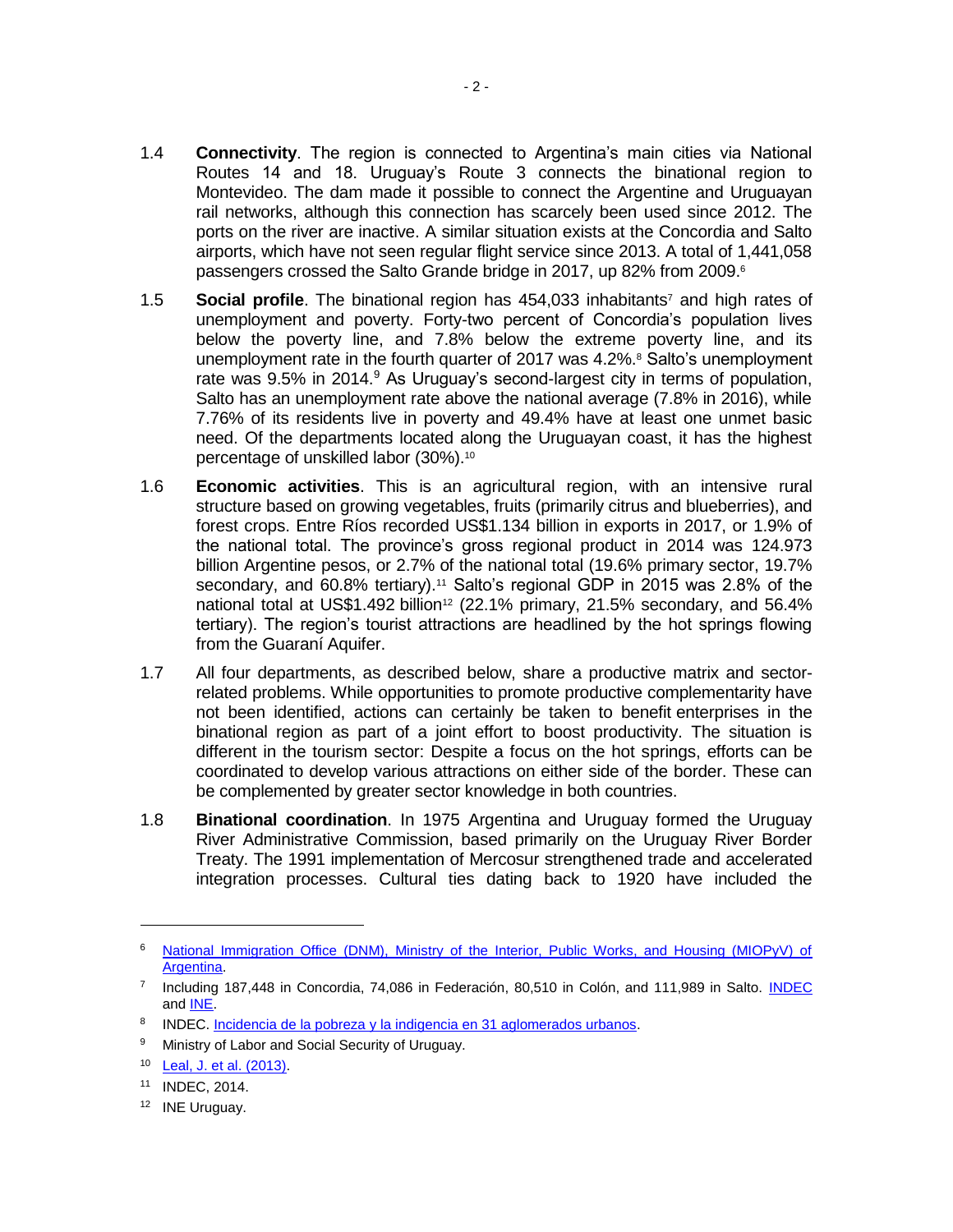organization of [Carnival celebrations,](http://www.mides.gub.uy/innovaportal/file/2372/1/identidad_cultura_desarrollo_salto_concordia.pdf) [marathon races,](http://maratonbinacional.com.ar/) and the Binational Tourism Race, which has been jointly coordinated by Universidad de la República (in Salto) and Entre Ríos National University since 2005. Also noteworthy are the coordinated efforts by the public safety agencies of Salto and Concordia.

- 1.9 **Identification of the problem.** Economic integration of the binational region is lagging, and enterprises have been unable to become globally competitive or develop modern value chains and distribution chains.<sup>13</sup> Lowering logistical costs will require addressing bottlenecks caused by poor highway networks, ineffective transportation regulations and services, including weak customs services and a lack of coordination at the border.<sup>14</sup>
- 1.10 **Low competitiveness in the productive and tourism sectors.** Some of the factors hindering further development of the agroindustrial sector in the binational region are a lack of openness to new markets, the need for new and improved crop varieties and species, and the absence of value aggregation and innovation in local production. Moreover, tourism is limited by a failure to develop the region as a tourist destination, a lack of air travel connectivity, and inefficient border control procedures. Both sectors are also lacking statistical data and instruments to promote entrepreneurship and exports.
- 1.11 The low competitiveness in the productive and tourism sectors in the binational region is due to the following problems: (i) low productivity of the citrus sector; (ii) high costs of doing business in the blueberry sector; (iii) low output of the vegetable sector; (iv) limited aggregation in the chain of the industrial forestry sector; (v) little development of the region as a tourist destination; and (vi) poor connectivity.
- 1.12 **Low productivity of the citrus sector**. The binational region is the leading source of citrus production in both countries. It produces oranges, tangerines, and, to a lesser extent, lemons and grapefruit for domestic, industrial, and export markets. In 2017 Entre Ríos produced 23% of the national total, with 54% of this area used for oranges, 42% for tangerines, and the remaining 4% for grapefruit and lemons.<sup>15</sup>
- 1.13 Citrus yields in Entre Ríos province, however, are below the national average (approximately 15%).<sup>16</sup> Productivity in orange farming has fallen from 21.6 tons per hectare to 17.6 in the past 10 years. A similar drop has occurred in the number of tons harvested, from 739,000 to 600,000 tons, with the share of the national total slipping from 23.6% in 2007 to 18% in 2017. Corrientes province, meanwhile, increased its share from 7% to 17% over the same period.<sup>17</sup>

<sup>13</sup> IDB Institutional Strategy (2016-2019), page 8.

<sup>14</sup> Integration and Trade Sector Framework Document (document GN-2715-6), paragraph 2.36.

<sup>15</sup> [Informe de actividad citrícola,](http://www.federcitrus.org/estadisticas/) 2018. Federcitrus.

<sup>16</sup> Concordia Experimental Agricultural Station (EEA) of the National Agricultural Technology Institute [\(INTA\)](https://inta.gob.ar/sites/default/files/inta_concordia_informe_citricola_entre_rios_2015.pdf) and [Argentine Citrus Federation \(Federcitrus\).](http://www.federcitrus.org/estadisticas/)

<sup>17</sup> [Informe de actividad citrícola,](http://www.federcitrus.org/estadisticas/) 2007. Federcitrus.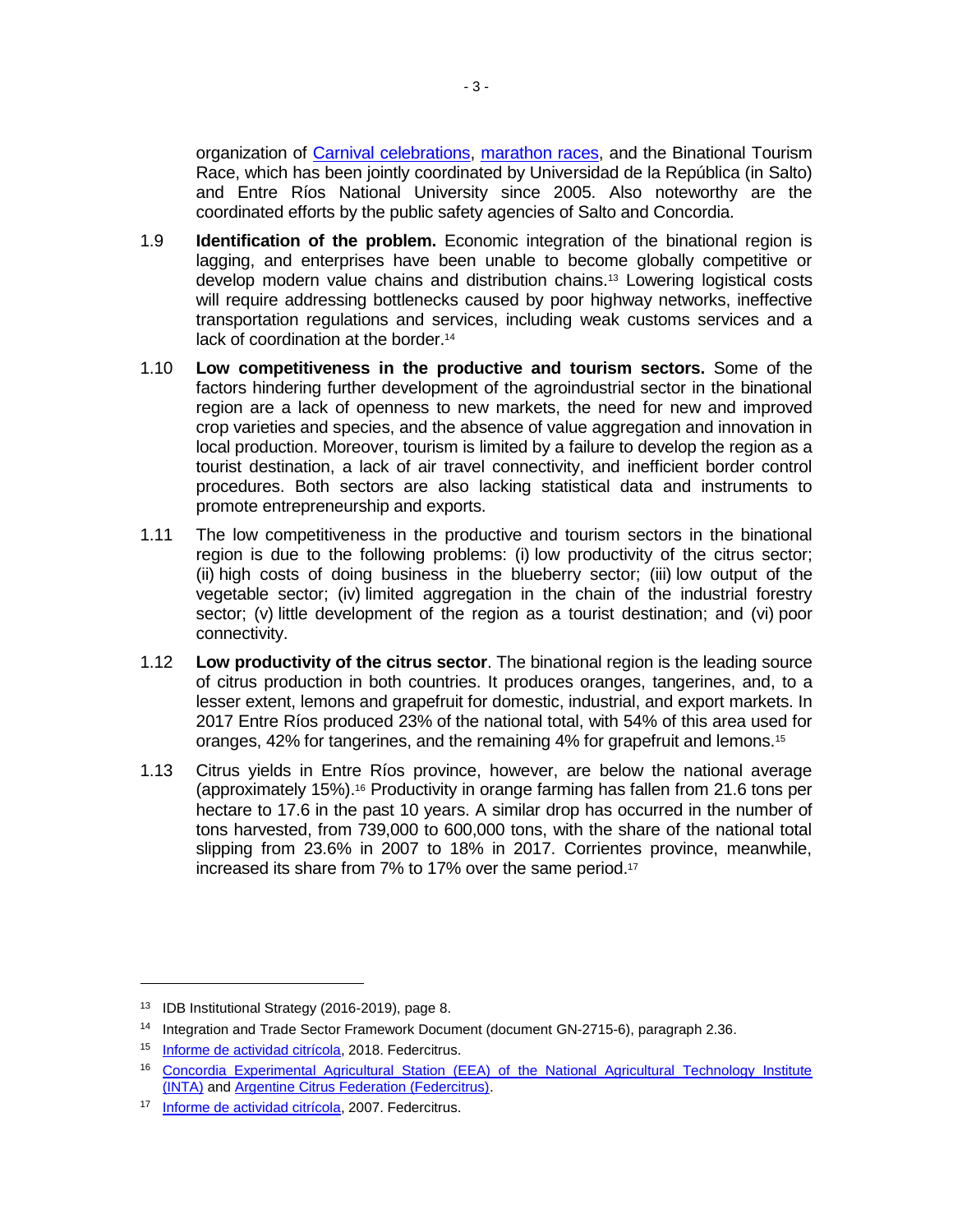- 1.14 The Department of Salto has 3,719 million citrus plants (48% of the national total) 18 on 8,238 hectares (44.7% of Uruguayan land used for this sector). Crop yields in 2016, however, were comparable to those of Entre Ríos province.<sup>19</sup>
- 1.15 Productivity in this sector is low because, among other factors: (i) the varieties being farmed are not those in greatest demand in international markets, nor do they have the highest yields; $20$  and (ii) use of modern productive processes and new technologies (e.g., crop coverings, automatic irrigation,<sup>21</sup> humidity control, disease treatment methods) is limited. Modernization could also reduce the risk of frosts<sup>22</sup> and the threat of the Huanglongbing virus,<sup>23</sup> which limit the expansion of small-scale farmers. 24
- 1.16 **High costs of doing business in the blueberry sector**. At 1,040 hectares (38% of the national total), Concordia accounts for the largest blueberry farming area in northwestern Argentina.<sup>25</sup> Uruguay, meanwhile, has 370 hectares devoted to blueberry production, mostly along the coast (Salto and Paysandú).<sup>26</sup> The binational region produces 10,000 tons per year, which are exported primarily to the United States and Europe. While Concordia's average yield is above Argentina's national average  $(7.7 \text{ and } 6.2 \text{ tons per hectare}, \text{respectively})$ , $^{27}$  growth has been limited. The amount of land farmed fell by 35%, from 4,200 to 2,750 hectares, between 2007 and 2016.<sup>28</sup> A similar drop occurred in Uruguay, where 850 hectares were being farmed in 2008.<sup>29</sup>
- 1.17 This drop is the result of decreasing profit margins due to external and internal factors. Peru has increased its production by 1,800% between 2014 and 2017, $30$ staking its position as the leading competitor in the southern hemisphere thanks to lower labor costs and tax burdens, which allow for higher rates of return.
- 1.18 The high cost of doing business in the sector stems from: (i) high logistical costs associated with a highly perishable and markedly seasonal product, as well as a lack of air travel infrastructure and cold storage;<sup>31</sup> (ii) low levels of domestic

- <sup>24</sup> Ninety-two percent of farmers in Entre Rios are small-scale producers. [Censo Provincial Citrícola.](https://inta.gob.ar/sites/default/files/inta_hd51_citrus_informe_corrientes.pdf)
- <sup>25</sup> The 59 producers are using an average of 17.6 hectares each. Argentinean Blueberry Committee (ABC).

- <sup>27</sup> Concordia EEA-INTA, 2016.
- <sup>28</sup> [ABC.](https://www.argblueberry.com/home/estadisticas/)

- <sup>30</sup> Argentina increased its blueberry production by 6% to 7% (from 16,000 to 17,000 tons) between 2014 and 2017. [ABC and USDA.](https://goo.gl/aiXtP5)
- <sup>31</sup> Maritime transport takes two weeks longer, on average, than in Chile and Peru.

<sup>18</sup> [Invierta en Salto.](https://www.uruguayxxi.gub.uy/uploads/informacion/89a039315feafa9ae42c2b0b95f4dae4c9f35a13.pdf)

<sup>19</sup> [Anuario estadístico](http://www.mgap.gub.uy/sites/default/files/diea-anuario2017web01a.pdf) (2017).

<sup>&</sup>lt;sup>20</sup> The new varieties are navel (M7, Witkrans, Carnika) and Valencia (Benny, Ruby, Lavalle, Alpha) oranges. Concordia Citrus Association.

 $21$  In 2016, 44% of the hectares used for citrus production were under irrigation, 64% by drip irrigation. [Censo Provincial Citrícola de Entre Rios.](http://biblioteca.cfi.org.ar/wp-content/uploads/sites/2/2016/01/50985.pdf)

<sup>&</sup>lt;sup>22</sup> Late-blooming varieties can be incorporated to minimize this risk. United Nations Food and Agriculture [Organization.](http://www.fao.org/docrep/012/y7223s/y7223s03.pdf)

<sup>&</sup>lt;sup>23</sup> This virus in citrus fruit is caused by the Candidatus liberibacter asiaticus bacteria and transmitted by the Diaphorina citri vector[. INTA.](https://goo.gl/SPQRe3)

<sup>26</sup> [Uruguay XXI, 2014.](http://www.uruguayxxi.gub.uy/informacion/wp-content/uploads/sites/9/2015/05/Informe-arandanos-2014-Uruguay-XXI.pdf)

<sup>29</sup> [Uruguay XXI, 2014.](http://www.uruguayxxi.gub.uy/informacion/wp-content/uploads/sites/9/2015/05/Informe-arandanos-2014-Uruguay-XXI.pdf)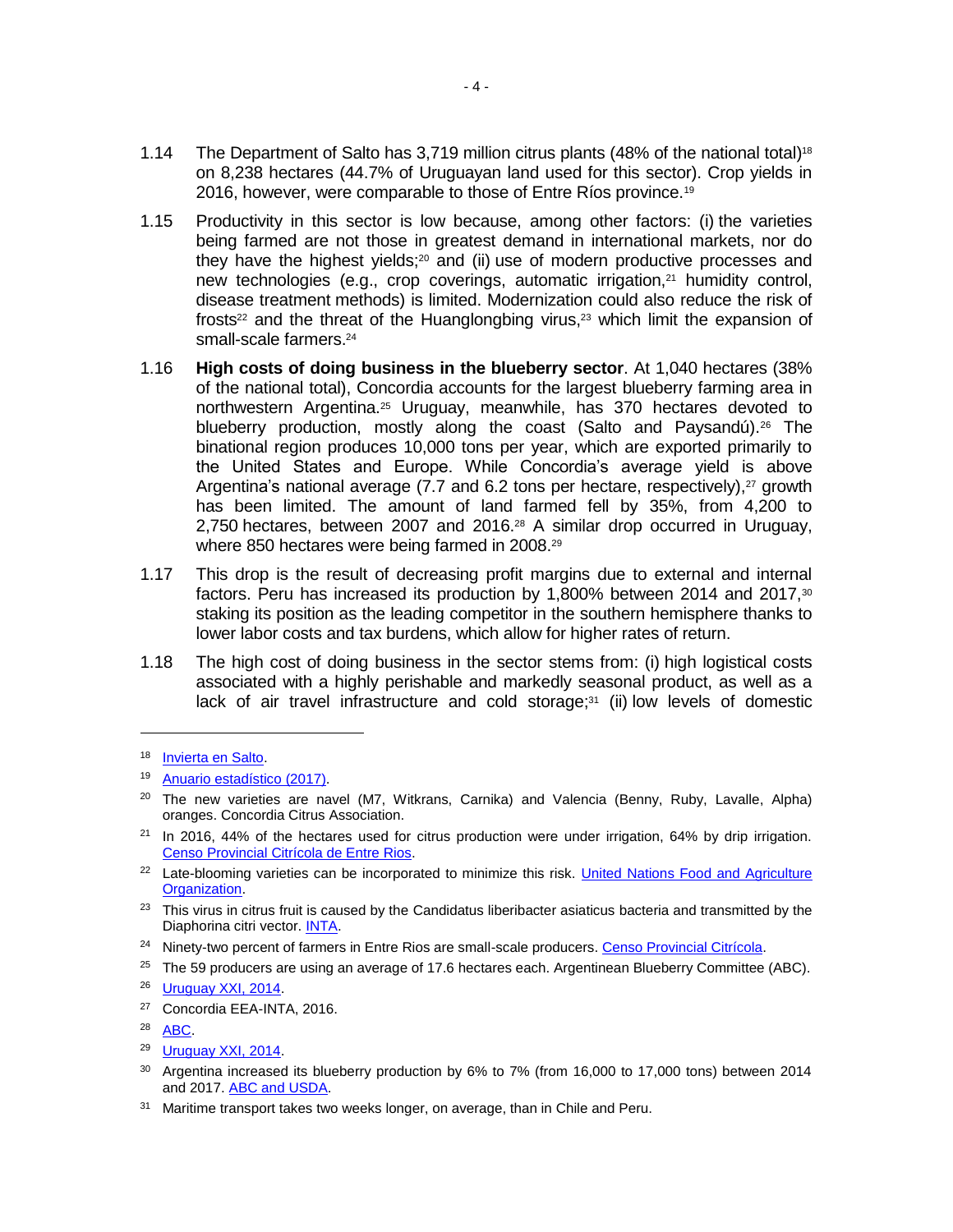consumption, despite awareness campaigns;<sup>32</sup> (iii) varieties in low demand in  $intermational$  markets; $33$  and (iv) a failure to incorporate technological improvements in production, packaging, and cold storage.<sup>34</sup>

- 1.19 This lack of development in the horticultural sector in Concordia vis-à-vis Salto stems mainly from a failure to adopt modern farming techniques. In the industrial forestry sector, the lack of added value is primarily caused by limited technical capacities for business management and limited access to technological innovation. These problems are detailed in [optional link 8.](http://idbdocs.iadb.org/wsdocs/getDocument.aspx?DOCNUM=EZSHARE-567986568-14)
- 1.20 **Little development of the binational region as a national and international tourist destination.** Tourism centered around hot springs in Entre Ríos began in 1994. Sixteen hot spring resorts are now in operation, eight of them in the Salto Grande region,<sup>35</sup> which average 118,429 tourists per month.<sup>36</sup> Neither Concordia nor Federación, however, is among Argentina's leading locales in terms of availability of hotel and hotel-like facilities. <sup>37</sup> Salto, meanwhile, lacks infrastructure for boating and water activities in both the Uruguay River and the Salto Grande reservoir. Problems include a lack of dredging and signage on the river, a lack of complementary activities, and a lack of publicity.<sup>38</sup> The hot springs of Río Hondo, in the Argentine province of Santiago del Estero, are a tourist destination similar to the binational region, as the hot baths are their main attraction and the number of visitors rose 35% after an airport opened in 2012.<sup>39</sup> The Iguazú waterfalls on the Argentina-Brazil border are another tourist destination located in a border area. Joint efforts have resulted in greater air travel connectivity, increased investment in infrastructure, and the promotion of innovative tourism products. This led to a 50% increase in tourism between 2013 and 2017, $40$  including a significant share of international tourists.
- 1.21 Tourism in the binational region is highly seasonal, with peaks in January, February, and July.<sup>41</sup> Concordia, for example, averaged 9,500 tourists during these months in 2017, compared to only 6,000 (36% fewer) in June (off-season).
- 1.22 Hotel ratings in the region are low, and available lodging options lack quality certifications. The aforementioned destinations have a limited number of certified

<sup>40</sup> National Park Administration.

<sup>&</sup>lt;sup>32</sup> [Mejor con arándanos.](https://www.argblueberry.com/home/mca/) Consumption per capita was 54% lower in 2016 than in 1996. Cadena de [Arándanos. Informe Ejecutivo 2017, Argentine Ministry of Agroindustry.](http://www.alimentosargentinos.gob.ar/HomeAlimentos/Cadenas%20de%20Valor%20de%20Alimentos%20y%20Bebidas/informes/INFORME_CADENAS_DE_ARANDANOS_OCTUBRE.pdf)

<sup>&</sup>lt;sup>33</sup> Higher-demand varieties and certified-organic crops command higher prices on average.

<sup>34</sup> [Buenos Aires Technology Institute.](https://goo.gl/kwm7NB)

<sup>35</sup> One in the city of Chajarí, one in Federación, three in Concordia, one in Colón, one in Villa Elisa, and one in San José.

<sup>&</sup>lt;sup>36</sup> Social and Demographic Analysis Unit. Statistics and Census Administration of the Province of Entre Ríos.

<sup>&</sup>lt;sup>37</sup> [Oferta de Alojamiento Turístico 2015, Argentine Ministry of Tourism.](http://www.yvera.gob.ar/estadistica/documentos/descarga/5a26ae2895e49.pdf)

<sup>&</sup>lt;sup>38</sup> Ministry of Tourism and Sports, Uruguay. (2013) Tourism and water demand study for the Uruguay River and other nearby rivers.

<sup>39</sup> INDEC hotel occupancy survey, 2010-2017.

<sup>41</sup> Visitors to hot springs resorts: Colón 168,586, Concordia 80,763, Federación 588,463 (2016), and Salto 353,000 (2017). Statistics and Census Administration of the Province of Entre Ríos.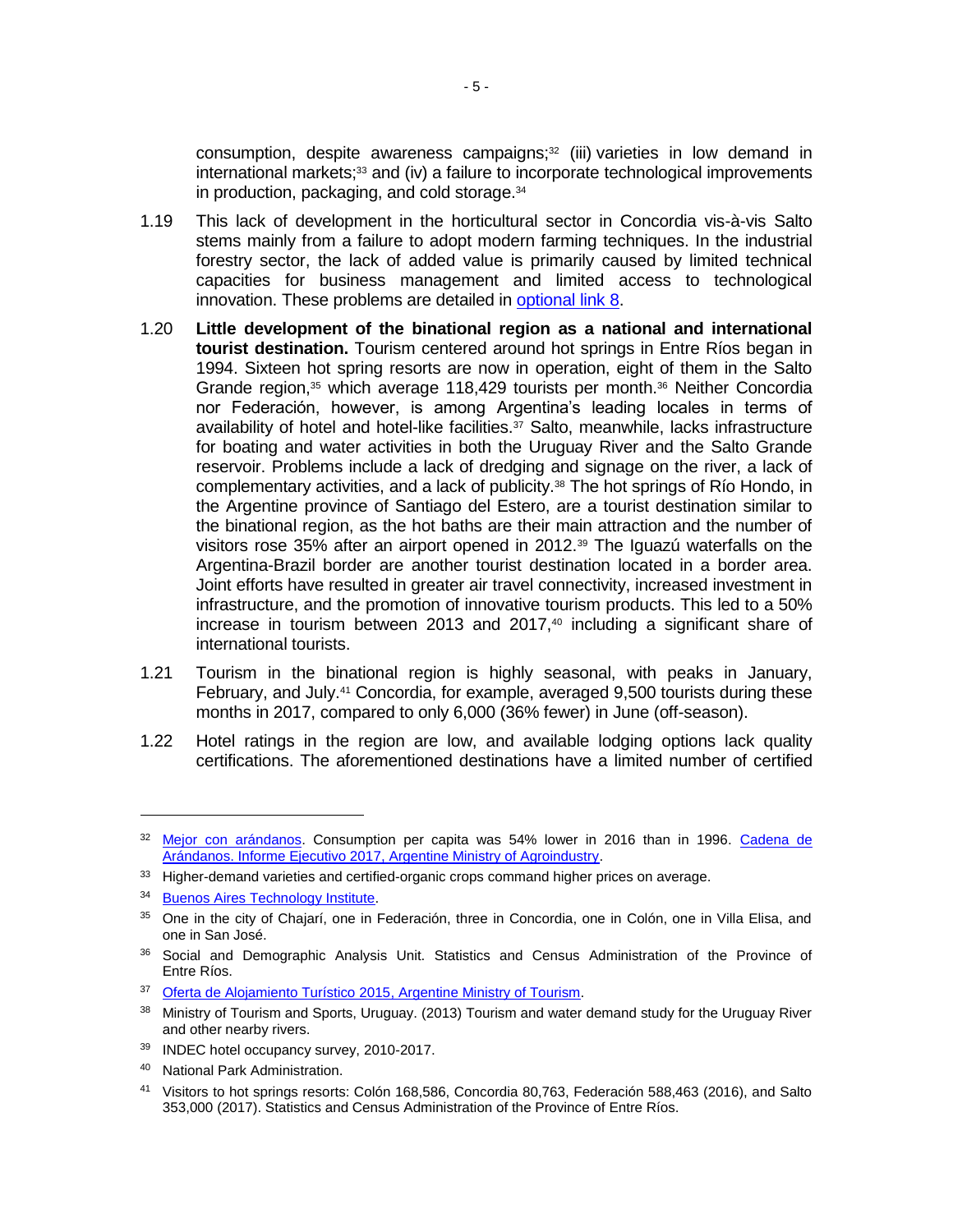spaces available, with 10,045 hotel spaces in Colón, 2,521 in Concordia, 5,275 in Federación,<sup>42</sup> and 12,000 in Salto.

- 1.23 While there are many high-potential tourist attractions $43$  (aside from the hot springs), these attractions are undeveloped, are ineffectively promoted, and lack critical infrastructure and services [\(optional link 11\)](http://idbdocs.iadb.org/wsdocs/getDocument.aspx?DOCNUM=EZSHARE-567986568-31). Coordination between sector-specific institutions in the binational region is also lacking [\(optional link 12\)](http://idbdocs.iadb.org/wsdocs/getDocument.aspx?DOCNUM=EZSHARE-567986568-32).
- 1.24 In summary, the main causes of the lack of tourism development in the binational region are associated with poor management of both the public and private sectors. These causes can be categorized as follows: (i) limited development of a wider range of tourist attractions and activities; (ii) poor quality of tourism services; (iii) a lack of tourism-related binational cooperation for development of a regional framework and integrated tourism circuits; and (iv) the lack of statistical data for public policy decision-making in the sector. Infrastructure for commercial flights is also lacking, making it difficult for tourists to visit the region.
- 1.25 **Poor connectivity**. International tourists have a limited presence in the binational region, as more than 90% of visitors are from the respective countries and arrive by land. The reasons for this are related to a lack of physical connectivity: (i) a lack of commercial flights at the Concordia airport; (ii) a lack of technological equipment to streamline procedures at the border facility; and (iii) a lack of water and land crossings between Salto and Concordia.
- 1.26 **Concordia airport.** Located 10 kilometers outside the city of Concordia, Comodoro Peirrestegui Airport serves domestic air travel and is part of the National Airport System.<sup>44</sup> The municipal government of Concordia is responsible for managing and operating it through the Airport Operations Unit and airport management. The airport sits on a 94-hectare property. The passenger terminal has 257 square meters of covered space. The asphalt runway is 1,600 meters long and 30 meters wide, and planes may use it in either direction.<sup>45</sup> The airport has not had regular commercial flights since 2013 due to operational restrictions on infrastructure, equipment, and available services.<sup>46</sup> It currently handles general aviation traffic,<sup>47</sup> with an annual volume of 2,000 passengers.

<sup>42</sup> Department of Tourism and Culture of the Province of Entre Ríos. Certified spaces under Regulation 117/10, Resolution 026.

<sup>43</sup> Culture, sports, nature, business, and rural attractions.

<sup>44</sup> The National Aviation System was created by Presidential Decree 375/1997 and consists of 56 airports, 38 of which are concessioned out to private operators. The other 18 airports are operated by provincial or municipal governments or by joint entities (public-private).

<sup>45</sup> The airport has a National Weather Service station (24 hours) and a YPF AV/JET aircraft fueling station (7:00 a.m. to 9:00 p.m.), both of which operate year-round. The Argentine Air Navigation Company provides air travel services from 8:00 a.m. to 4:00 p.m.

<sup>46</sup> Comodoro Pierrestegui Airport is able to receive commercial flights on small aircraft (20 passengers) not available in the fleets of local airlines that operate midsize jets (Boeing 737 or Embraer 190) that cannot land at Concordia due to the current length of the runway. Other operational restrictions include the location of the platform and control tower; unpaved turn pads; the lack of rescue service, fire extinguishers, and airport security; and inadequate and deficient navigation aids.

<sup>&</sup>lt;sup>47</sup> Noncommercial aviation (flights on aircraft weighing less than 5,600 kilograms).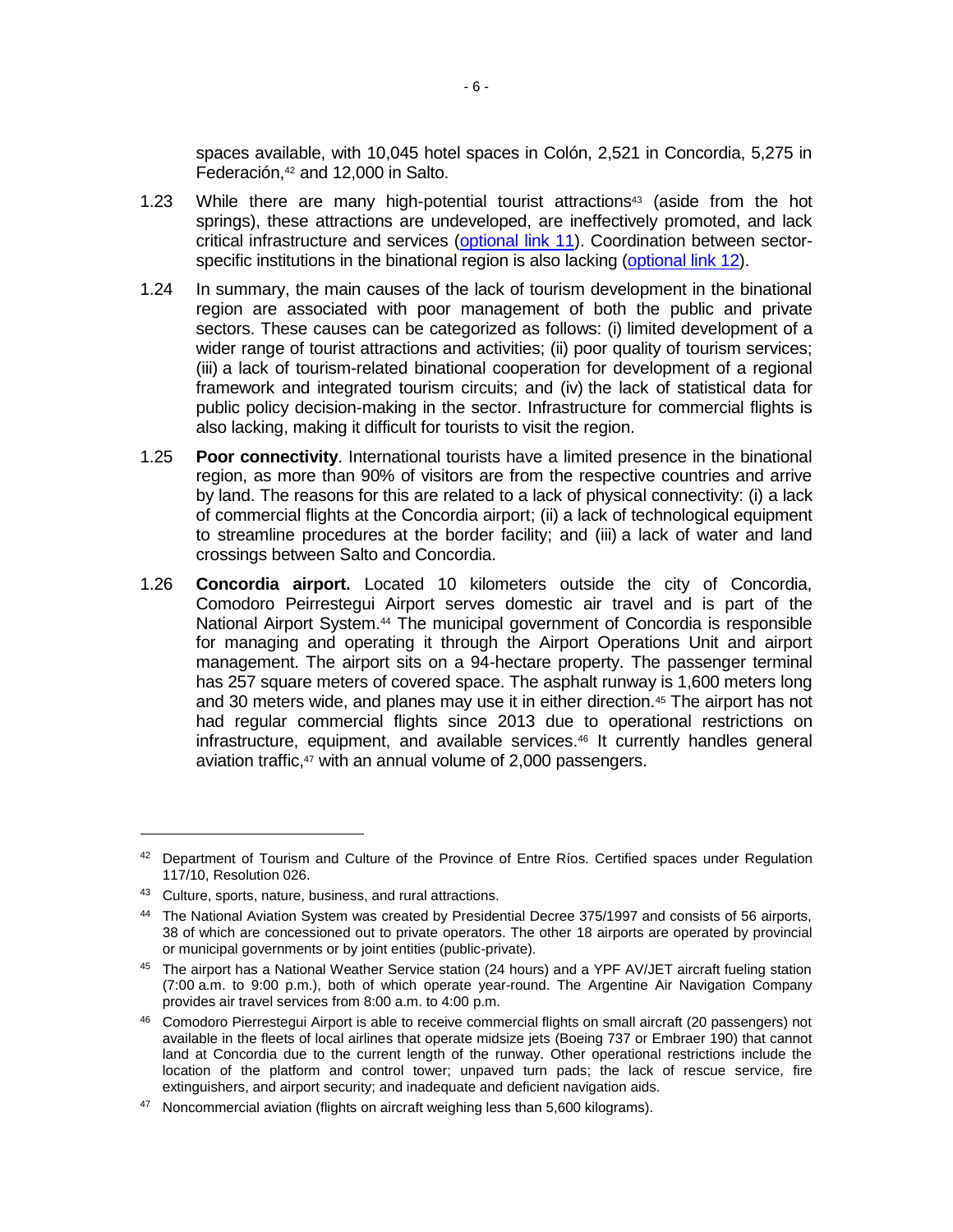- 1.27 **Argentina's domestic air travel market** has significant growth potential. Current availability of seats on domestic flights, relative to the population, trails that of countries with lower income per capita.<sup>48</sup> The market had a very homogenous business model up until 2017, with three full-service carriers operating midsize jets.<sup>49</sup> In 2018, however, airlines using new business models began to enter the Argentine market. The appearance of low-cost operations,<sup>50</sup> with their lower fares, opens up air travel to a new segment of travelers. The entry of regional airlines could also help develop the domestic air travel market.<sup>51</sup>
- 1.28 **Entre Ríos (in Argentina) and the departments of Salto and Paysandú (in Uruguay) have poorly developed air travel markets**. Entre Ríos is the Argentine province with the lowest availability of seats on regular commercial flights. This is partly due to its proximity to Buenos Aires and strong roadway connectivity. Concordia, however, has clear growth potential in view of the lengthy travel times to Buenos Aires (five hours) and the provincial capital Paraná (3.5 hours), which is the site of the nearest airport with regular commercial flights. More than 400,000 people can travel to Concordia by land in less than 1.5 hours, which suffices to make domestic air travel financially viable. Salto and Paysandú have constraints similar to Concordia's. Their airports have poor infrastructure, and it takes five to seven hours to travel to Carrasco Airport in Montevideo, the nearest airport with regular commercial flights [\(optional link 6\)](http://idbdocs.iadb.org/wsdocs/getDocument.aspx?DOCNUM=EZSHARE-567986568-12).
- 1.29 Recent developments in Argentina's domestic air travel market, changes in traffic at local airports similar to Concordia's, and its appealing location pose an opportunity for development. To take advantage of this opportunity, the airport's infrastructure needs to be renovated to meet international safety standards and allow for regular commercial passenger flights.<sup>52</sup> Comodoro Pierrestegui Airport will provide the population in the area of influence with a new alternative for travel and will facilitate tourist access to the region, thereby strengthening binational tourism circuits. The availability of air travel also spawns economic benefits that are not directly measurable: it impacts private-sector investment decisions and is good for business by fostering frequent direct contact with customers.<sup>53</sup>

<sup>48</sup> Peru, Colombia, Brazil, and Mexico.

<sup>49</sup> Aerolíneas/Austral, Andes Líneas Aéreas, and LATAM.

<sup>&</sup>lt;sup>50</sup> Flybondi and Level are now operating domestic flights, Norwegian, Jetsmart, and Lasa will begin operating in October 2018.

<sup>&</sup>lt;sup>51</sup> Avian Líneas Aéreas S.A. (local subsidiary of Avianca) secured the concession to operate regular service on three routes, including Concordia. [Resolution 280-E/2017](https://www.boletinoficial.gob.ar/#!DetalleNorma/163422/20170511) an[d Resolution 373/2018.](https://www.boletinoficial.gob.ar/#!DetalleNorma/182615/20180503)

<sup>&</sup>lt;sup>52</sup> This will allow for smaller volumes of cargo in the holds of passenger aircraft operating at the airport.

<sup>&</sup>lt;sup>53</sup> The Economic and Social Benefits of Air Transport (2004). Air Transport Action Group.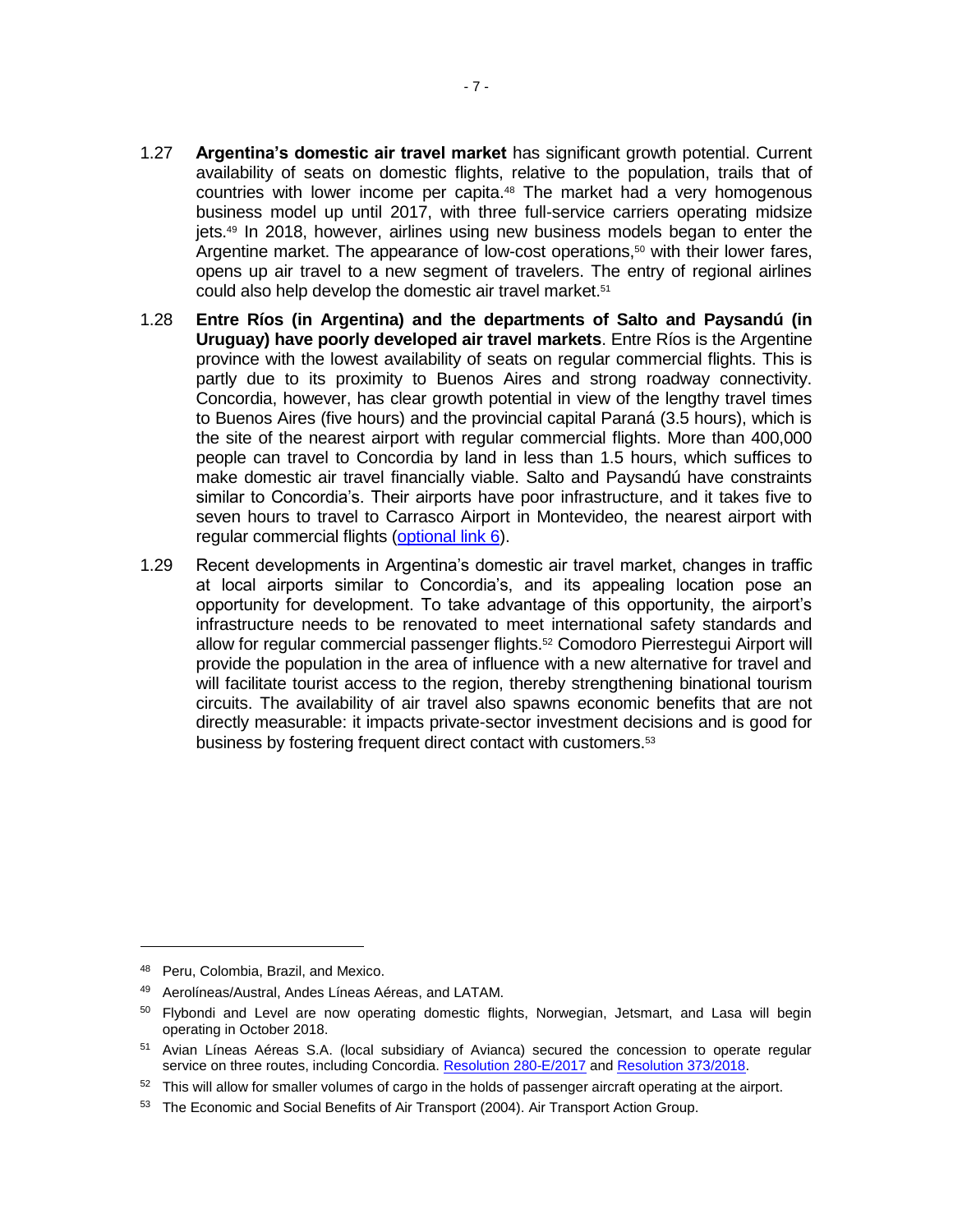

#### **Table 1.1: Hinterland of Concordia airport**<sup>54</sup>

- 1.30 **Lack of technological equipment at the Concordia**-**Salto border facility.** The border facility is an international crossing point in northwestern Entre Ríos province.<sup>55</sup> Officials from both countries conduct integrated border control activities (entering or leaving Uruguay) at this facility. Mostly locals and, to a lesser extent, tourists use this crossing. A trip from one town square to the other—only 4.6 kilometers in a beeline—requires traversing 39 kilometers and takes one to two hours to complete, depending on traffic at the border facility. This crossing is also used by cargo vehicles carrying goods between Argentina, Bolivia, Chile, Paraguay, and Uruguay. Seventy-five percent of the trucks using this crossing are either coming from or heading to Paraguay.<sup>56</sup>
- 1.31 Immigration, customs, and phytosanitary control efforts are currently conducted at the central building, which means that travelers must exit their vehicles and enter the facility to complete the procedures. Some of the facilities are outdated and poorly maintained. To address this concern, the National Architecture Administration of the Ministry of the Interior, Public Works, and Housing (MIOPyV) has preawarded a contract for comprehensive refurbishment of the border facility. This includes expanding the two existing service booths and building new ones so that passengers do not have to get out of their vehicles to complete border control procedures.
- 1.32 Argentina and Uruguay have an agreement to implement the Local Border Traffic system, known by its Spanish-language acronym, TVF. <sup>57</sup> The TVF card allows people to use a streamlined procedure separate from other categories of migration

<sup>54</sup> IDB, ALG.

<sup>&</sup>lt;sup>55</sup> This crossing was elevated to the category of "border facility" by **National Decree 68/2017**.

<sup>56</sup> Investment Program to Improve Territorial Integration between Argentina y Uruguay. Andean Development Corporation, 2015.

<sup>&</sup>lt;sup>57</sup> The TVF is based on a MERCOSUR operational agreement between Argentina and Uruguay. Resolution CMC 18/99 and Resolution CMC 14/00.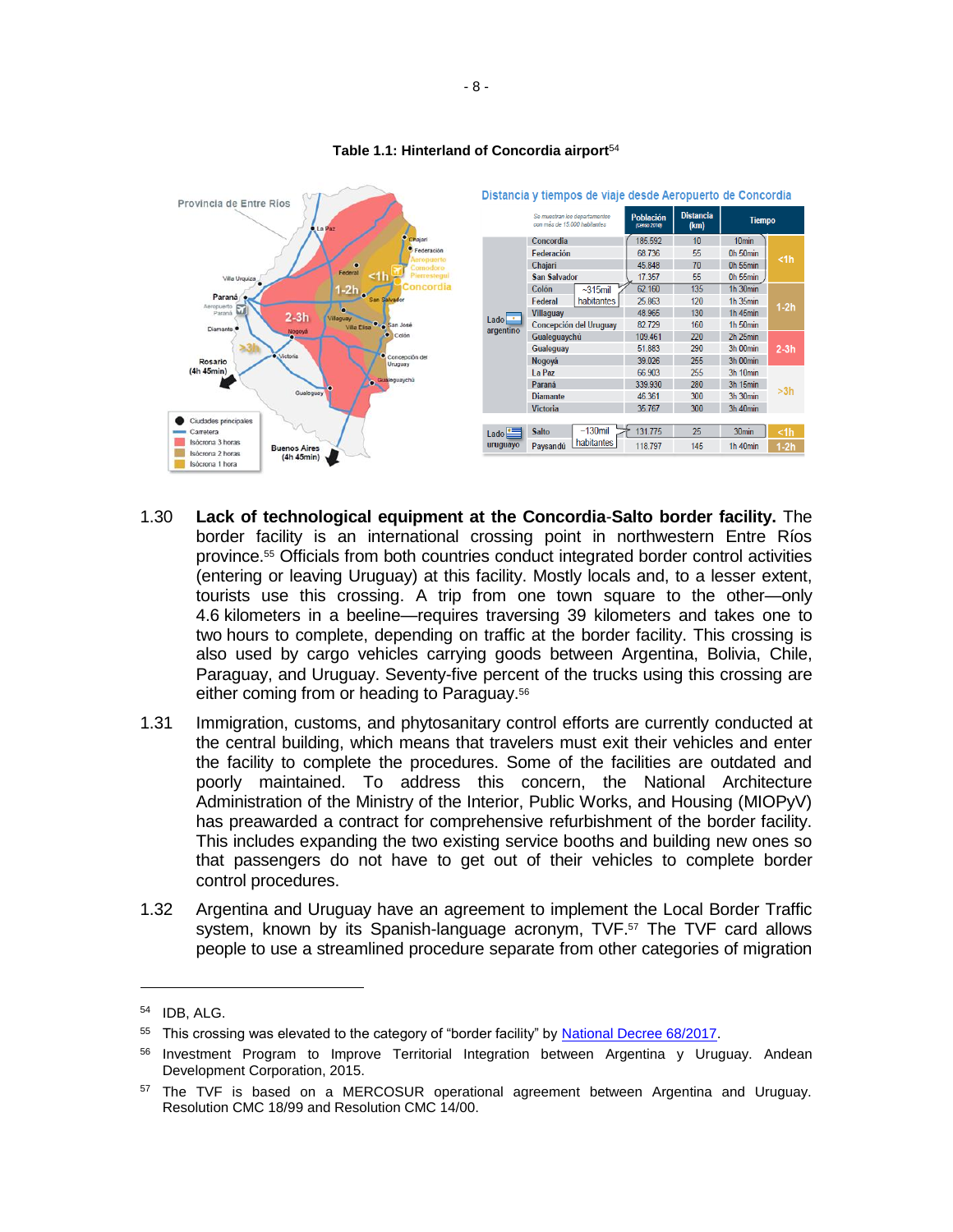to visit the counterpart city across the border for up to 72 hours.<sup>58</sup> Current border control procedures at the Concordia-Salto crossing do not allow TVF cardholders to enjoy the benefits of streamlining, however, because the authorities are unable to provide preferential treatment.

- 1.33 Refurbishment of the border facility will make it possible to conduct immigration checks from service booths and open up exclusive lanes<sup>59</sup> for TVF cardholders<sup>60</sup> and tourists. These works, however, need to be complemented and optimized by strengthening the TVF system and implementing technology in the integrated control area.<sup>61</sup>
- 1.34 **Limited interurban connections between Concordia and Salto**. Local residents and tourists alike experience difficulties crossing from one city to the other and traveling to tourist attractions because the Salto Grande international bridge<sup>62</sup> is 20 kilometers from either city, the availability of public bus service is limited, $63$  and boat service across the Uruguay River is unavailable. Numerous studies have been conducted on the possibility of building a bridge for local traffic between the two cities, but changes in the urban structure and current demand for transportation require new feasibility analyses in order to propose technical alternatives for such a crossing. (see paragraph 1.2)
- 1.35 **Request**. The Argentine Republic and the Eastern Republic of Uruguay requested that the Bank conduct a comprehensive program to address these problems. Argentina requested financing for this program, and Uruguay officially joined the request in a memorandum dated 11 October 2017 from the finance minister to the Bank's Representative in Uruguay. For actions related to development of production and tourism, Uruguay will use its own resources, and the Office of Planning and Budget (OPP) and the Municipal Government of Salto will coordinate efforts using the instruments described in [optional link 9.](http://idbdocs.iadb.org/wsdocs/getDocument.aspx?DOCNUM=EZSHARE-567986568-15)
- 1.36 **Intervention strategy.** This regional program will provide technical and financialsupport tools for training, knowledge transfer, technological innovation, and business development to the region's productive and tourism sectors in order to make them more competitive. These actions will be carried out in the departments of Concordia, Federación, and Colón in Entre Ríos province—the borrower for the operation—and coordination mechanisms will be established with Uruguay so that the program's initiatives may benefit Salto department [\(optional link](http://idbdocs.iadb.org/wsdocs/getDocument.aspx?DOCNUM=EZSHARE-567986568-15) 9). The program will include establishing an export and investment promotion agency in

<sup>58</sup> TVF cardholders are residents of the cities adjacent to the border crossing, in this case Concordia and Salto.

<sup>&</sup>lt;sup>59</sup> Passengers at the Colón-Paysandú crossing (105 kilometers to the south) do not have to exit their vehicles. The number of people using this crossing increased 185% between 2009 and 2017, compared to 82% at the Concordia-Salto crossing.

<sup>60</sup> The TVF system was implemented at La Quiaca-Villazón (Jujuy province) and Aguas Blancas-Bermejo (Salta province). [National Migration Office, Argentina.](http://www.migraciones.gov.ar/accesible/indexA.php?estadisticas)

 $61$  An integrated surveillance system with license plate readers and closed-circuit cameras was implemented at the Iguazú–Foz do Iguazú border facility (Argentina-Brazil), with positive results. MIOPyV, Argentina.

<sup>&</sup>lt;sup>62</sup> Located above the crest of the dam.

<sup>&</sup>lt;sup>63</sup> Only two bus companies provide a total of four daily trips between the two cities.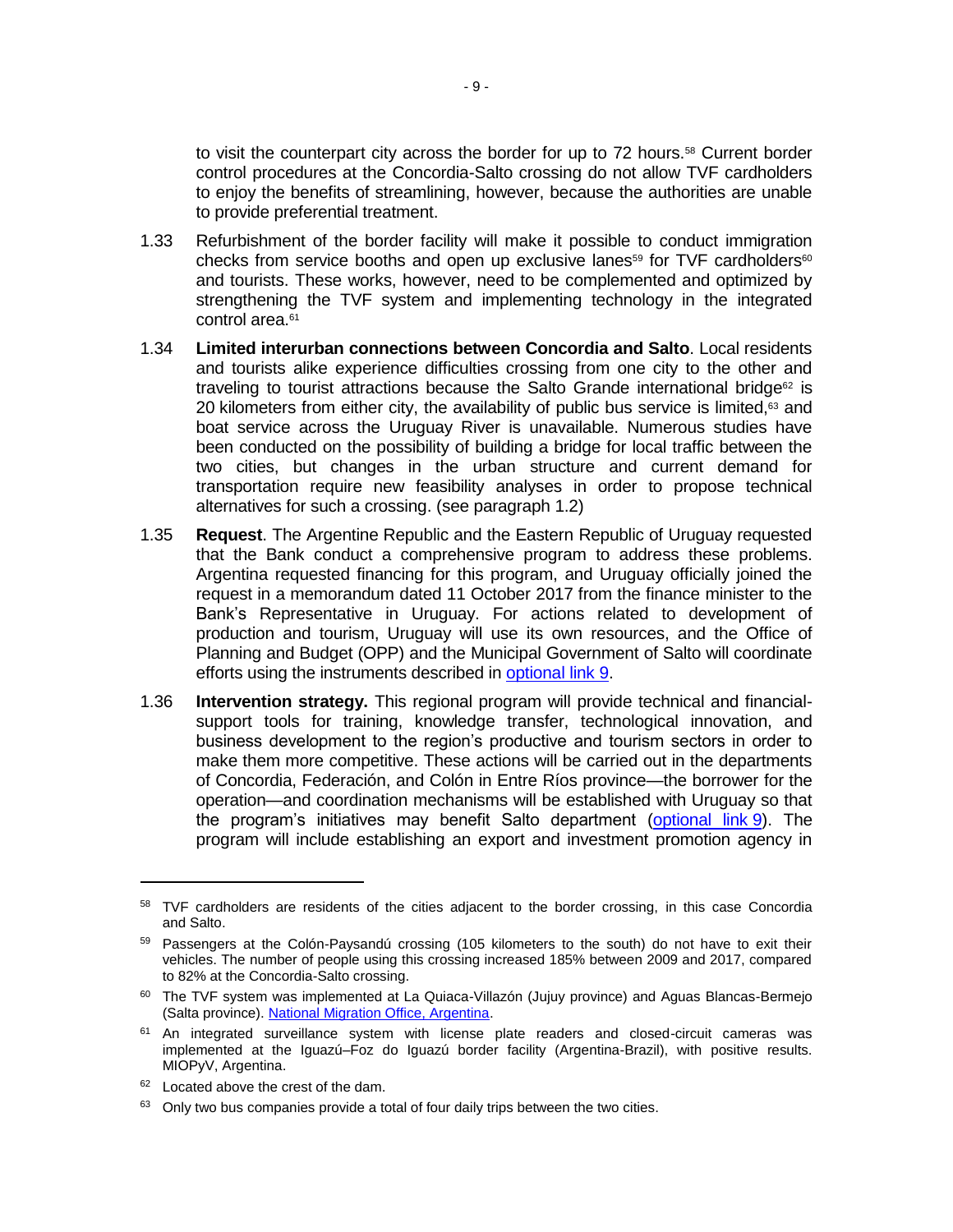Entre Ríos; creating a regional brand to provide a common identity for local products and tourism services, thereby promoting the development of integrated tourism circuits; establishing a Multisector Fund to encourage entrepreneurial initiatives; implementing technology platforms to collect and process statistical data on these sectors; and supporting technical studies for better design of public policies in the province. In addition, the Concordia airport will be renovated, a feasibility study of a new local bridge for local traffic between Concordia and Salto will be conducted, and technological equipment will be installed at the Concordia-Salto border facility to enhance the region's connectivity and facilitate commerce.

- 1.37 **Beneficiaries in the Salto Grande region.** In Argentina: (i) productive sector: 1,878 citrus farmers, $64$  59 blueberry farmers, $65$  43 vegetable farmers, $66$  and 291 industrial forestry establishments; $67$  and (ii) tourism sector: 908 hotels and restaurants<sup>68</sup> and 2,211 commercial establishments.<sup>69</sup> In Uruguay: (i) productive sector: 150 citrus farmers, 11 blueberry farmers, $70$  and 400 vegetable farmers; $71$ and (ii) tourism sector: 65 hotels and restaurants.<sup>72</sup> Other beneficiaries: (i) users of the Concordia-Salto border facility: 1.48 million people per year on average;<sup>73</sup> and (ii) TVF cardholders: 299,437 residents of Concordia and Salto; and (iii) residents of the Salto Grande binational region: 454,033 people.<sup>74</sup>
- 1.38 **National initiatives**. The program is aligned with the [objectives of Argentina's](https://www.casarosada.gob.ar/objetivosdegobierno/)  [national government,](https://www.casarosada.gob.ar/objetivosdegobierno/) and specifically with "development of infrastructure," the "national agreement on production," and "modernization of the State." It is also consistent with the Strategic Land Use Plan of the Province of Entre Ríos,<sup>75</sup> which identified the region as a target for development.
- 1.39 In Uruguay, the program is aligned with the National Development Strategy, known as [Uruguay 2050,](https://www.opp.gub.uy/es/planificacion) which lays the basis for leading the country toward sustainable development by prioritizing the productive matrix and regional development.
- 1.40 **Evidence on the intervention's effectiveness.** Empirical evidence shows that tourism can be an effective tool for accelerating regional development and cohesiveness.<sup>76</sup> Experiences in tourism-based regional integration have achieved

<sup>&</sup>lt;sup>64</sup> Three in Colón, 241 in Concordia, and 1,634 in Federación. Concordia EEA-INTA, 2017.

<sup>&</sup>lt;sup>65</sup> Office of Microeconomic Programming of Argentina's Ministry of Finance, provincial production reports, March 2018.

<sup>&</sup>lt;sup>66</sup> Federal Investment Council.

<sup>&</sup>lt;sup>67</sup> Office of Microeconomic Programming, 2018.

<sup>&</sup>lt;sup>68</sup> Entre Ríos Tax Administration.

<sup>&</sup>lt;sup>69</sup> Entre Ríos Tax Administration.

<sup>70</sup> [https://www.colibri.udelar.edu.uy/jspui/handle/123456789/422.](https://www.colibri.udelar.edu.uy/jspui/handle/123456789/422)

<sup>71</sup> [https://www.saltoemprende.com.uy/salto-horticola.](https://www.saltoemprende.com.uy/salto-horticola)

<sup>72</sup> [Leal, J. \(2014\).](https://goo.gl/AY3Yfw)

<sup>73</sup> [National Migration Office, Argentina.](http://www.migraciones.gov.ar/accesible/indexA.php?estadisticas)

<sup>74</sup> INDEC (Argentina) and INE (Uruguay). See footnote 7 for distribution by department.

<sup>&</sup>lt;sup>75</sup> Territorial Strategic Plan of the Province of Entre Ríos. Desired Territorial Model. Avance 2010. Provincial Government of Entre Ríos.

<sup>76</sup> [Brida, J. et al. \(2009\).](https://mpra.ub.uni-muenchen.de/25316/1/MPRA_paper_25316.pdf)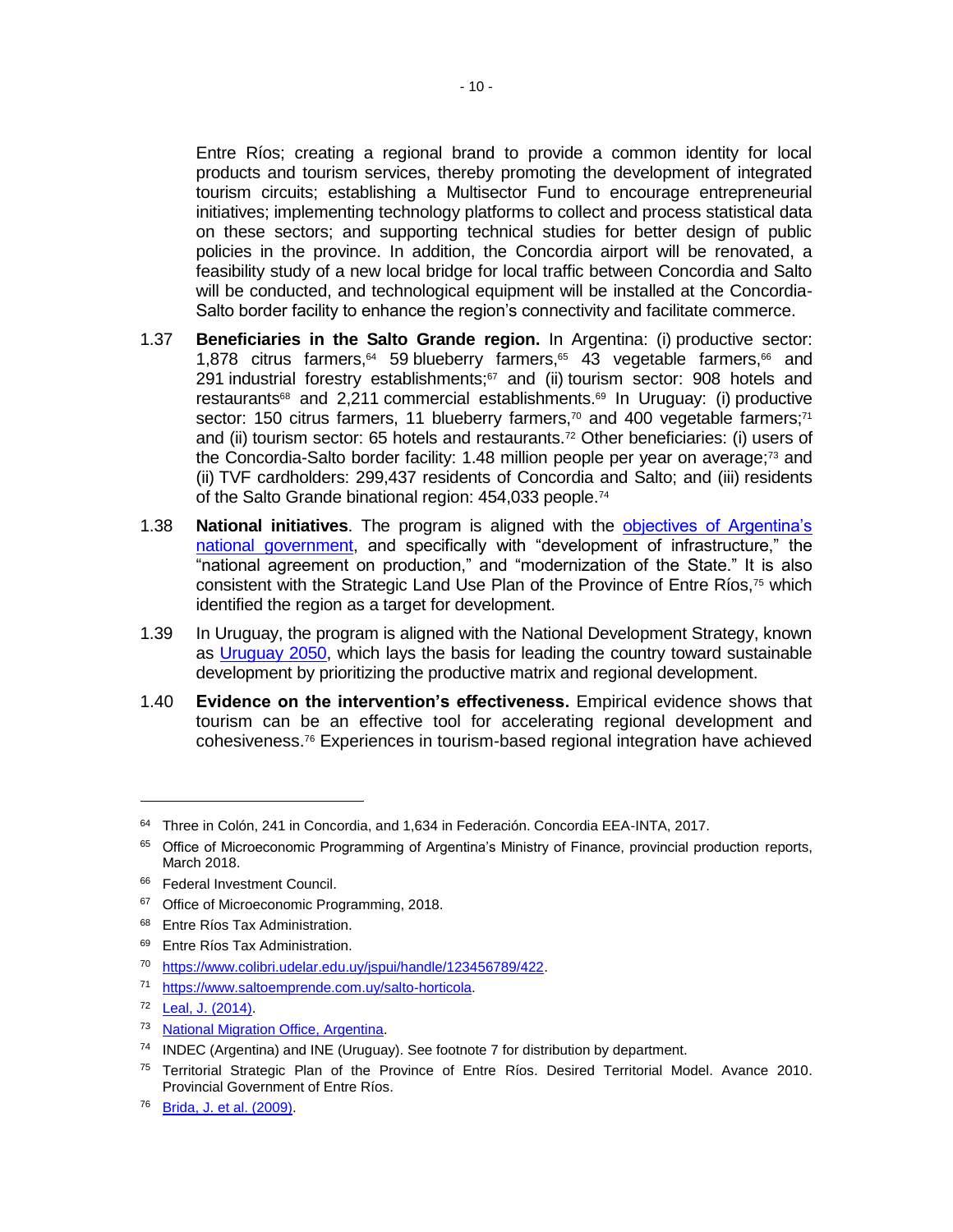satisfactory results in various regions of Europe, $77$  and an evaluation of the Bank's Sustainable Tourism Development Program for the Province of Salta (loan [2835/OC-AR\)](https://www.iadb.org/es/project/AR-L1140) found that the number of tourists tripled between 2002 and 2012, spurred by the number of air travel arrivals to the province (from 33% to 50% of all visitors).<sup>78</sup> A Bank study estimates an average 15% impact on growth in exports from enterprises assisted by export and investment promotion agencies in six countries in the region.<sup>79</sup> As for the use of grant financing for business development, multiple Bank projects provide lessons on cofinancing, how to train exporters, and attract investment, and quality systems for exporting.<sup>80</sup> This program calls for an impact evaluation to generate evidence on the intervention. Investment in integration infrastructure has been proven to help reduce transportation costs and make an economy more globally competitive.<sup>81</sup> Empirical evidence from Latin America shows that improvements to transportation infrastructure and a 1% ad valorem reduction in domestic transportation costs can increase exports by an average of 5%.<sup>82</sup> Airport infrastructure is also a major part of economic integration because of its potential role in spurring tourism.<sup>83</sup> Air travel, moreover, is at the heart of international business and tourism.<sup>84</sup>

- 1.41 **The Bank's sector knowledge and lessons learned.** The Bank has conducted multiple operations and has extensive knowledge of binational integration programs and the sectors addressed by this program—production, tourism, airports, coordinated border management, and regional projects—as described in [optional link 10.](http://idbdocs.iadb.org/wsdocs/getDocument.aspx?DOCNUM=EZSHARE-567986568-16) In terms of the implementation of funds for business development, this program was based on the experience of the operations of the Integration and Trade Sector.<sup>85</sup> The Bank has experience in the supervision of multisector projects,<sup>86</sup> where the Transport Division tracks the processes of works contracting and execution in coordination with other areas. The same working arrangement will be used for this operation.
- 1.42 **Strategic alignment**. The program is aligned with the IDB Group country strategy with Argentina 2016-2019 (document GN-2870-1) in terms of its objectives of improving Argentina's export integration levels and profile and improving infrastructure for investment and inclusion, as well as with the IDB

 $\overline{a}$ 

82 [Moreira, Mesquita, et al., \(2013\).](https://publications.iadb.org/bitstream/handle/11319/3669/Too%20far%20to%20export%20RESUMEN%20SPA%2010-21-13finalweb.pdf?sequence=10)

<sup>77</sup> [LRDP Ltd, \(2003\).](http://ec.europa.eu/regional_policy/sources/docgener/evaluation/inter2a/summary_en.pdf)

<sup>78</sup> [Castillo, V. et al. \(2017\).](https://www.sciencedirect.com/science/article/pii/S016604621730011X)

<sup>79</sup> [Volpe \(2010\).](https://publications.iadb.org/bitstream/handle/11319/3324/Odisea%20en%20los%20mercados%20internacionales%20-%20Resumen%20.pdf?sequence=1)

<sup>80</sup> Loans [2583/OC-ES,](https://www.iadb.org/es/project/ES-L1057) [1117/SF-NI,](https://na01.safelinks.protection.outlook.com/?url=https%3A%2F%2Fwww.iadb.org%2Fes%2Fproject%2FNI0165&data=01%7C01%7CIGNACIOE%40iadb.org%7C83006a4d50cd42768f1d08d60147d008%7C9dfb1a055f1d449a896062abcb479e7d%7C0&sdata=nknvK63CBzBdpdvfDesn1wjqTomiXf1zzMaNDp6e2mo%3D&reserved=0) [2244/BL-NI,](https://na01.safelinks.protection.outlook.com/?url=https%3A%2F%2Fwww.iadb.org%2Fes%2Fproject%2FNI-L1016&data=01%7C01%7CIGNACIOE%40iadb.org%7C83006a4d50cd42768f1d08d60147d008%7C9dfb1a055f1d449a896062abcb479e7d%7C0&sdata=RsikBAzWaVFuJo%2BIe2orcUtQUyndsOtUJtvjQ%2BAbIX0%3D&reserved=0) [2094/OC-GU,](https://na01.safelinks.protection.outlook.com/?url=https%3A%2F%2Fwww.iadb.org%2Fes%2Fproject%2FGU-L1037&data=01%7C01%7CIGNACIOE%40iadb.org%7C83006a4d50cd42768f1d08d60147d008%7C9dfb1a055f1d449a896062abcb479e7d%7C0&sdata=Oavj1OGbmx55SEx%2B4EAPgPrzscfG93jchFFtF5XPKTc%3D&reserved=0) [1916/BL-PR,](https://na01.safelinks.protection.outlook.com/?url=https%3A%2F%2Fwww.iadb.org%2Fes%2Fproject%2FPR-L1018&data=01%7C01%7CIGNACIOE%40iadb.org%7C83006a4d50cd42768f1d08d60147d008%7C9dfb1a055f1d449a896062abcb479e7d%7C0&sdata=lsilbwXzoiSEtIPyKKrSQjDIvNvdZI0koGevvnhRNGg%3D&reserved=0) [2239/OC-AR,](https://na01.safelinks.protection.outlook.com/?url=https%3A%2F%2Fwww.iadb.org%2Fes%2Fproject%2FAR-L1092&data=01%7C01%7CIGNACIOE%40iadb.org%7C83006a4d50cd42768f1d08d60147d008%7C9dfb1a055f1d449a896062abcb479e7d%7C0&sdata=5ZavDNuxRYIaPc9RlXcfw%2BnEc0EOnRudsOAxJtZxLs0%3D&reserved=0) an[d 1318/OC-GU.](https://na01.safelinks.protection.outlook.com/?url=https%3A%2F%2Fwww.iadb.org%2Fes%2Fproject%2FGU0152&data=01%7C01%7CIGNACIOE%40iadb.org%7C83006a4d50cd42768f1d08d60147d008%7C9dfb1a055f1d449a896062abcb479e7d%7C0&sdata=smL%2BsV4MydhVvHERmVztmlpaVbaQQ5MTvcFG0EOqm%2FM%3D&reserved=0) 

<sup>81</sup> [Krugman, P. et al., \(1996\).](http://www.nber.org/papers/w4238.pdf)

<sup>&</sup>lt;sup>83</sup> An ex post evaluation of the program to upgrade the Busuanga airport in the Philippines (KOICA, 2013) found that the number of hotels, restaurants, and vacation resorts increased by a factor of 1.5 between 2010 and 2012 and that tax revenues increased by a factor of 2.3 between 2006 (before the upgrade) and 2012.

<sup>84</sup> Oxford Economics, Economic Benefits from Air Transport in the Caribbean Islands.

<sup>85</sup> In the case of loans [1318/OC-GU](https://na01.safelinks.protection.outlook.com/?url=https%3A%2F%2Fwww.iadb.org%2Fes%2Fproject%2FGU0152&data=01%7C01%7CIGNACIOE%40iadb.org%7C83006a4d50cd42768f1d08d60147d008%7C9dfb1a055f1d449a896062abcb479e7d%7C0&sdata=smL%2BsV4MydhVvHERmVztmlpaVbaQQ5MTvcFG0EOqm%2FM%3D&reserved=0) and 2583/OC-ES, a return of US\$9.89 and US\$7.20, respectively, is reported for each dollar invested in business development activities.

<sup>86</sup> Loans [3169/OC-AR,](https://www.iadb.org/en/project/AR-L1157) [3835/OC-AR,](https://www.iadb.org/en/project/AR-L1248) [3780/OC-AR,](https://www.iadb.org/es/project/AR-L1243) an[d AR-L1285.](https://www.iadb.org/en/project/AR-L1285)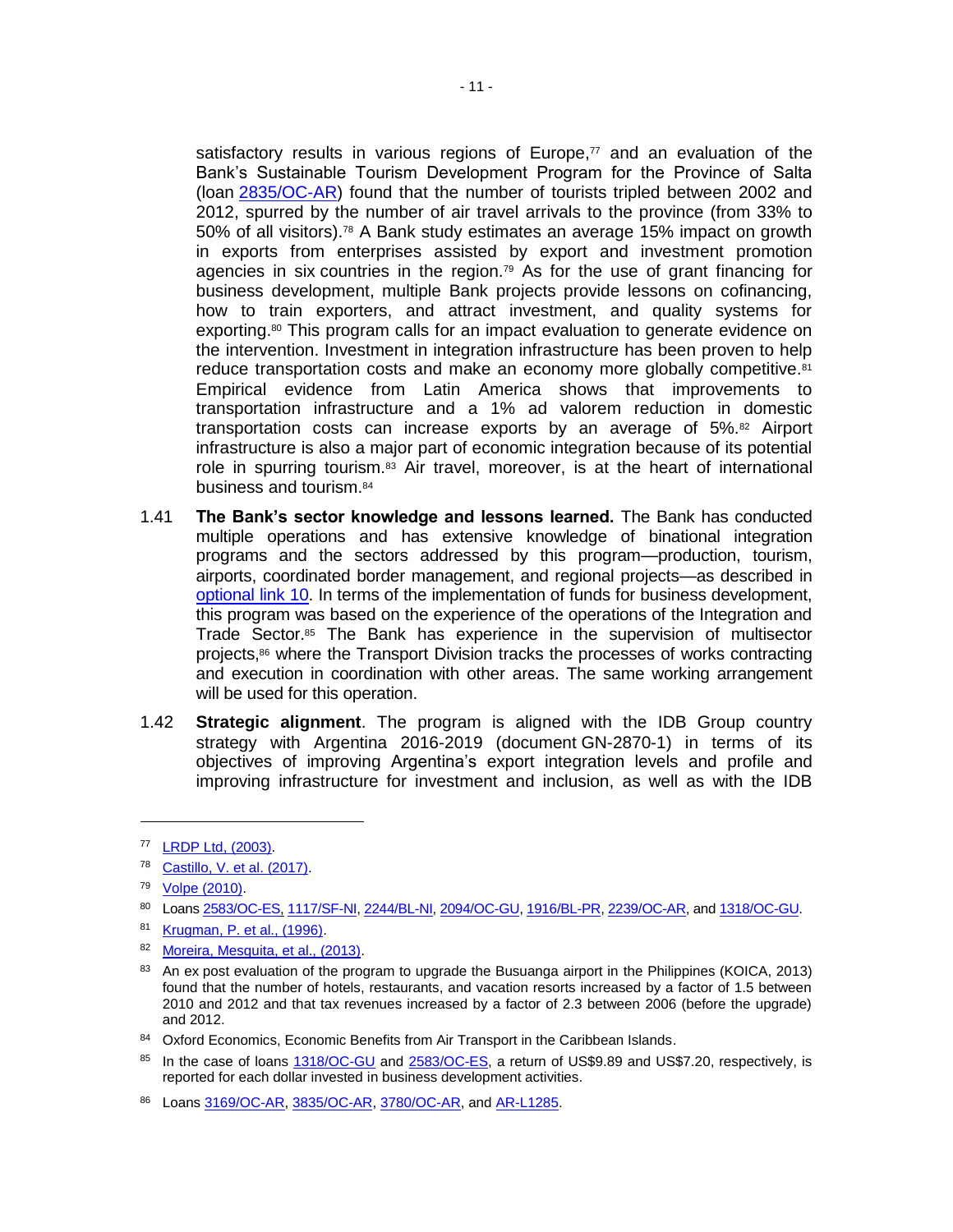country strategy with Uruguay 2016-2020 (document GN-2836) in terms of its objective of supporting an integrated and coordinated policy for international positioning. It is also aligned with the Update to the Institutional Strategy 2010- 2020 (document AB-3008) in terms of the following development challenges: (i) economic integration, by helping to promote exports and create a regional brand and by enhancing connectivity through airport reconditioning and reduction of travel times at the border crossing; and (ii) productivity and innovation, by establishing a grant facility that includes instruments for promoting competitiveness and incorporating process and product innovation in the region's enterprises.

1.43 The program is also aligned with the IDB Infrastructure Strategy: Sustainable Infrastructure for Competitiveness and Inclusive Growth (document GN-2710-5), by contributing to improve the quality of transportation infrastructure and fostering private-sector engagement. This regional program meets the four criteria set in the Guidelines for the Classification and Validation of Operations Eligible for the GCI-9 Regional Cooperation and Integration Lending Priority (document GN-2733). The program is consistent with: (i) the Integration and Trade Sector Framework Document (document GN-2715-6), by lowering the costs of doing business, including airport inefficiencies at the airport and at land border crossings; (ii) the Transportation Sector Framework Document (document GN-2740-7), by contributing to improved infrastructure coverage, capacity, quality, and connectivity, as well as related transportation services; and (iii) the three dimensions of success identified in the Tourism Sector Framework Document (document GN-2779-7): (a) tourism-generated economic benefits increase over time; (b) the share of economic benefits captured by the local population rises over time; and (c) the region's natural and cultural heritage assets are exploited in a sustainable manner by the tourism sector. The operation is included in the Update of Annex III of the 2018 Operational Program Report (document GN-2915-2).

## **B. Objectives, components, and costs**

- 1.44 **Program objective.** The program objective is to contribute to greater competitiveness of the productive sectors and tourism services in the Salto Grande region. The specific objectives are: (i) to raise the productivity of the productive sectors participating in the program, (ii) to better position the Salto Grande region as a tourist destination, and (iii) to improve the connectivity of the Salto Grande region, so that it can attract larger numbers of domestic and foreign tourists.
- 1.45 **Component 1. Integration and productive development (US\$8 million).** This component will provide financing for activities in Argentina including: (i) design and implementation of the export and investment promotion agency in the Province of Entre Ríos as part of the structure of the Department of Production; (ii) design of a regional brand for local products and tourism services in both countries; (iii) design of a Multisector Fund to make productive chains and tourism services more competitive; (iv) generation of technical inputs to enhance sector knowledge, including sector studies, production methods, binational tourism circuits, and technology platforms to collect and process statistical data on production and tourism; and (v) procurement for the tourism sector in Entre Ríos province: tourist information centers and accommodations for tourists with disabilities.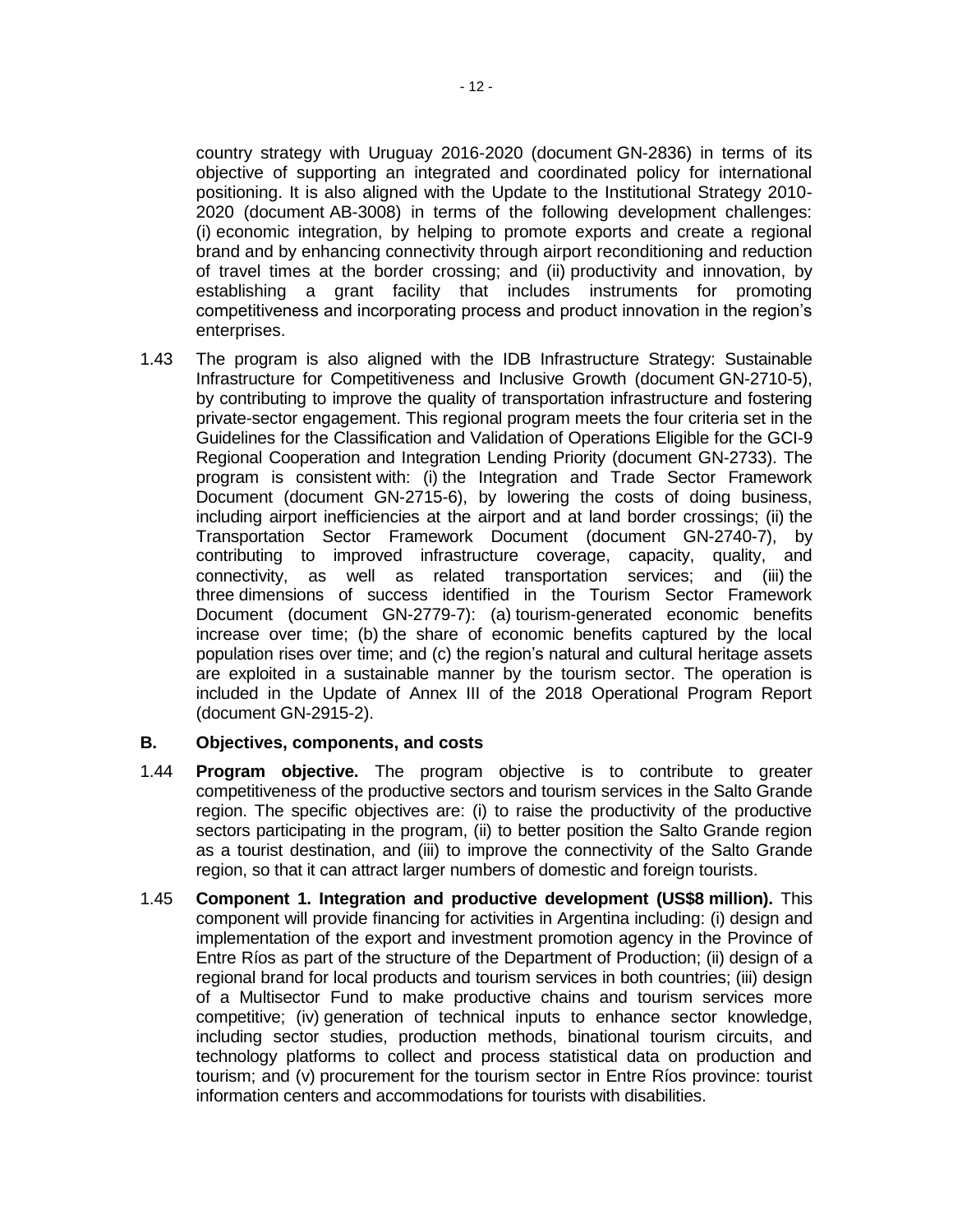- 1.46 **Multisector fund**. This fund will provide grant financing on a rolling basis to encourage changes in business development in the region for entrepreneurial projects [\(optional link 14\)](http://idbdocs.iadb.org/wsdocs/getDocument.aspx?DOCNUM=EZSHARE-567986568-34). The fund, in the amount of US\$4 million consisting entirely of program resources, will grant a nonreimbursable contribution of up to 50% of the total cost of the business project. In the event that the project involves firms located in Uruguay or contributes to increase business activities between Argentina and Uruguay, the fund contribution for Argentine firms may be up to 60%. The resource allocation criteria will be determined during program execution by the decision-making agencies that make up the institutional structure of the fund (see paragraph 3.3). Operation of the fund will be addressed in the program Operating Regulations [\(optional link 7\)](http://idbdocs.iadb.org/wsdocs/getDocument.aspx?DOCNUM=EZSHARE-567986568-13).
- 1.47 The Government of Uruguay will pursue activities in the area of productive and tourism development in coordination with the actions described in Component 1 (see paragraph 1.35). For this, the Office of Planning and Budget (OPP) and the Municipal Government of Salto have identified the following programs: the "Avanza Salto Hortícola" project for local competitiveness of fruit and vegetable growers, Entrepreneurship Support Program, Local Competitiveness Program II, and the "Salto 2030" and "Un Salto al Interior" projects [\(optional link 9\)](http://idbdocs.iadb.org/wsdocs/getDocument.aspx?DOCNUM=EZSHARE-567986568-15).
- 1.48 **Component 2. The region's connectivity (US\$38 million).** This component will finance reconditioning of Concordia's Comodoro Pierrestegui Airport to allow for regular commercial flight operations, including: (i) rehabilitation of the existing 1,600-meter runway and extension of this runway to 2,000 meters, including an antiblast zone and resistant layer in the runway end safety area; construction of a taxiway and aircraft parking platform; procurement and installation of daytime and nighttime signage; improvement of the airport access road and construction of a new parking lot; and a perimeter road and fence; and (ii) construction of a new passenger terminal and control tower; equipment; and water supply and treatment systems. As the property is under municipal jurisdiction, no procurement of land should be needed. Financing will also be provided for technical supervision of the airport works (for a detailed description of these works, see [optional link 5\)](http://idbdocs.iadb.org/wsdocs/getDocument.aspx?DOCNUM=EZSHARE-567986568-11) and the feasibility study for the new bridge for local traffic between Concordia and Salto.
- 1.49 **Component 3. Integrated border coordination (US\$2 million).** This component will finance activities including: (i) the TVF local border traffic system and the border facilitation card (TFF) for tourism operators; (ii) technological equipment for the Concordia-Salto border facility, including (a) an integrated surveillance system with real-time imaging and video backup; (b) license plate readers in the border facility's access lanes; (c) scanners with a document management platform based on facial and fingerprint recognition; (d) traffic lights for the border facility's access lanes; (e) barriers with TVF and TFF card readers; and (f) a technology platform for processing data and making it available to oversight agencies; (iii) renovation of signage and signals; furnishings for checkpoint booths and the main building; LED indoor and outdoor lighting; and (iv) a feasibility study for extension of the Colón-Paysandú free trade zone to the Concordia-Salto Border facility.
- 1.50 **Program management and administration (US\$2 million).** Financing will be provided, as a charge against program administration, for items including: (i) administrative costs related to the establishment and operation of the program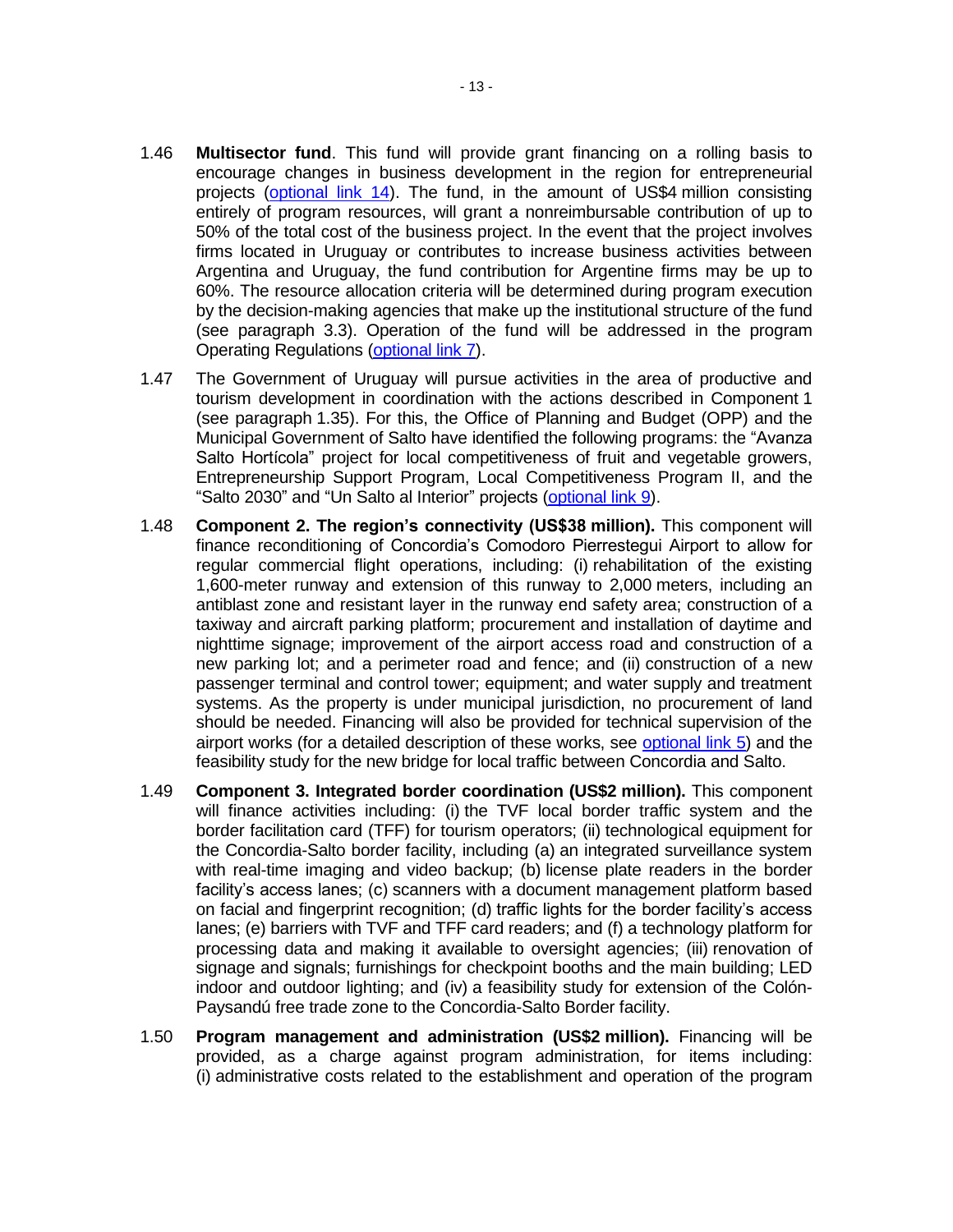execution unit; (ii) external financial audits; and (iii) the final and ex post evaluation of the program.

1.51 **Cost and financing.** The estimated cost of the program will be US\$50 million, to be financed from the Bank's Ordinary Capital resources.

| <b>Investment component</b>                         | <b>IDB</b><br>(US\$ million) | $\frac{0}{0}$ |
|-----------------------------------------------------|------------------------------|---------------|
| Component 1: Integration and productive development |                              | 16            |
| Component 2: The region's connectivity              | 38                           | 76            |
| Component 3: Integrated border coordination         | 2                            |               |
| Program management and administration               |                              |               |
| <b>Total</b>                                        | 50                           | 100           |

**Table 1.2: Program cost and financing**

## **C. Key results indicators**

- 1.52 The **Results Matrix** (Annex II) includes all impact, outcome, and output indicators associated with program components that will contribute to the following results: (i) increased annual exports/sales of citrus and blueberry farmers participating in the program; (ii) increased annual sales of tourism sector enterprises participating in the program, and an increase in the number of certified hotel spaces; and (iii) enhanced connectivity of the region as a result of the airport reconditioning and shorter wait times at the border facility.
- 1.53 **Economic viability of the program**. A classic financial approach was used in the cost-benefit analysis to calculate the net present value (NPV) and internal rate of return (IRR). Whereas the cost is the present value of the financial cost of making payments, the benefits required projecting the program-related increase in sales of goods and services. In the base-case scenario, the program is economically viable with an NPV greater than US\$7 million and an IRR of 18%. These numbers remained positive in the sensitivity analysis, demonstrating that the outcomes are robust [\(optional link](http://idbdocs.iadb.org/wsdocs/getDocument.aspx?DOCNUM=EZSHARE-567986568-25) 1). A socioeconomic evaluation of the Concordia airport reconditioning project was also done and yielded an IRR of 7.9% using a 12% social discount rate. The sensitivity analysis showed a positive IRR of 7.3% in the event of a 10% reduction in operational revenues and up to a 10% increase in investment costs. The program is also expected to yield additional benefits in terms of productive development and connectivity for the region [\(optional link 6\)](http://idbdocs.iadb.org/wsdocs/getDocument.aspx?DOCNUM=EZSHARE-567986568-12).

## **II. FINANCING STRUCTURE AND MAIN RISKS**

#### **A. Financing instruments**

- 2.1 The program will be structured as a specific investment loan with a disbursement period of five years.
- 2.2 The financial evaluation of the Province of Entre Ríos found that it possesses the financial capacity to assume the commitments associated with the external financing and bear the financial costs of the program [\(optional link 13\)](http://idbdocs.iadb.org/wsdocs/getDocument.aspx?DOCNUM=EZSHARE-567986568-33).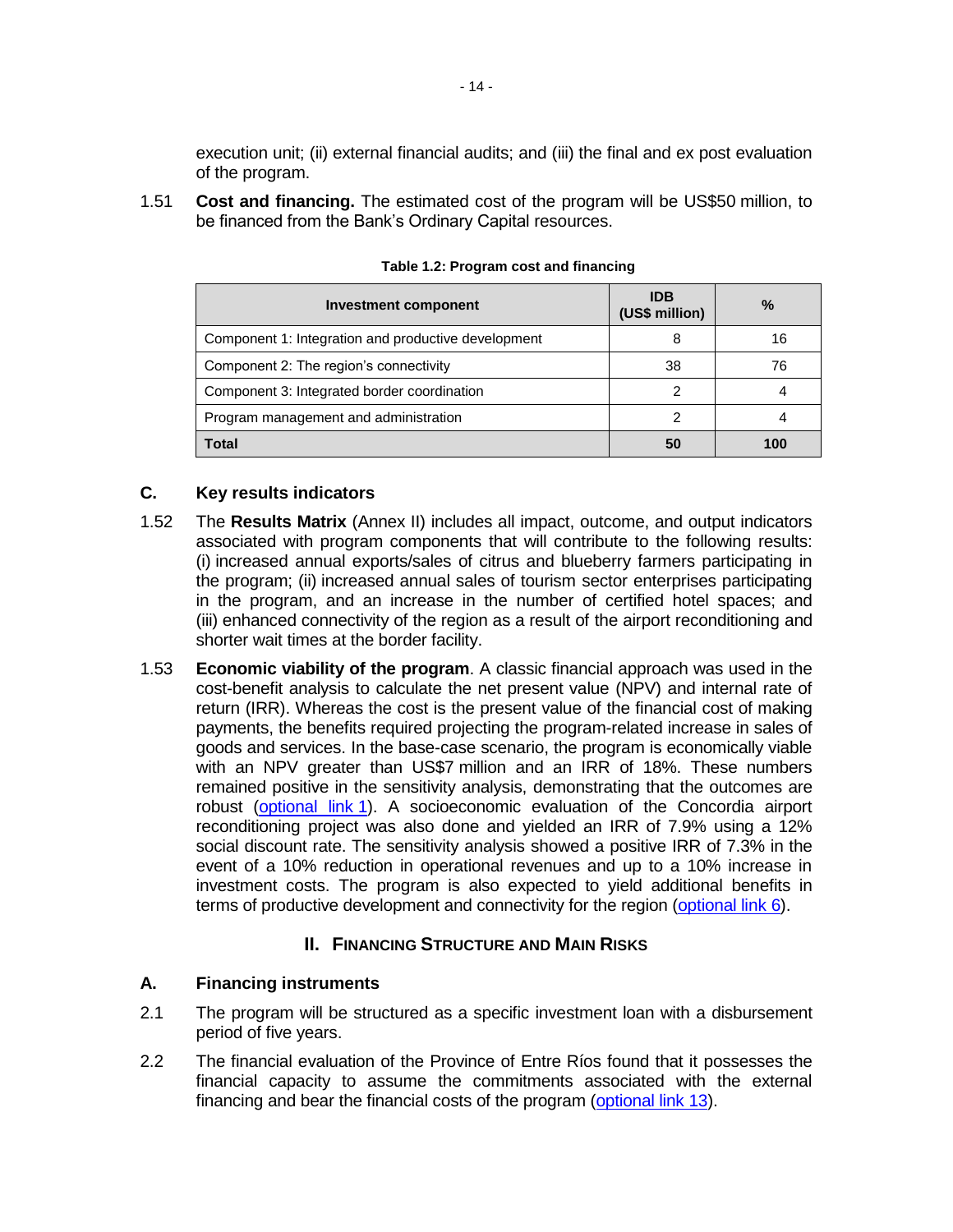|              | Investment component                      | Year 1    | Year <sub>2</sub> | Year <sub>3</sub> | Year 4    | Year 5    |
|--------------|-------------------------------------------|-----------|-------------------|-------------------|-----------|-----------|
| ı.           | Integration and productive<br>development | 980,512   | 1,785,560         | 1,961,925         | 1,787,502 | 1,484,502 |
| H.           | The region's connectivity                 | 7,623,000 | 15,188,500        | 15,188,500        |           |           |
| III.         | Integrated border management              | 25,000    | 63,000            | 1,912,000         |           |           |
| IV.          | Program management and<br>administration  | 550,275   | 663,025           | 246,400           | 201,400   | 338,900   |
| <b>Total</b> |                                           | 9,178,787 | 17,700,085        | 19,308,825        | 1,988,902 | 1,823,402 |
|              | Percentage                                | 18.4%     | 35.4%             | 38.6%             | 4.0%      | 3.6%      |

**Table 2.1: Projected disbursements (US\$)**

## **B. Environmental and social safeguard risks**

- 2.3 Due to the nature of the program activities, environmental impacts are expected to be primarily local and short-term, subject to standard mitigation measures for this type of operation. The main foreseeable adverse impacts are related to the reconditioning, lengthening of the runway (to 2,000 meters), and entry into operation of Comodoro Pierrestegui Airport, which could generate minor environmental impacts on bird fauna and an increase in noise. Minor environmental impacts are also possible in relation to airport construction and operation (Component 2), as well as installation of signage for tourism and three prefabricated tourist information centers (Component 1). Thus, in accordance with Directive B.3 of the Bank's Environment and Safeguards Compliance Policy (Operational Policy OP-703), this operation is classified as category "B." Disaster risk is regarded as moderate, stemming primarily from potential risks related to water, aircraft accidents, and fires.
- 2.4 Given the operation's scale, as per Directive B.5 of Operational Policy OP-703, an [environmental and social evaluation and the associated environmental and social](http://idbdocs.iadb.org/wsdocs/getDocument.aspx?DOCNUM=EZSHARE-791467174-11)  [management plan](http://idbdocs.iadb.org/wsdocs/getDocument.aspx?DOCNUM=EZSHARE-791467174-11) were prepared, including evaluations and proposals for specific mitigation measures related to bird fauna, noise, and natural disasters. As per Directive B.6 of Operational Policy OP-703, the executing agency conducted a public consultation with a satisfactory outcome.

## **C. Fiduciary risks**

2.5 As stated in Annex III, the institutional capacity assessment of the Ministry of Planning, Infrastructure, and Services (MPIyS) of the Province of Entre Ríos, using the Institutional Capacity Assessment System (ICAS), and given the fiduciary team's experience on active operations, yielded an execution capacity acceptable to the Bank with a medium level of risk. The risk identified was a lack of experience with the Bank's procurement procedures, which could lead to delays in program execution. Mitigation measures are described in Annex III, paragraph 3.1.

## **D. Other program risks**

2.6 **Public management and governance**. A low level of political commitment and/or engagement by certain important institutions has been identified and could have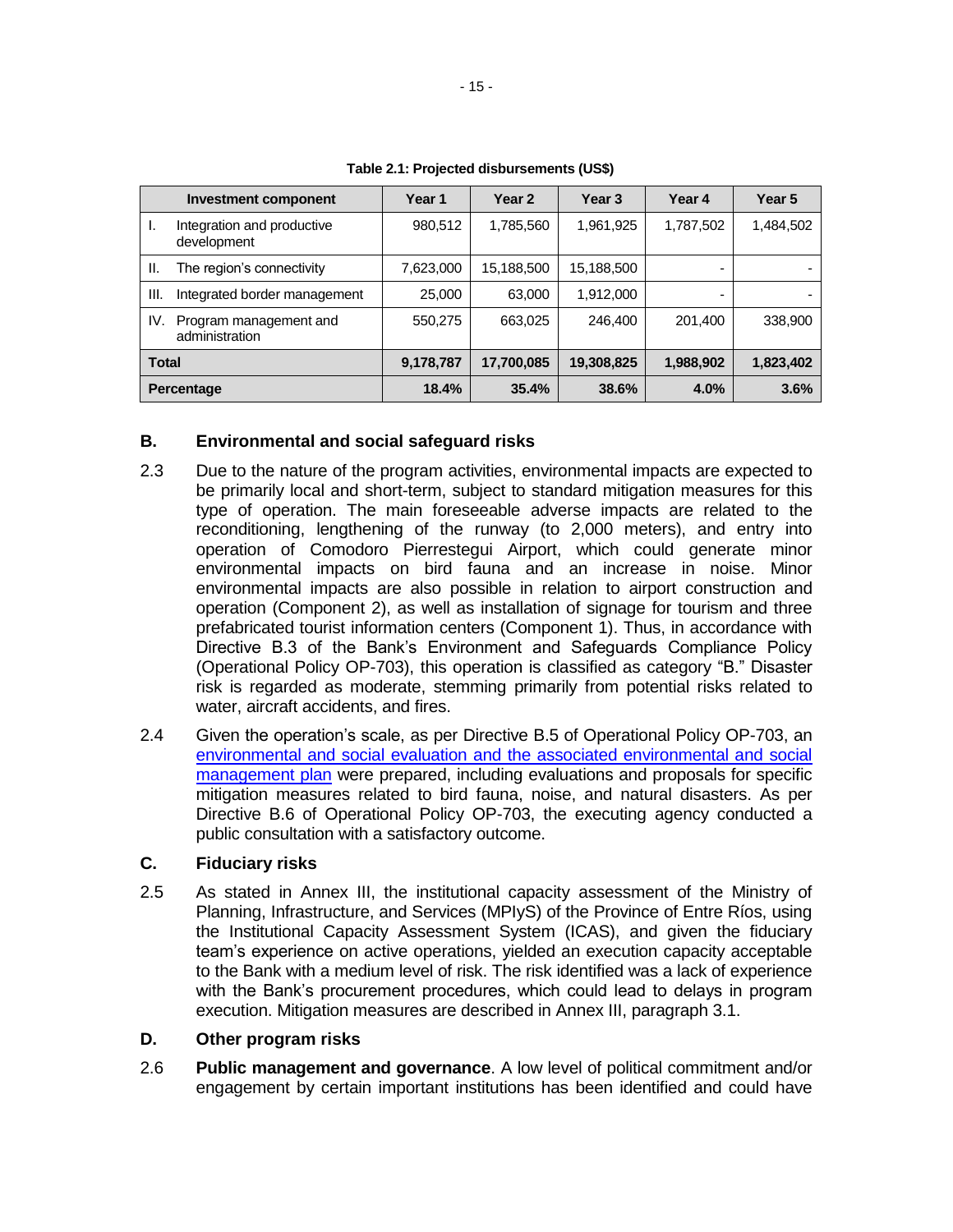an adverse impact on the program's success. The agreements described in paragraph 3.3 are proposed, to address this risk.

- 2.7 **Sustainability**. Since the costs of maintaining the airport infrastructure can be high, once the airport is operating [\(optional link 6\)](http://idbdocs.iadb.org/wsdocs/getDocument.aspx?DOCNUM=EZSHARE-567986568-12), the Provincial Government of Entre Ríos will enter into an agreement with the Municipal Government of Concordia to ensure provincial resources for such purpose, if necessary (see paragraph 3.3). Additionally, the borrower will provide information on maintenance status during program execution and through the fifth year after the completion of the airport works.
- 2.8 **Macroeconomic risks**. Argentina faces macroeconomic risks associated with significant needs for public and external financing and a high current account deficit. This scenario may affect the fiscal space allocated to the disbursements under the operation during execution. As mitigation measures, the government has secured a standby arrangement with the International Monetary Fund that meets short-term needs for public and external financing and requires a commitment to fiscal consolidation and reduction of financial vulnerabilities. Although Uruguay faces macroeconomic risks related to current conditions in the region, no liquidity problems are expected, and Uruguay's Emerging Market Bond Index (EMBI) rating is relatively low and stable.

## **III. IMPLEMENTATION AND MANAGEMENT PLAN**

## **A. Summary of implementation arrangements**

 $\overline{a}$ 

- 3.1 **Borrower and executing agency**. The borrower will be the Province of Entre Ríos of the Argentine Republic. The guarantor of the borrower's financial obligations will be the Argentine Republic. The executing agency will be the Ministry of Planning, Infrastructure, and Services of the Province of Entre Ríos (MPIyS).
- 3.2 **Program execution unit (PEU)**. A PEU within the executing agency will have core staff with the following qualifications: technical and project management, planning and monitoring, procurement, financial administration, social and environmental management, and legal. The PEU's responsibilities will be established in the program Operating Regulations [\(electronic link 7\)](http://idbdocs.iadb.org/wsdocs/getDocument.aspx?DOCNUM=EZSHARE-567986568-13).
- 3.3 The specific institutional arrangements for execution are as follows:
	- a. **Component 1.** <sup>87</sup> (i) A technical committee coordinated by the MPIyS will be formed, consisting of officials from the Department of Tourism and Culture and the Department of Production, to conduct decision-making processes for a shared technical foundation for the program; (ii) the Multisector Fund will be managed and operated using the following institutional structure: (a) the project management unit for the fund will consist of the territorial development team of the Administration Commission for the Salto Grande Special Fund

<sup>87</sup> The specific institutional arrangements for the execution of Component 1 will be established in the program Operating Regulations [\(optional link 7\)](http://idbdocs.iadb.org/wsdocs/getDocument.aspx?DOCNUM=EZSHARE-567986568-13).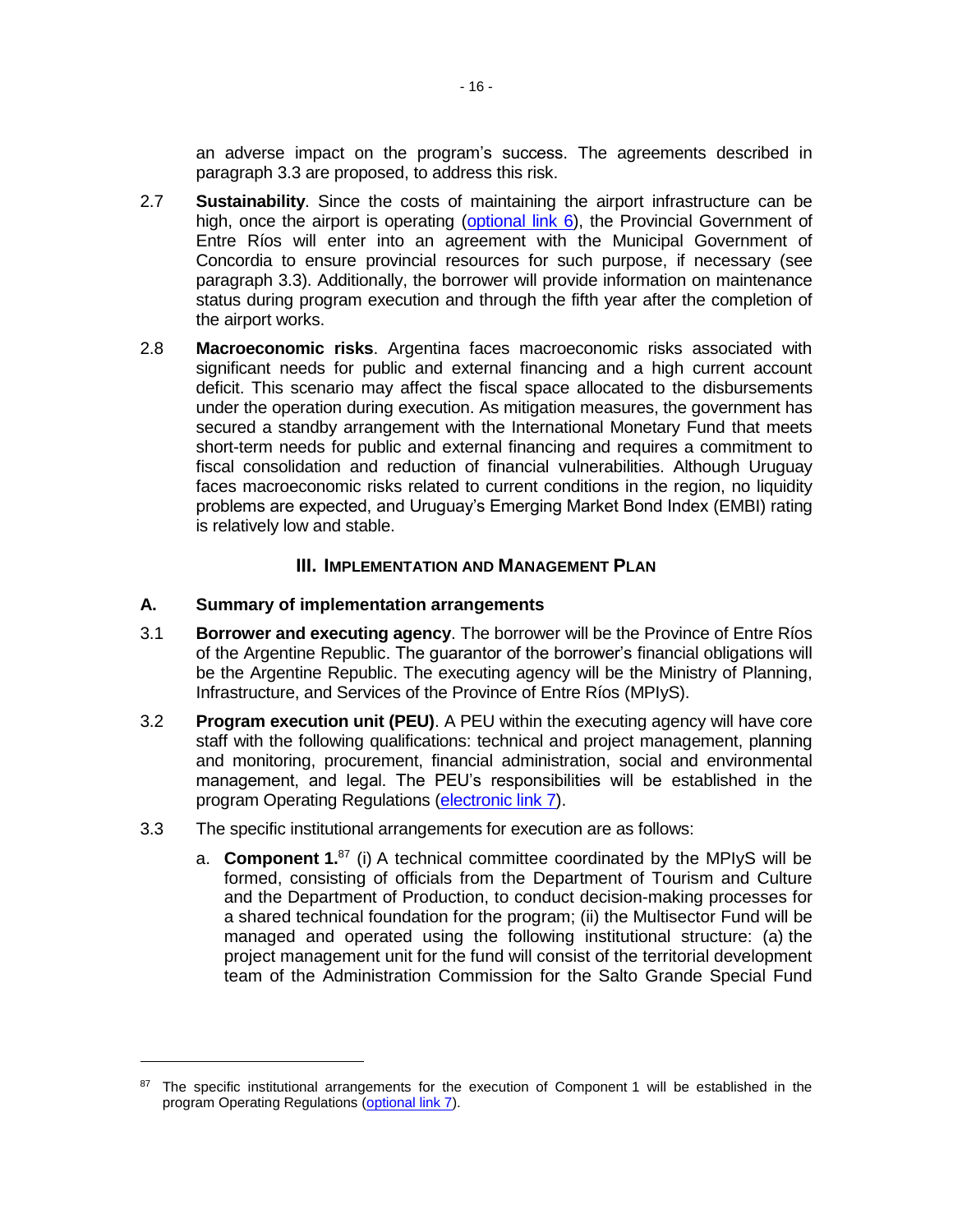(CAFESG), <sup>88</sup> whose members will help prepare, evaluate, and monitor entrepreneurial initiatives; and (b) the Resource Allocation Committee, whose composition and work will be established in the program Operating Regulations [\(optional](http://idbdocs.iadb.org/wsdocs/getDocument.aspx?DOCNUM=EZSHARE-567986568-13) link  $7$ ); and (iii) an agreement will be entered into between the Province of Entre Ríos and the municipal governments in the departments of Colón, Concordia, and Federación in the program target area. Coordination with Uruguay will be through the Office of Planning and Budget (OPP) and the Municipal Government of Salto (see paragraph 1.35).

- b. **Component 2.** An agreement will be entered into between the Province of Entre Ríos and the Municipal Government of Concordia to execute the work and to operate and maintain Comodoro Pierrestegui Airport.<sup>89</sup>
- c. **Component 3.** An agreement will be entered into between the MIOPyV and the MPIyS of the Province of Entre Rios to execute Component 3. The funds will be executed through the executing agency, acting through the PEU with technical guidance from the MIOPyV's National Border Technical Office. The agreement will also require the Province of Entre Ríos to transfer the assets procured under Component 3 to the national government.
- 3.4 **Program Operating Regulations** [\(optional link 7\)](http://idbdocs.iadb.org/wsdocs/getDocument.aspx?DOCNUM=EZSHARE-567986568-13). The program Operating Regulations describe the criteria and procedures for program execution, particularly for procurement processes and other matters related to execution of the Multisector Fund. Any change to the Operating Regulations will require the Bank's no objection.
- 3.5 **Special contractual conditions precedent to the first disbursement of the loan proceeds: (i) approval and entry into force of the program Operating Regulations [\(optional link 7\)](http://idbdocs.iadb.org/wsdocs/getDocument.aspx?DOCNUM=EZSHARE-567986568-13) on the terms agreed upon with the Bank; (ii) creation of the PEU and appointment of its members; and (iii) signature and entry into force of the agreement between the borrower and the Ministry of the Interior, Public Works, and Housing (MIOPyV) for program Component 3.** The first condition is necessary to ensure smooth execution of the program, as it contributes to the internal organization of the executing agency. The second condition is regarded as essential to assure the Bank that the executing agency will have a team in place to begin program execution. The third condition is justified by the importance of formalizing the national-level technical support of the MIOPyV and the borrower's commitment to transfer the assets financed by the loan to the national government under Component 3.
- 3.6 **Special contractual conditions for execution:** (i) Prior to starting execution of Component 2, the borrower will: (a) provide evidence that authorizations have been obtained from the relevant national authorities in Argentina's airport sector, and local legal requirements have been met; and (b) provide evidence that the

<sup>88</sup> The CAFESG was formed in 1998 to manage the fund created by contributions from the operating surplus of the Salto Grande hydroelectric complex. Its responsibilities include the evaluation and execution of regional productive development projects.

<sup>&</sup>lt;sup>89</sup> The following institutions are part of the national airport sector: Ministry of Transportation, National Airport System Regulatory Agency, National Civil Aviation Administration, Airport Security Police Force, and Argentine Air Navigation Company.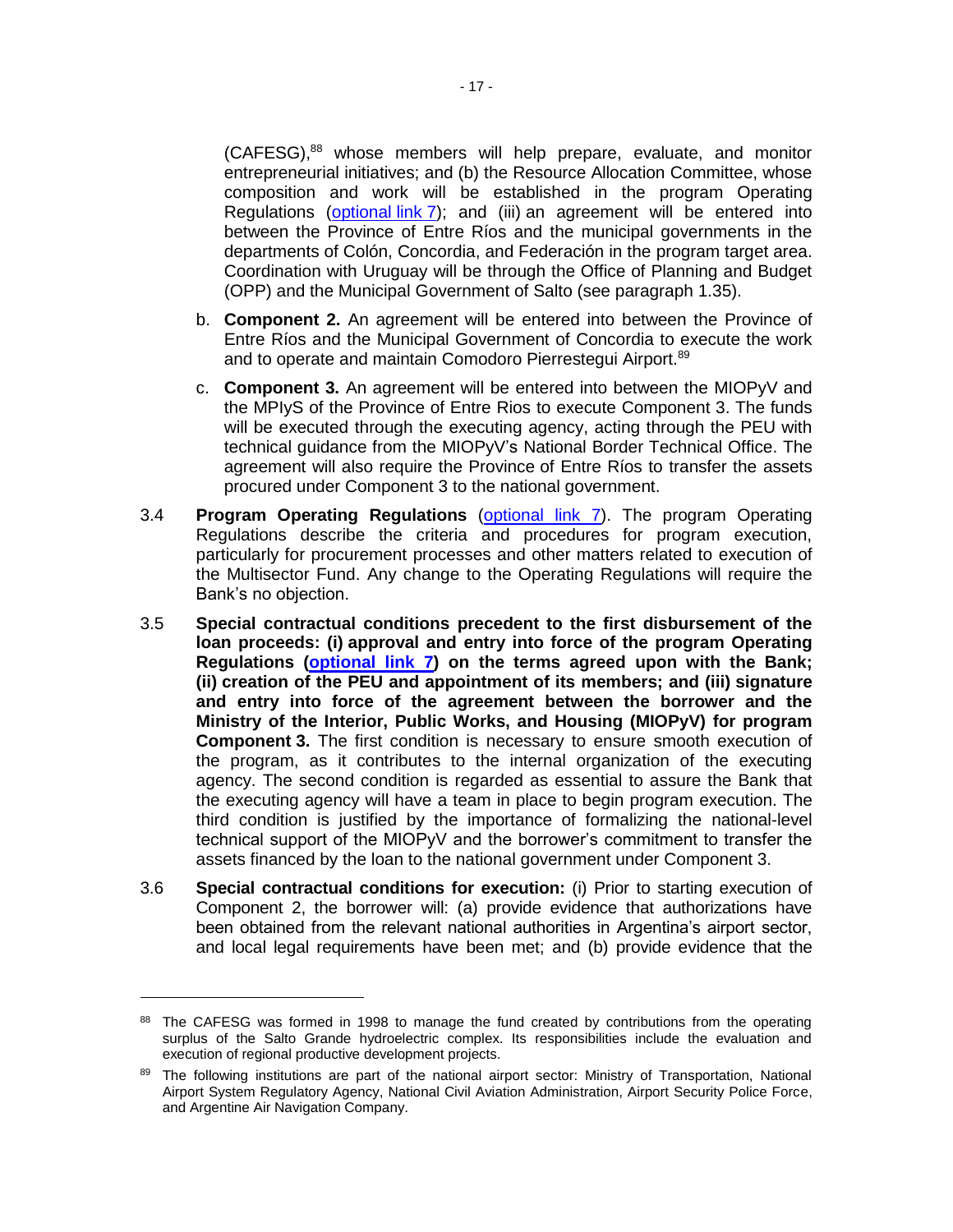agreement with the Concordia municipal government for execution and maintenance of the Concordia airport has been signed and has entered into force; and (ii) prior to issuing the solicitation for the Concordia airport reconditioning project works, the borrower will provide evidence that the relevant authorities have partially approved the preliminary design for the works at the Phase 1 level. These conditions are regarded as essential to ensure that the borrower is authorized to enter the property where the Concordia airport is located, as well as to begin the airport reconditioning works in accordance with the requirements of local legislation in Argentina.

- 3.7 **Disbursements.** The executing agency, acting through the PEU, will submit the request for disbursements, estimating the loan proceeds necessary for execution of the components according to the annual work plan [\(required link](http://idbdocs.iadb.org/wsdocs/getDocument.aspx?DOCNUM=EZSHARE-567986568-18) 1) and procurement plan [\(required link](http://idbdocs.iadb.org/wsdocs/getDocument.aspx?DOCNUM=EZSHARE-567986568-23) 4). The loan will be disbursed in the form of advances of funds with a frequency determined according to the financial programming. Disbursement requests will be subject to ex ante financial review.
- 3.8 **Recognition of expenditures.** The Bank may retroactively finance, as a charge against the loan proceeds, up to US\$100,000 (0.2% of the proposed loan amount) in eligible expenditures incurred by the borrower prior to the loan approval date, provided that requirements substantially similar to those established in the loan contract have been met. Such expenditures must have been incurred on or after the project profile approval date of 6 July 2018, but under no circumstances more than 18 months prior to the loan approval date. The design activities eligible for retroactive financing are associated with: (i) the profile of crossborder traffic at the Concordia-Salto border facility; and (ii) gathering of information on the productive and tourism sectors in Colón, Concordia, and Federación (Components 1 and 3).

#### **B. Summary of arrangements for monitoring results**

- 3.9 Financial statements and eligibility of program expenditures will be audited on an annual basis by an independent audit firm acceptable to the Bank, to be commissioned by the executing agency. The program's audited financial statements will be delivered to the Bank within four months after the end of each fiscal period, in accordance with the procedures and terms of reference previously agreed upon with the Bank.
- 3.10 The targets and progress indicators jointly determined with the executing agency (see Annex II) will be used for program monitoring and evaluation. This monitoring will track: (i) progress of program activities and procurement processes; (ii) performance of the executing agency; (iii) budget for the following fiscal period; and (iv) execution timetable and performance indicators.
- 3.11 The program monitoring and evaluation process will be coordinated by the executing agency. The PEU will have effective systems for: (i) compiling periodic information on physical and financial progress; and (ii) keeping relevant information on program activities and resources accessible and up-to-date. The following instruments will be used for program monitoring: (i) multiyear execution plan and annual work plan [\(required link](http://idbdocs.iadb.org/wsdocs/getDocument.aspx?DOCNUM=EZSHARE-567986568-23) 1) and procurement plan (required link 4); (ii) sixmonthly progress monitoring reports; (iii) loan review report; (iv) audited financial statements; and (v) project completion report.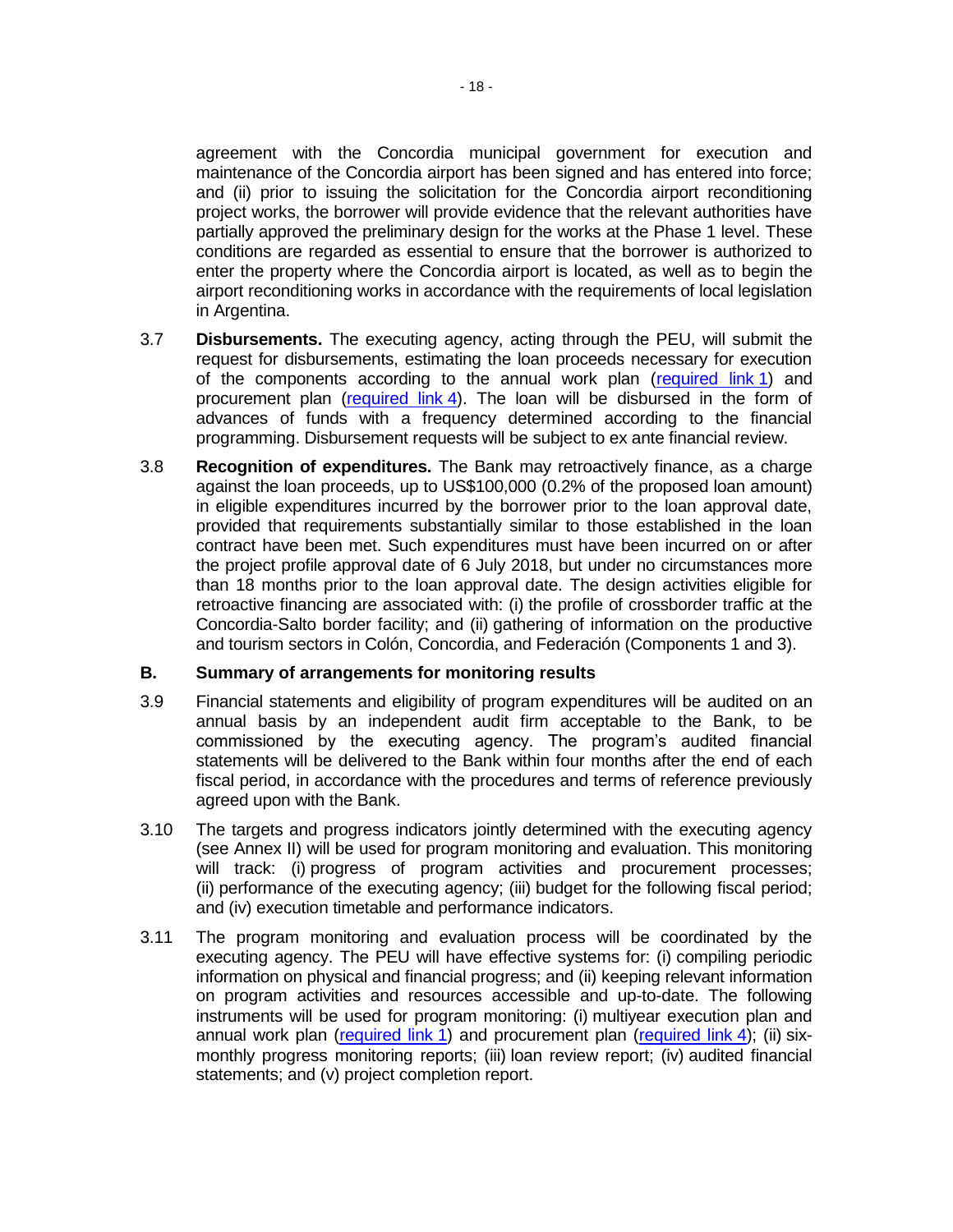3.12 The matching and difference-in-differences methodology based on longitudinal data on enterprises are proposed for the impact evaluation of the Multisector Fund. Synthetic control or theoretical attribution is proposed for other program interventions [\(optional link](http://idbdocs.iadb.org/wsdocs/getDocument.aspx?DOCNUM=EZSHARE-567986568-9) 2).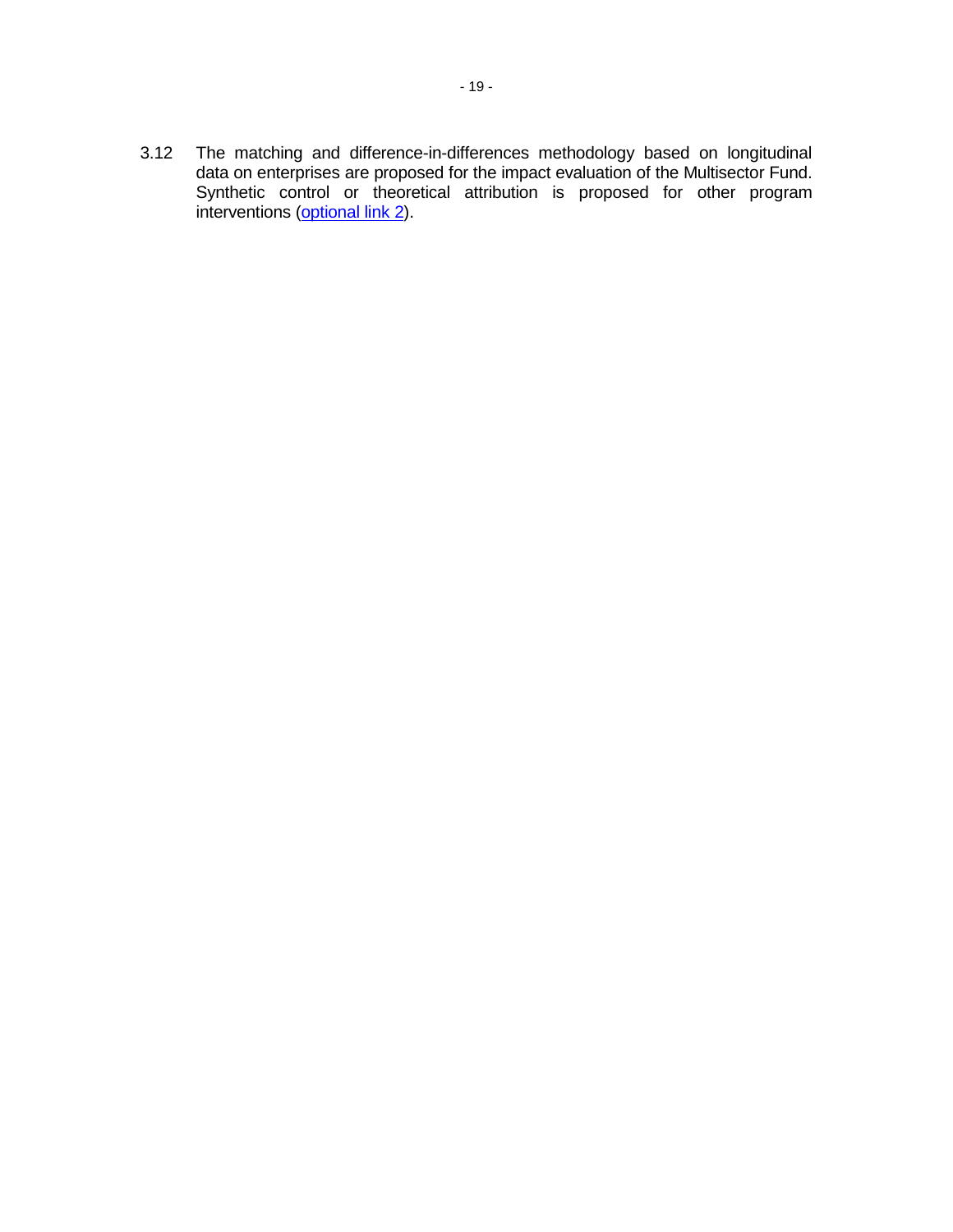| <b>Development Effectiveness Matrix</b>                                                                                                                                     |                                                                                                                                                                                                                                                                                                                                                                                                                                                                                                                                                                                              |                                                                                                                                                                                                                                                       |  |  |  |  |  |  |  |
|-----------------------------------------------------------------------------------------------------------------------------------------------------------------------------|----------------------------------------------------------------------------------------------------------------------------------------------------------------------------------------------------------------------------------------------------------------------------------------------------------------------------------------------------------------------------------------------------------------------------------------------------------------------------------------------------------------------------------------------------------------------------------------------|-------------------------------------------------------------------------------------------------------------------------------------------------------------------------------------------------------------------------------------------------------|--|--|--|--|--|--|--|
| <b>Summary</b>                                                                                                                                                              | <b>RG-L1126</b>                                                                                                                                                                                                                                                                                                                                                                                                                                                                                                                                                                              |                                                                                                                                                                                                                                                       |  |  |  |  |  |  |  |
| . Corporate and Country Priorities                                                                                                                                          |                                                                                                                                                                                                                                                                                                                                                                                                                                                                                                                                                                                              |                                                                                                                                                                                                                                                       |  |  |  |  |  |  |  |
| <b>IDB Development Objectives</b>                                                                                                                                           |                                                                                                                                                                                                                                                                                                                                                                                                                                                                                                                                                                                              | Yes                                                                                                                                                                                                                                                   |  |  |  |  |  |  |  |
| Development Challenges & Cross-cutting Themes                                                                                                                               | Productivity and Innovation<br>-Economic Integration                                                                                                                                                                                                                                                                                                                                                                                                                                                                                                                                         |                                                                                                                                                                                                                                                       |  |  |  |  |  |  |  |
| <b>Country Development Results Indicators</b>                                                                                                                               | -Public agencies' processing times of international trade of goods and services *<br>Professionals from public and private sectors trained or assisted in economic<br>integration (#)*<br>-Government agencies benefited by projects that strengthen technological and<br>managerial tools to improve public service delivery (#)*<br>-Airports built or upgraded (#)*<br>-Tourism destinations benefited by projects aimed at increasing tourism expenditure,<br>local and social inclusion and/or improving environmental management (#)*<br>-Cross-border and transnational projects (#)* |                                                                                                                                                                                                                                                       |  |  |  |  |  |  |  |
| <b>Country Development Objectives</b>                                                                                                                                       |                                                                                                                                                                                                                                                                                                                                                                                                                                                                                                                                                                                              | Yes                                                                                                                                                                                                                                                   |  |  |  |  |  |  |  |
| <b>Country Strategy Results Matrix</b>                                                                                                                                      | Argentina (GN-2870-1) y<br>Uruguay (GN-2836)                                                                                                                                                                                                                                                                                                                                                                                                                                                                                                                                                 | Argentina: Development of business services and public<br>goods to enhance integration and innovation. Uruguay:<br>Priority area of integral and coordinated international<br>insertion; Strategic objective of diversification of export<br>markets. |  |  |  |  |  |  |  |
| <b>Country Program Results Matrix</b>                                                                                                                                       | GN-2915-2                                                                                                                                                                                                                                                                                                                                                                                                                                                                                                                                                                                    | The intervention is included in the 2018 Operational Program.                                                                                                                                                                                         |  |  |  |  |  |  |  |
| Relevance of this project to country development challenges (If not aligned to country<br>strategy or country program)                                                      |                                                                                                                                                                                                                                                                                                                                                                                                                                                                                                                                                                                              |                                                                                                                                                                                                                                                       |  |  |  |  |  |  |  |
| II. Development Outcomes - Evaluability                                                                                                                                     |                                                                                                                                                                                                                                                                                                                                                                                                                                                                                                                                                                                              | <b>Evaluable</b>                                                                                                                                                                                                                                      |  |  |  |  |  |  |  |
| <b>Evidence-based Assessment &amp; Solution</b>                                                                                                                             |                                                                                                                                                                                                                                                                                                                                                                                                                                                                                                                                                                                              | 7.7                                                                                                                                                                                                                                                   |  |  |  |  |  |  |  |
| 3.1 Program Diagnosis                                                                                                                                                       |                                                                                                                                                                                                                                                                                                                                                                                                                                                                                                                                                                                              | 2.4                                                                                                                                                                                                                                                   |  |  |  |  |  |  |  |
| 3.2 Proposed Interventions or Solutions                                                                                                                                     |                                                                                                                                                                                                                                                                                                                                                                                                                                                                                                                                                                                              | 2.3                                                                                                                                                                                                                                                   |  |  |  |  |  |  |  |
| 3.3 Results Matrix Quality                                                                                                                                                  | 3.0                                                                                                                                                                                                                                                                                                                                                                                                                                                                                                                                                                                          |                                                                                                                                                                                                                                                       |  |  |  |  |  |  |  |
| <b>Ex ante Economic Analysis</b>                                                                                                                                            | 7.0<br>3.0                                                                                                                                                                                                                                                                                                                                                                                                                                                                                                                                                                                   |                                                                                                                                                                                                                                                       |  |  |  |  |  |  |  |
| 4.1 Program has an ERR/NPV, or key outcomes identified for CEA<br>4.2 Identified and Quantified Benefits and Costs                                                          |                                                                                                                                                                                                                                                                                                                                                                                                                                                                                                                                                                                              | 3.0                                                                                                                                                                                                                                                   |  |  |  |  |  |  |  |
| 4.3 Reasonable Assumptions                                                                                                                                                  |                                                                                                                                                                                                                                                                                                                                                                                                                                                                                                                                                                                              | 0.0                                                                                                                                                                                                                                                   |  |  |  |  |  |  |  |
| 4.4 Sensitivity Analysis                                                                                                                                                    |                                                                                                                                                                                                                                                                                                                                                                                                                                                                                                                                                                                              | 0.0                                                                                                                                                                                                                                                   |  |  |  |  |  |  |  |
| 4.5 Consistency with results matrix                                                                                                                                         |                                                                                                                                                                                                                                                                                                                                                                                                                                                                                                                                                                                              | 1.0                                                                                                                                                                                                                                                   |  |  |  |  |  |  |  |
| <b>Monitoring and Evaluation</b>                                                                                                                                            |                                                                                                                                                                                                                                                                                                                                                                                                                                                                                                                                                                                              | 8.9                                                                                                                                                                                                                                                   |  |  |  |  |  |  |  |
| 5.1 Monitoring Mechanisms                                                                                                                                                   |                                                                                                                                                                                                                                                                                                                                                                                                                                                                                                                                                                                              | 2.5                                                                                                                                                                                                                                                   |  |  |  |  |  |  |  |
| 5.2 Evaluation Plan                                                                                                                                                         |                                                                                                                                                                                                                                                                                                                                                                                                                                                                                                                                                                                              | 6.4                                                                                                                                                                                                                                                   |  |  |  |  |  |  |  |
| <b>Risks &amp; Mitigation Monitoring Matrix</b><br>Overall risks rate = magnitude of risks*likelihood                                                                       |                                                                                                                                                                                                                                                                                                                                                                                                                                                                                                                                                                                              |                                                                                                                                                                                                                                                       |  |  |  |  |  |  |  |
| Identified risks have been rated for magnitude and likelihood                                                                                                               |                                                                                                                                                                                                                                                                                                                                                                                                                                                                                                                                                                                              | Medium<br>Yes                                                                                                                                                                                                                                         |  |  |  |  |  |  |  |
| Mitigation measures have been identified for major risks                                                                                                                    |                                                                                                                                                                                                                                                                                                                                                                                                                                                                                                                                                                                              | Yes                                                                                                                                                                                                                                                   |  |  |  |  |  |  |  |
| Mitigation measures have indicators for tracking their implementation                                                                                                       |                                                                                                                                                                                                                                                                                                                                                                                                                                                                                                                                                                                              | Yes                                                                                                                                                                                                                                                   |  |  |  |  |  |  |  |
| Environmental & social risk classification                                                                                                                                  |                                                                                                                                                                                                                                                                                                                                                                                                                                                                                                                                                                                              | $\overline{B}$                                                                                                                                                                                                                                        |  |  |  |  |  |  |  |
| IV. IDB's Role - Additionality                                                                                                                                              |                                                                                                                                                                                                                                                                                                                                                                                                                                                                                                                                                                                              |                                                                                                                                                                                                                                                       |  |  |  |  |  |  |  |
| The project relies on the use of country systems                                                                                                                            |                                                                                                                                                                                                                                                                                                                                                                                                                                                                                                                                                                                              |                                                                                                                                                                                                                                                       |  |  |  |  |  |  |  |
| Fiduciary (VPC/FMP Criteria)                                                                                                                                                | Yes                                                                                                                                                                                                                                                                                                                                                                                                                                                                                                                                                                                          | Financial Management: Accounting and Reporting.                                                                                                                                                                                                       |  |  |  |  |  |  |  |
| Non-Fiduciary                                                                                                                                                               | Yes                                                                                                                                                                                                                                                                                                                                                                                                                                                                                                                                                                                          | Strategic Planning National System, Monitoring and<br><b>Evaluation National System.</b>                                                                                                                                                              |  |  |  |  |  |  |  |
| The IDB's involvement promotes additional improvements of the intended beneficiaries<br>and/or public sector entity in the following dimensions:                            |                                                                                                                                                                                                                                                                                                                                                                                                                                                                                                                                                                                              |                                                                                                                                                                                                                                                       |  |  |  |  |  |  |  |
| Additional (to project preparation) technical assistance was provided to the public sector<br>entity prior to approval to increase the likelihood of success of the project |                                                                                                                                                                                                                                                                                                                                                                                                                                                                                                                                                                                              |                                                                                                                                                                                                                                                       |  |  |  |  |  |  |  |

Note: (\*) Indicates contribution to the corresponding CRF's Country Development Results Indicator.

The program for the development and integration of the Salto Grande region (RG-L1126) has as objective to contribute to the increase of the competitiveness of the productive<br>sectors and tourist services of the Salto Grande improve the positioning of the Salto Grande region as a tourist destination; and (iii) improve the connectivity of the Salto Grande Region in order to attract more national and<br>international tourists. The program has three the region, (ii) Connectivity of the region where the rehabilitation of Comodoro Pierrestegui Airport in Concordia will be financed, and (iii) Integrated border coordination seeks to<br>make the process of passage more effici *Entre Rios (MPIyS) in Argentina.*

*The diagnosis of the program identifies as main problems: the low productivity, the scarce development of the binational region as a tourist destination, the lack of air*  connectivity, and efficiency in border control procedures. Given the lack of information that the region has, in some cases there is a lack of evidence and quantification of the<br>determinants of some of the problems identif

*The economic analysis suggests positive net benefits that arise mainly from gains obtained by: (i) the increase in exports from the productive sectors benefited by the program,*  and (ii) an increase in tourism spending. However, some technical aspects must be clarified about the assumptions used for the calculation of benefits/costs and sensitivity *analysis.*

Given the lack of relevant evidence for the effectiveness of this type of programs, the project includes an impact evaluation for component I based on a non-experimental<br>methodology. Additionally, to evaluate the results o *each of the products and includes a budget to monitor them.*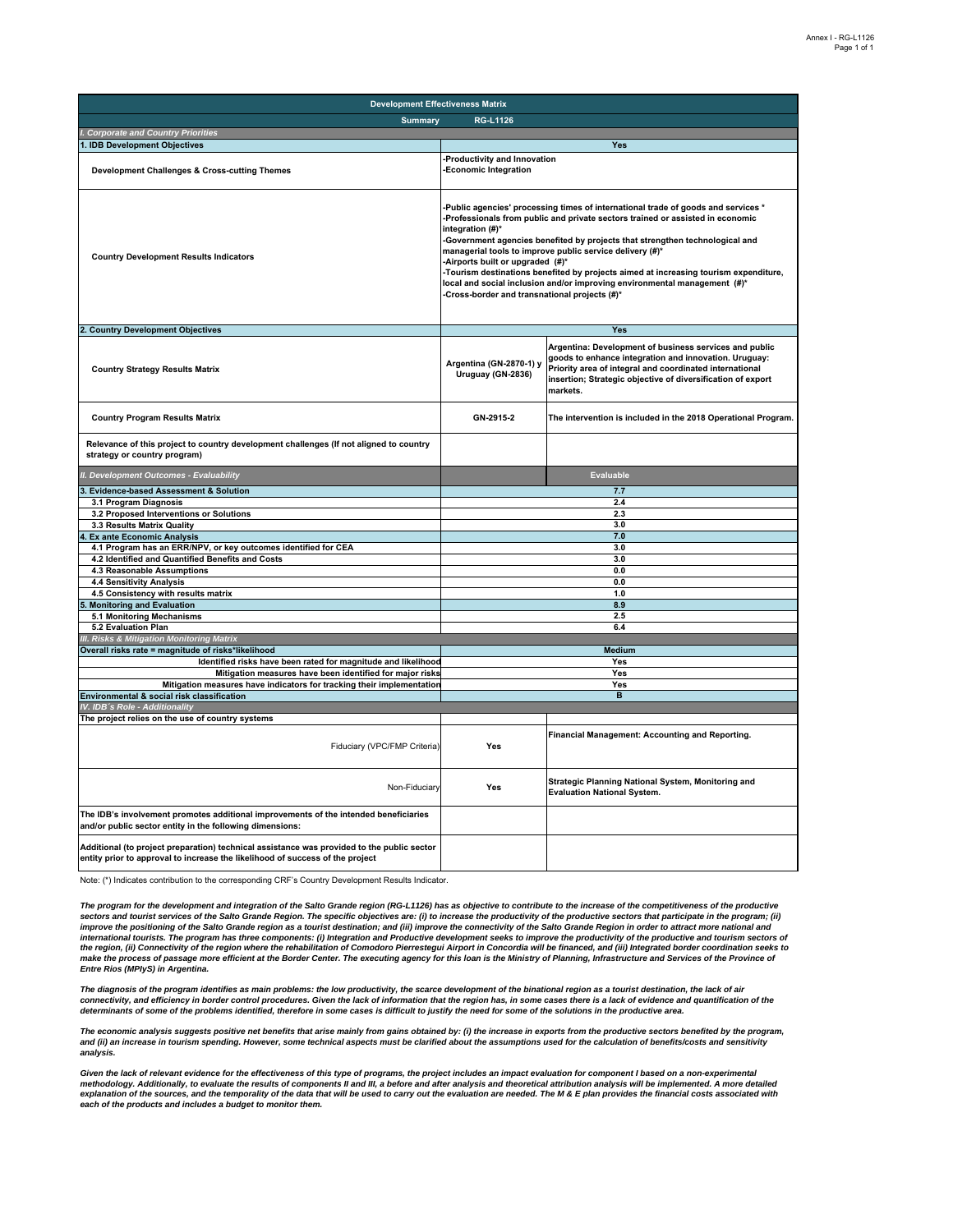## **RESULTS MATRIX**

| <b>Program objective:</b> | To contribute to greater competitiveness of the productive sectors and tourism services in the Salto Grande region. The specific objectives are:       |
|---------------------------|--------------------------------------------------------------------------------------------------------------------------------------------------------|
|                           | (i) to raise the productivity of the productive sectors participating in the program, (ii) to better position the Salto Grande region as a tourist     |
|                           | destination, and (iii) to improve the connectivity of the Salto Grande region, so that it can attract larger numbers of domestic and foreign tourists. |
|                           |                                                                                                                                                        |

## **EXPECTED IMPACT**

| <b>Indicators</b>                                                                                                                                     | Unit of<br>measure | <b>Baseline</b> | <b>Base</b><br>year | <b>Final</b><br>target | <b>Target</b><br>year | <b>Means of verification</b>                                                                                         | <b>Comments</b>                          |  |  |  |  |
|-------------------------------------------------------------------------------------------------------------------------------------------------------|--------------------|-----------------|---------------------|------------------------|-----------------------|----------------------------------------------------------------------------------------------------------------------|------------------------------------------|--|--|--|--|
| Impact 1: Increased competitiveness of productive sectors                                                                                             |                    |                 |                     |                        |                       |                                                                                                                      |                                          |  |  |  |  |
| Indicator 1<br>Percentage change in<br>annual exports <sup>1</sup> of citrus<br>and blueberry farmers<br>participating in the<br>program (cumulative) | Index              | 100             | 2017                | 120                    | 2029                  | Statistics of the<br>Multisector Fund (EFM)<br>Entre Ríos Tax Authority<br>(ATER): tax base<br>declared by taxpayers | Target: See outcome 1, indicator 1.      |  |  |  |  |
| <b>Impact 2:</b> Increased competitiveness of tourism services                                                                                        |                    |                 |                     |                        |                       |                                                                                                                      |                                          |  |  |  |  |
| Indicator 1<br>Percentage change in<br>annual sales of tourism<br>sector (hotels and<br>restaurants) (cumulative)                                     | Index              | 100             | 2017                | 143                    | 2029                  | <b>ATER</b>                                                                                                          | <b>Meta:</b> See outcome 2, indicator 1. |  |  |  |  |

<sup>&</sup>lt;sup>1</sup> Exports are to be interpreted broadly as sales with origin in the Salto Grande region and destination in another country or sales to another province.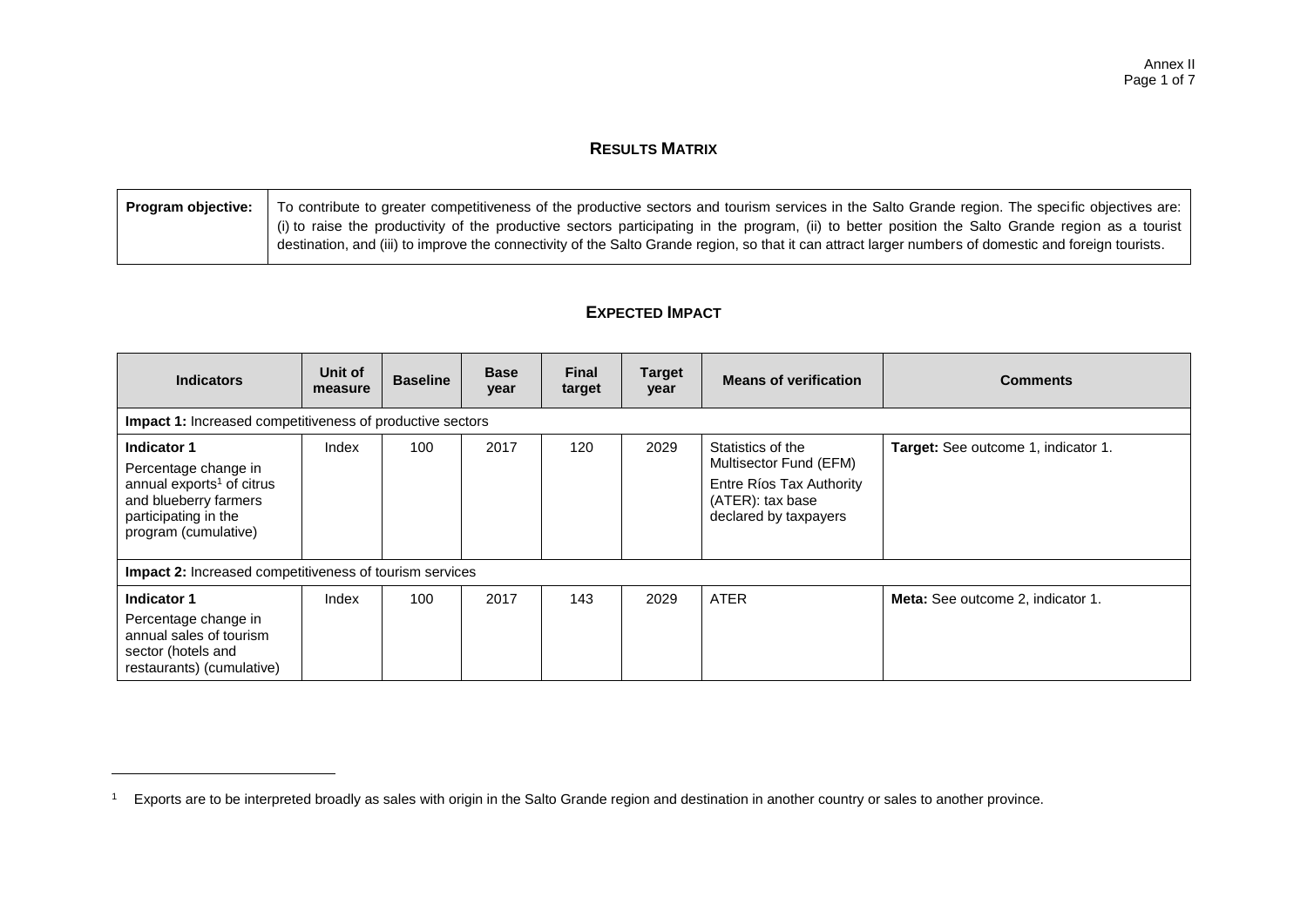## **EXPECTED OUTCOMES**

| <b>Indicators</b>                                                                                                                  | Unit of<br>measure | <b>Baseline</b> | <b>Base year</b> | <b>Target</b><br>year | <b>Final</b><br>target | <b>Means of</b><br>verification | <b>Comments</b>                                                                                                                                                                                                                                                          |  |  |  |  |
|------------------------------------------------------------------------------------------------------------------------------------|--------------------|-----------------|------------------|-----------------------|------------------------|---------------------------------|--------------------------------------------------------------------------------------------------------------------------------------------------------------------------------------------------------------------------------------------------------------------------|--|--|--|--|
| Outcome 1: Increased productivity of enterprises participating in the program                                                      |                    |                 |                  |                       |                        |                                 |                                                                                                                                                                                                                                                                          |  |  |  |  |
| <b>Indicator 1</b><br>Percentage change in<br>annual exports of citrus<br>and blueberry farmers<br>participating in the<br>program | Annual<br>index    | 100             | 2017             | 2023                  | 102.6                  | <b>EFM and ATER</b>             | Target: 2.6% annual growth from program year 4<br>onward. Based on IDB study. <sup>2</sup> Exports and<br>destinations have grown at a rate of 13.9% and<br>18.5%, and higher rates between 2002 and 2006 at<br>the enterprises supported by the Exportar<br>Foundation. |  |  |  |  |
|                                                                                                                                    |                    |                 |                  |                       |                        |                                 | <b>Baseline: Citrus = AR\$1,300,980,000 for</b><br>1,878 farmers; and blueberries = $AR$846,530,000$<br>for 59 farmers. $3$                                                                                                                                              |  |  |  |  |
| <b>Outcome 2: Better positioning of tourism enterprises participating in the program</b>                                           |                    |                 |                  |                       |                        |                                 |                                                                                                                                                                                                                                                                          |  |  |  |  |
| Indicator 1:<br>Percentage change in<br>annual sales of tourism                                                                    | Annual<br>index    | 100             | 2017             | 2023                  | 105.2                  | <b>EFM and ATER</b>             | Target: 5.2% annual growth from program year 4<br>onward. Based on the impact evaluation of IDB<br>operation 2835/OC-AR. <sup>4</sup>                                                                                                                                    |  |  |  |  |
| sector enterprises<br>participating in the<br>program                                                                              |                    |                 |                  |                       |                        |                                 | <b>Baseline:</b> Hotels and restaurants <sup>5</sup> =<br>AR\$621,820,000 for 908 enterprises.                                                                                                                                                                           |  |  |  |  |
| <b>Indicator 2</b><br>Certified spaces at hotels,                                                                                  | <b>Number</b>      | 17.841          | 2016             | 2023                  | 19,920                 | SCyT statistics                 | Target: 5.7% annual growth in spaces. Source: see<br>outcome 2, indicator 1.                                                                                                                                                                                             |  |  |  |  |
| hotel-like facilities, and<br>others                                                                                               |                    |                 |                  |                       |                        |                                 | Establishments certified in accordance with<br>Regulation 117/10 and Resolution 026 of the SCyT.                                                                                                                                                                         |  |  |  |  |
|                                                                                                                                    |                    |                 |                  |                       |                        |                                 | Baseline: Colón: 10,045; Concordia: 2,521; and<br>Federación: 5,275.                                                                                                                                                                                                     |  |  |  |  |

 $\overline{a}$ 

<sup>&</sup>lt;sup>2</sup> Volpe (2010), Odyssey in international markets: an assessment of the effectiveness of export promotion in Latin America and the Caribbean, IDB, p. 54.

<sup>&</sup>lt;sup>3</sup> ATER. Based on sworn statements of individuals and corporations in the province (both tax-paying and tax-exempt).

<sup>4</sup> Castillo, V., L. Figal Garone, A. Maffioli, and L. Salazar (2017). "The causal effects of regional industrial policies on employment: a synthetic control approach." Regional Science and Urban Economics 67. 25-41.

<sup>5</sup> ATER.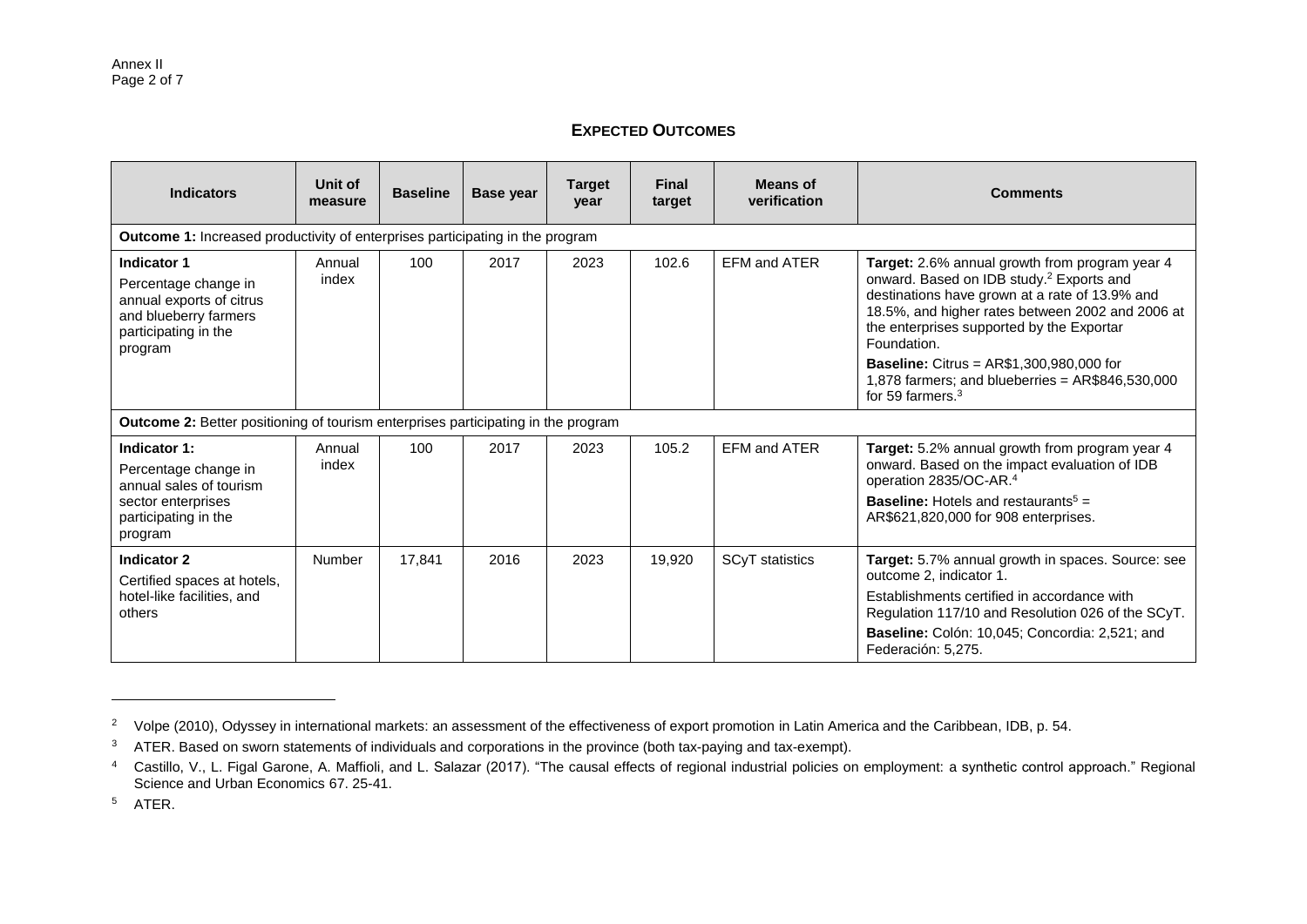| <b>Indicators</b>                                              | Unit of<br>measure | <b>Baseline</b> | Base year | <b>Target</b><br>year | <b>Final</b><br>target             | <b>Means of</b><br>verification                             | <b>Comments</b>                                                                                                                                                                                                                                                                                            |  |  |  |
|----------------------------------------------------------------|--------------------|-----------------|-----------|-----------------------|------------------------------------|-------------------------------------------------------------|------------------------------------------------------------------------------------------------------------------------------------------------------------------------------------------------------------------------------------------------------------------------------------------------------------|--|--|--|
| Outcome 3: Enhanced connectivity of the Salto Grande region    |                    |                 |           |                       |                                    |                                                             |                                                                                                                                                                                                                                                                                                            |  |  |  |
| Indicator 1:<br>Passengers arriving by air                     | Number             | 0               | 2017      | 2023                  | 45.000<br>annual<br>passenger<br>s | Statistics of the<br>Argentine Air<br>Navigation<br>Company | Target: Based on estimated demand of new<br>airport; optional link 6.                                                                                                                                                                                                                                      |  |  |  |
| Indicator 2:<br>Minutes of wait time at the<br>border facility | % change           | <b>ND</b>       | 2018      | 2023                  | 25%<br>reduction                   | Statistics from<br>oversight agencies                       | <b>Target:</b> The reduction in wait time achieved at the<br>Puerto Iguazú-Foz de Iguazú border crossing with<br>similar technology in March 2018 (National<br>Migration Office of Argentina).<br><b>Baseline:</b> To be determined prior to program<br>eligibility.<br>Contributes to CDR <sup>6</sup> 5. |  |  |  |

l

 $6$  CDR = country development result.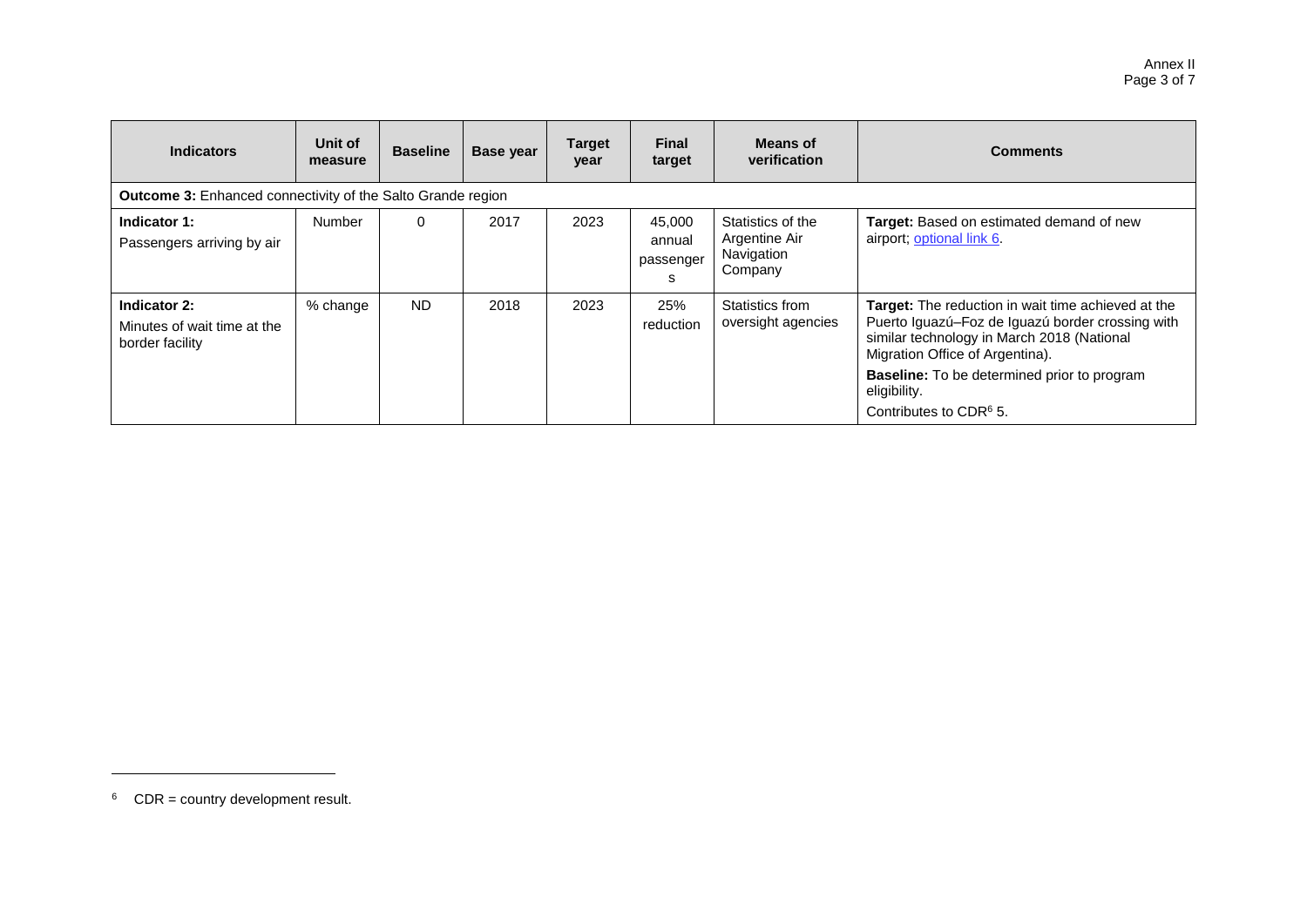**OUTPUTS**

|                                                                                                     | Unit of | Base-    | <b>Base</b> |                |                | Year     |   |              | <b>Final</b> | <b>Means of</b>                                                                                                                          |                                                                                                                   |          |          |   |   |          |             |                                     |                                                                                                                  |
|-----------------------------------------------------------------------------------------------------|---------|----------|-------------|----------------|----------------|----------|---|--------------|--------------|------------------------------------------------------------------------------------------------------------------------------------------|-------------------------------------------------------------------------------------------------------------------|----------|----------|---|---|----------|-------------|-------------------------------------|------------------------------------------------------------------------------------------------------------------|
| <b>Outputs</b>                                                                                      | measure | line     | year        | $\mathbf{1}$   | $\overline{2}$ | 3        | 4 | 5            | target       | verification                                                                                                                             | <b>Comments</b>                                                                                                   |          |          |   |   |          |             |                                     |                                                                                                                  |
| <b>Component 1</b>                                                                                  |         |          |             |                |                |          |   |              |              |                                                                                                                                          |                                                                                                                   |          |          |   |   |          |             |                                     |                                                                                                                  |
| Output 1:<br>Entre Ríos investment and<br>export promotion agency<br>formed.                        |         |          |             | 0              | 0              |          | 0 | 0            | 1            | Operations manual of<br>the agency,<br>organizational<br>structure, and<br>reassignment of staff<br>from the Department<br>of Production | The operational tools are in place<br>to meet its objective.<br>Contributes to CDR 25.                            |          |          |   |   |          |             |                                     |                                                                                                                  |
| Output 2:<br>Spots on the province's direct<br>trade missions abroad.                               | Number  | $\Omega$ | 2017        | 6              | 6              | 6        | 6 | 6            | 30           | Reports from<br>Department of<br>Production                                                                                              | Spots means staff and/or business<br>leaders receiving financing to<br>attend missions.<br>Contributes to CDR 22. |          |          |   |   |          |             |                                     |                                                                                                                  |
| Output 3:<br>Salto Grande regional brand<br>created.                                                |         |          |             |                |                |          |   |              |              |                                                                                                                                          |                                                                                                                   | $\Omega$ | $\Omega$ | 1 | 0 | $\Omega$ | $\mathbf 1$ | <b>Dissemination</b><br>instruments | The participatory design and<br>dissemination process has been<br>completed.<br>Contributes to auxiliary CDR 16. |
| Output 4:<br>Studies conducted to set<br>standards for local products to<br>use the regional brand. |         |          |             |                | $\Omega$       | $\Omega$ | 4 | 3            | 3            | 10                                                                                                                                       | Final report on each<br>study                                                                                     |          |          |   |   |          |             |                                     |                                                                                                                  |
| Output 5:<br>Regional brand dissemination<br>campaigns designed and<br>implemented.                 |         |          |             | $\mathbf 0$    | 0              | 1        | 1 | $\mathbf{1}$ | 3            | PEU report                                                                                                                               |                                                                                                                   |          |          |   |   |          |             |                                     |                                                                                                                  |
| Output 6:<br>Multisector fund up and<br>running.                                                    | Number  | $\Omega$ | 2017        | $\overline{1}$ | $\Omega$       | $\Omega$ | 0 | $\Omega$     | $\mathbf{1}$ | <b>Multisector Fund</b><br>operations manual                                                                                             | The fund has been designed and<br>implemented.                                                                    |          |          |   |   |          |             |                                     |                                                                                                                  |
| Output 7:<br>Campaign to promote<br>Multisector Fund instruments<br>conducted.                      |         |          |             | -1             | 1.             | 1        | 1 | $\Omega$     | 4            | PEU report                                                                                                                               | This program is for ongoing<br>promotion of business<br>development services.                                     |          |          |   |   |          |             |                                     |                                                                                                                  |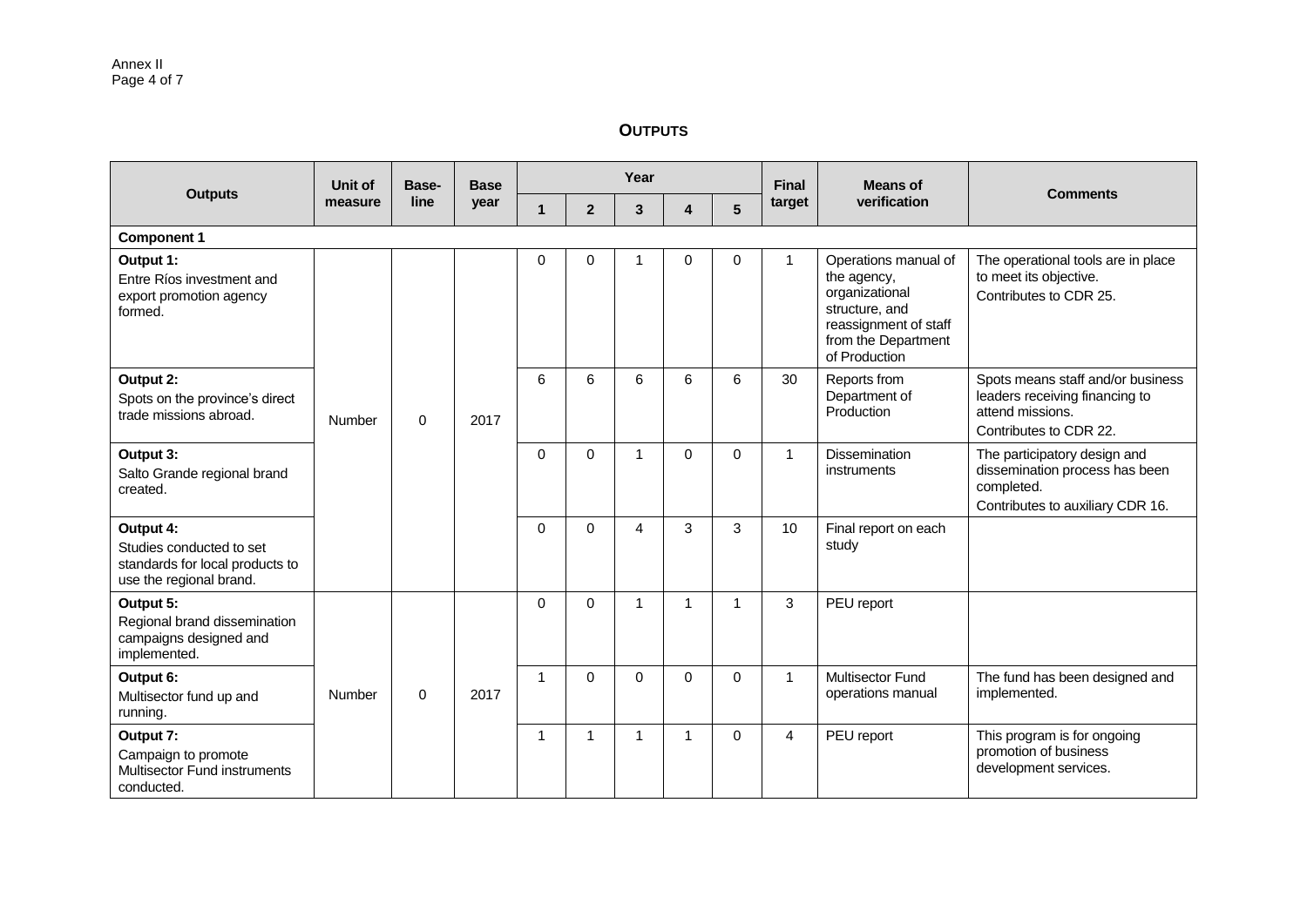|                                                                                                                  | Unit of | Base- | <b>Base</b> |          |                | Year           |                |             | <b>Final</b> | <b>Means of</b>                |                                                                           |
|------------------------------------------------------------------------------------------------------------------|---------|-------|-------------|----------|----------------|----------------|----------------|-------------|--------------|--------------------------------|---------------------------------------------------------------------------|
| <b>Outputs</b>                                                                                                   | measure | line  | year        | 1        | $\overline{2}$ | 3              | 4              | 5           | target       | verification                   | <b>Comments</b>                                                           |
| Output 8:<br>Statistical data platform for the<br>productive sector up and<br>running.                           |         |       |             | 0        | $\mathbf 0$    | 1              | 0              | $\mathbf 0$ | 1            | Online information             |                                                                           |
| Output 9:<br>Statistical data platform for<br>productive sector up and<br>running.                               |         |       |             | $\Omega$ | $\mathbf 0$    | 1              | $\Omega$       | 0           | 1            | system                         |                                                                           |
| Output 10:<br>Consulting engagement for<br>design of binational tourism<br>circuits completed.                   |         |       |             | $\Omega$ | $\Omega$       | 1              | 1              |             | 3            | Consultant's final             | <b>Binational tourism circuits</b><br>structured.                         |
| Output 11:<br>Consulting engagement for<br>evaluation of binational value<br>chains completed.                   |         |       |             | 0        | $\mathbf{1}$   | $\overline{2}$ | $\Omega$       | $\mathbf 0$ | 3            | report                         | Application of the IDB's value chain<br>risk methodology to three chains. |
| Output 12:<br>Technical and environmental<br>study completed for new<br>drilling of hot spring in<br>Federación. |         |       |             | 0        | $\mathbf 0$    | 1              | $\Omega$       | $\mathbf 0$ | $\mathbf{1}$ | Study final report             |                                                                           |
| Output 13:<br>Studies on hot springs<br>completed.                                                               |         |       |             | $\Omega$ | $\overline{c}$ | $\overline{2}$ | $\overline{2}$ | $\Omega$    | 6            | Final reports on each<br>study |                                                                           |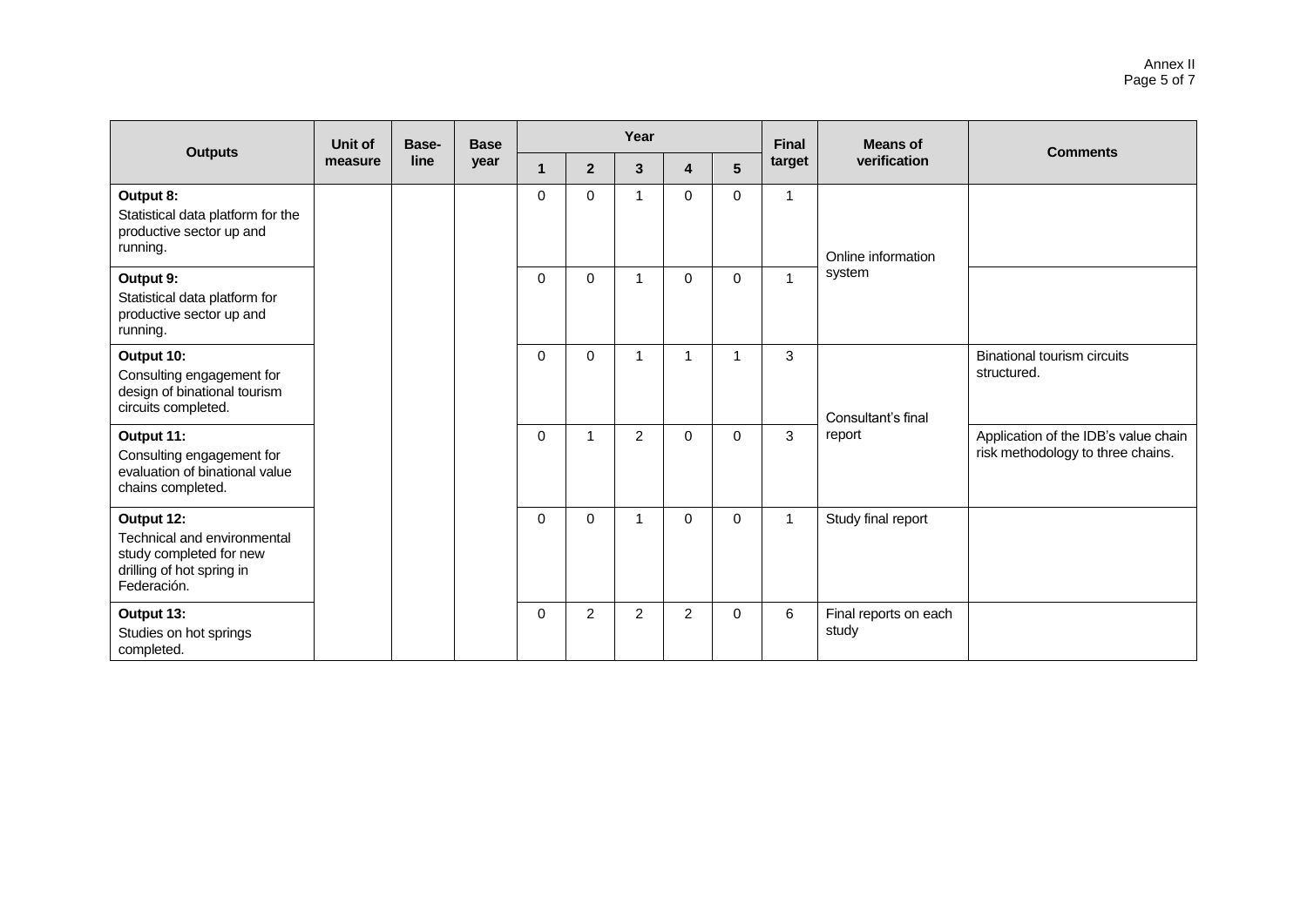#### Annex II Page 6 of 7

|                                                                                                                                                        | Unit of | Base-       | <b>Base</b> |              |                | Year        |          |          | Final        | <b>Means of</b>               |                                                                                                                                                                                                                                     |
|--------------------------------------------------------------------------------------------------------------------------------------------------------|---------|-------------|-------------|--------------|----------------|-------------|----------|----------|--------------|-------------------------------|-------------------------------------------------------------------------------------------------------------------------------------------------------------------------------------------------------------------------------------|
| <b>Outputs</b>                                                                                                                                         | measure | line        | year        | $\mathbf{1}$ | $\overline{2}$ | 3           | 4        | 5        | target       | verification                  | <b>Comments</b>                                                                                                                                                                                                                     |
| Output 14:<br>Technical and economic<br>viability study on public<br>transportation service between<br>tourist attractions in the region<br>completed. |         |             |             | $\mathbf 0$  | $\Omega$       | $\Omega$    | 1        | $\Omega$ | $\mathbf{1}$ | Study final report            |                                                                                                                                                                                                                                     |
| Output 15:<br>Training events for business<br>owners and employees in the<br>tourism and productive sectors<br>held.                                   | Number  | $\mathbf 0$ | 2017        | $\mathbf 0$  | 2              | 2           | 5        | 3        | 12           | Training program<br>curricula | Language training; product<br>development, use of tourism<br>business associations; therapeutic<br>use of hot springs; and preparation<br>of bids to attract international<br>events to the region. Projected<br>attendance is 900. |
| Output 16:<br>Equipment set for accessibility<br>of people with disabilities at<br>tourist attractions, installed.                                     |         |             |             | $\mathbf 0$  | 1              | $\mathbf 1$ | 1        | 0        | 3            | PEU report                    | One set per department;<br>composition to be determined<br>during program execution.                                                                                                                                                |
| Output 17:<br>Tourism signage and signaling<br>installed for the Salto Grande<br>region.                                                               |         |             |             | 52           | 85             | 85          | 85       | 85       | 392          |                               |                                                                                                                                                                                                                                     |
| Output 18:<br>Tourist information centers and<br>mobile equipment installed.                                                                           |         |             |             | 0            | 2              | $\mathbf 1$ | $\Omega$ | $\Omega$ | 3            |                               |                                                                                                                                                                                                                                     |
| <b>Component 2</b>                                                                                                                                     |         |             |             |              |                |             |          |          |              |                               |                                                                                                                                                                                                                                     |
| Output 1:<br>Comodoro Pierrestegui Airport<br>in operation.                                                                                            | Number  | $\mathbf 0$ | 2017        | $\mathbf 0$  | 1              | $\mathbf 0$ | $\Omega$ | 0        | $\mathbf{1}$ | Works certificates            | Meets international airport<br>standards for commercial<br>passenger flights.<br>Contributes to auxiliary CDR 10.                                                                                                                   |
| Output 2:<br>Feasibility study for a bridge for<br>local traffic between Concordia<br>and Salto completed.                                             |         |             |             | $\Omega$     | $\Omega$       | $\mathbf 1$ | $\Omega$ | 0        | $\mathbf{1}$ | Study final report            |                                                                                                                                                                                                                                     |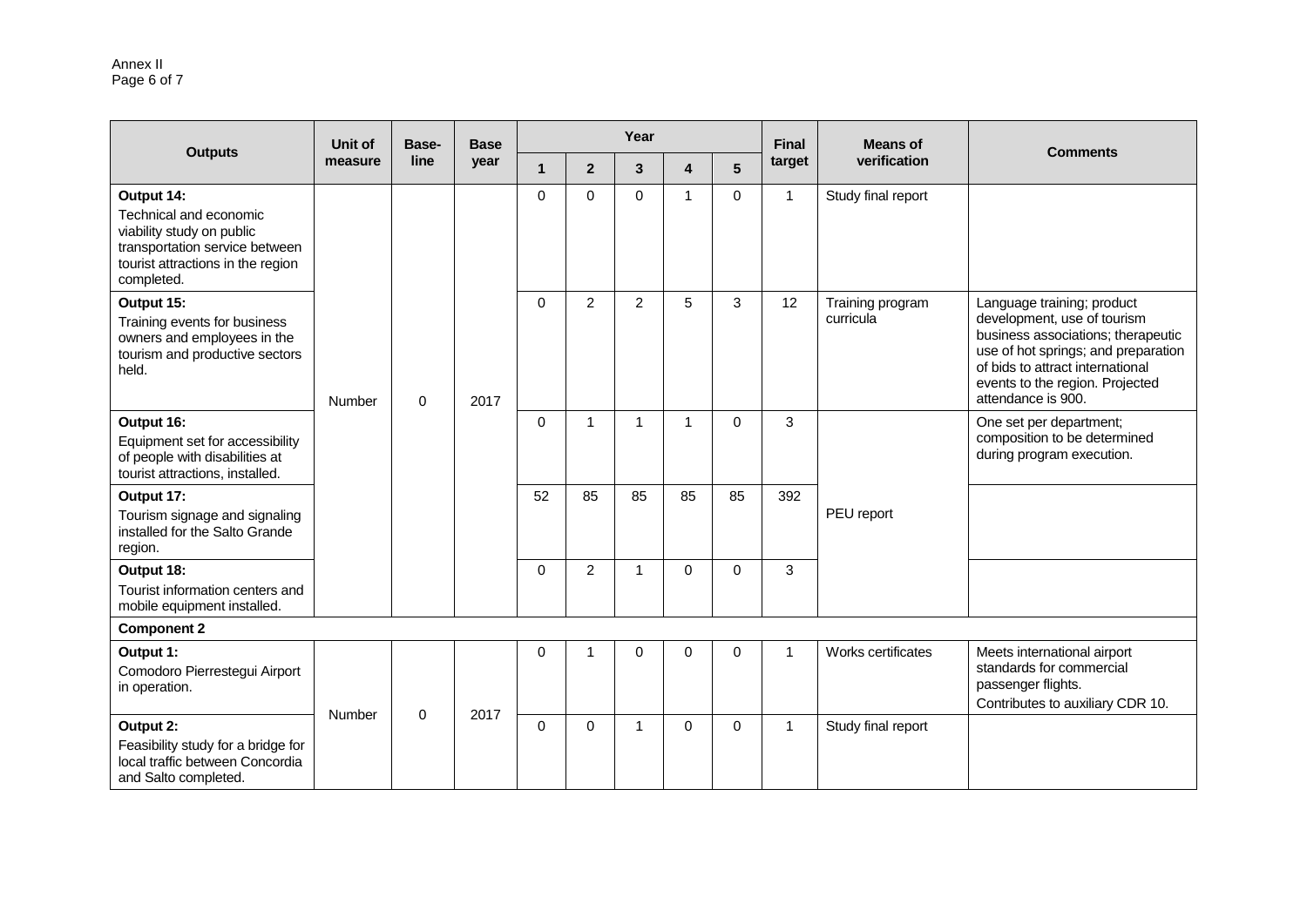|                                                                                                               | Unit of | Base-    | <b>Base</b> | Year     |                |             |          |                 | <b>Final</b> | <b>Means of</b>                                       |                                                                                                  |  |                                                      |
|---------------------------------------------------------------------------------------------------------------|---------|----------|-------------|----------|----------------|-------------|----------|-----------------|--------------|-------------------------------------------------------|--------------------------------------------------------------------------------------------------|--|------------------------------------------------------|
| <b>Outputs</b>                                                                                                | measure | line     | year        |          | $\overline{2}$ | 3           |          | $5\phantom{.0}$ | target       | verification                                          | <b>Comments</b>                                                                                  |  |                                                      |
| <b>Component 3</b>                                                                                            |         |          |             |          |                |             |          |                 |              |                                                       |                                                                                                  |  |                                                      |
| Output 1:<br>Local border traffic (TVF) card<br>system implemented.                                           |         |          |             | 0        | $\mathbf 0$    |             | 0        | 0               | 1            |                                                       | TVF system implemented, and<br>awareness campaign conducted.<br>Contributes to auxiliary CDR 26. |  |                                                      |
| Output 2:<br>Border facilitation card (TFF)<br>system for tourism<br>transportation operators<br>implemented. |         |          |             |          |                | $\Omega$    | 0        | $\mathbf 0$     |              | 0                                                     | 1                                                                                                |  | TFF implemented.<br>Contributes to auxiliary CDR 26. |
| Output 3:<br>Technological equipment at the<br>border facility up and running.                                |         |          |             | $\Omega$ | $\Omega$       |             | $\Omega$ | 0               | 1            | Report of the PEU                                     | Contributes to auxiliary CDR 26.                                                                 |  |                                                      |
| Output 4:<br>Signage and signaling to guide<br>users at the border facility<br>installed.                     | Number  | $\Omega$ | 2017        | $\Omega$ | $\Omega$       |             | $\Omega$ | $\Omega$        | 1            | and the National<br><b>Border Technical</b><br>Office |                                                                                                  |  |                                                      |
| Output 5:<br>Furnishings for checkpoint<br>booths and central building<br>installed.                          |         |          |             | $\Omega$ | $\mathbf 0$    |             | $\Omega$ | 0               | 1            |                                                       |                                                                                                  |  |                                                      |
| Output 6:<br>Feasibility study for a private<br>business project with a free<br>trade area completed.         |         |          |             | $\Omega$ | 1              | $\mathbf 0$ | $\Omega$ | $\mathbf 0$     | 1            |                                                       |                                                                                                  |  |                                                      |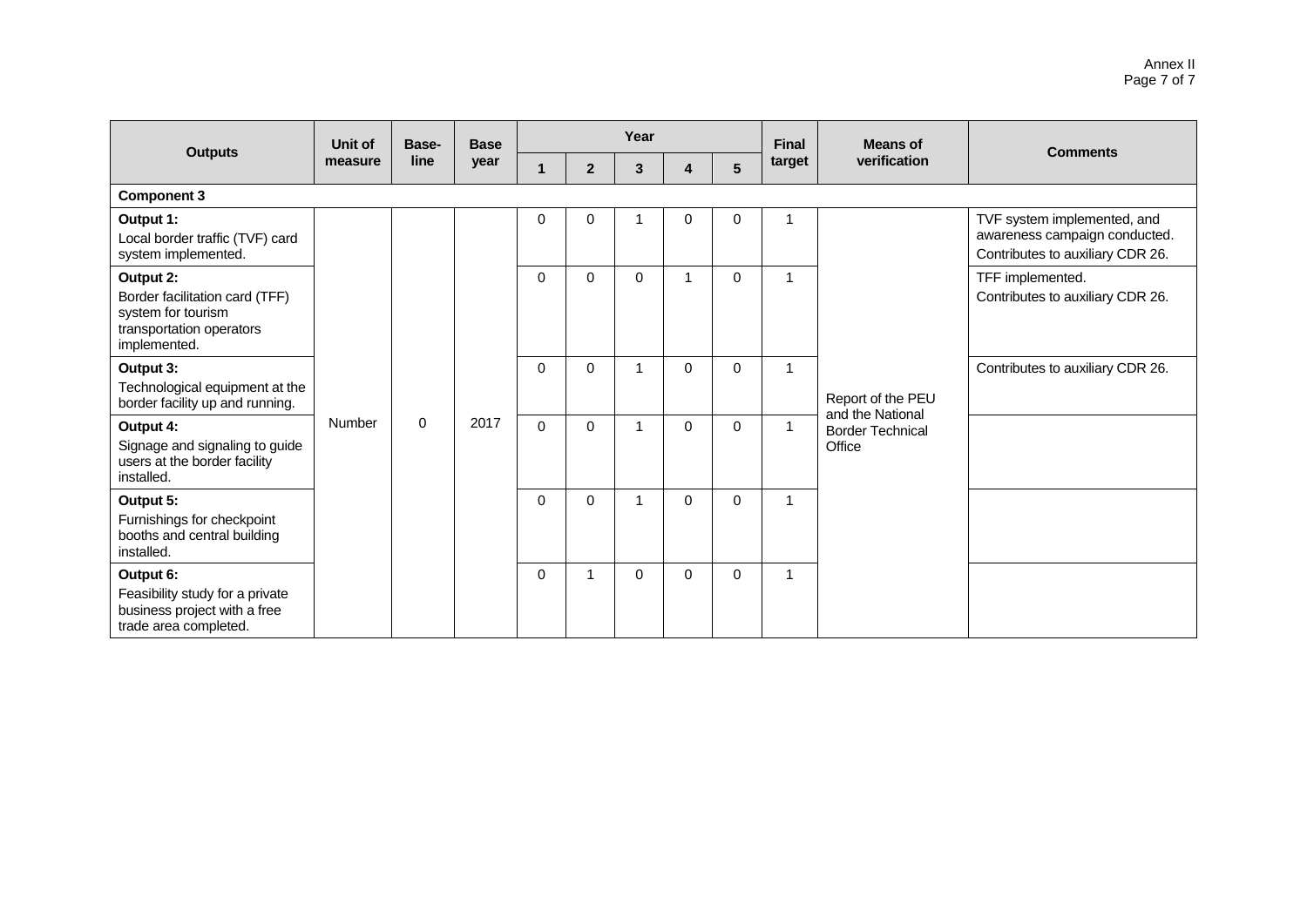#### **FIDUCIARY AGREEMENTS AND REQUIREMENTS**

| Country:                 | Argentina                                                                                   |
|--------------------------|---------------------------------------------------------------------------------------------|
| Program number:          | RG-L1126                                                                                    |
| Program name:            | Development and Integration Program of the Salto Grande<br>Region                           |
| <b>Executing agency:</b> | Ministry of Planning, Infrastructure, and Services of the<br>Province of Entre Ríos (MPIyS) |
| <b>Fiduciary team:</b>   | Roberto Laguado and Juan Carlos Lazo (FMP/CAR)                                              |

## **I. EXECUTIVE SUMMARY**

- 1.1 The Bank analyzed the executing agency's institutional capacity using the Institutional Capacity Assessment System (ICAS) report, which, in combination with recent experience in executing Bank operations, yielded a "medium" level of risk.
- 1.2 The borrower for the operation will be the Province of Entre Ríos, and the executing agency will be the Ministry of Planning, Infrastructure, and Services of the Province of Entre Ríos (MPIyS), which will execute the program activities through its technical, administrative, and operational units in accordance with its organizational structure and the roles assigned to each under current laws and regulations, and specifically through a provincial program execution unit (PEU) with the necessary management, fiduciary, technical, and socioenvironmental team for the program. The MPIyS has fiduciary experience as a subexecuting agency on Bank-financed programs. To bridge the gaps identified, the MPIyS will be supported by its General Directorate of Financing for Public Investment (DGFPIP), and the PEU will be strengthened by hiring consultants and training its staff.

## **II. FIDUCIARY CONTEXT OF THE EXECUTING AGENCY**

2.1 The PEU was established by Executive Decree 3016/01, to unify all ministerial executing agencies involved in executing programs with national and international financing. Under Article 1 of its General Regulations (Decree 3016/01), the PEU's mission is "to deal with all matters related to coordination, supervision, and implementation of provincial programs financed by the International Bank for Reconstruction and Development (IBRD), the Inter-American Development Bank (IDB), the National Treasury and/or other providers of loans or grants, and to manage the relationship between the provincial government and such agencies." Article 2 adds: "to design, implement, supervise, and oversee execution, and administer programs with national and international financing for investment, construction, reform, and improvement in the Province of Entre Ríos."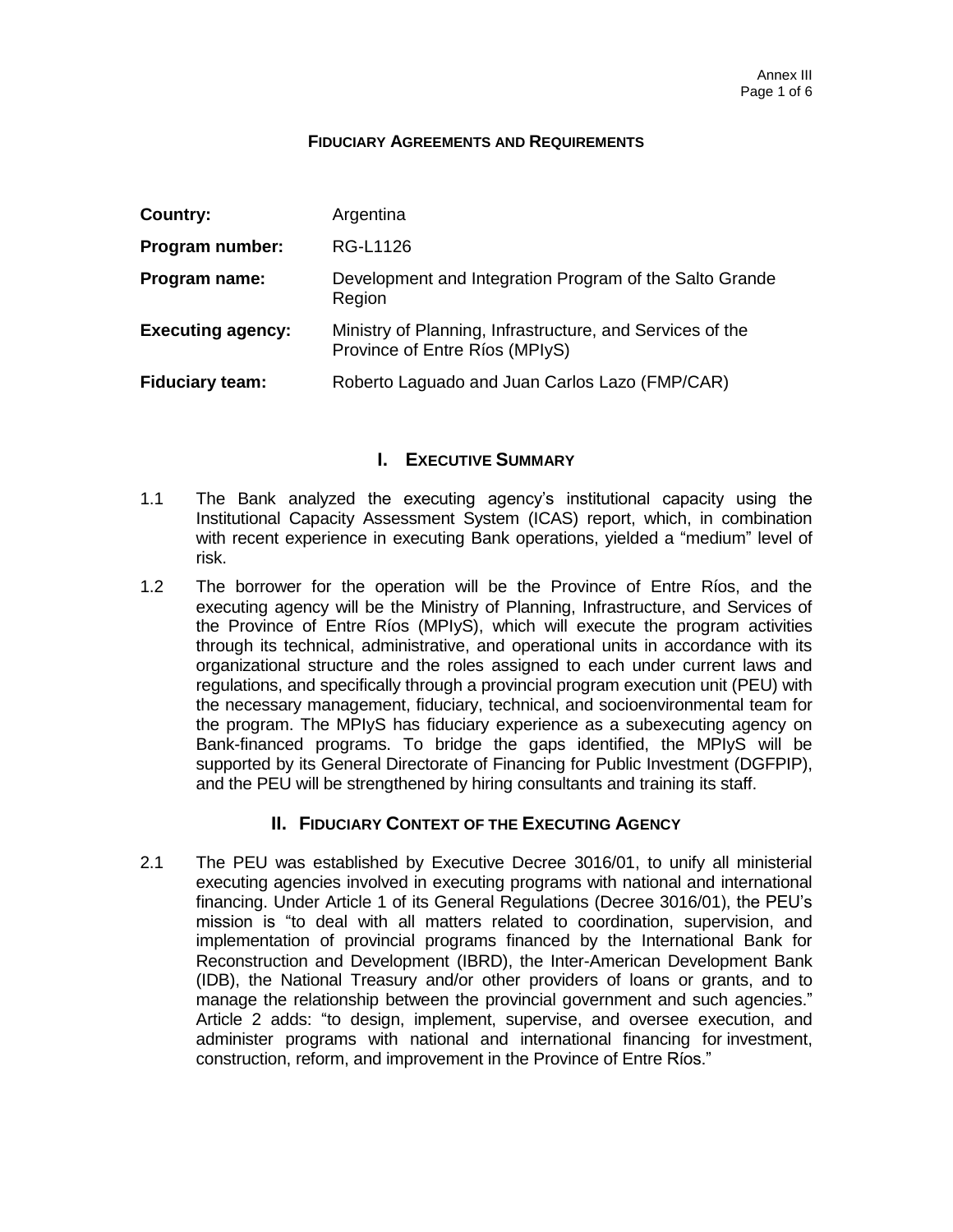## **III. FIDUCIARY RISK EVALUATION AND MITIGATION MEASURES**

3.1 The ICAS analysis of the PEU at the MPIyS, in combination with recent experience in executing Bank operations, yielded a "medium" level of risk. The identified risk was the lack of experience with the Bank's procurement procedures, which could lead to delays in program execution. The mitigation measures are: (i) to formalize mechanisms or procedures for monitoring and supervision in line with the commitments and objectives of the plans and programs; (ii) to review and improve fiduciary processes, in order to make them more nimble; (iii) to strengthen the PEU with procurement and financial specialists and targeted training in those areas; and (iv) to update and/or develop the appropriate manuals for effective operation.

## **IV. AGREEMENTS AND REQUIREMENTS FOR PROCUREMENT EXECUTION**

- 4.1 The fiduciary agreements and requirements for procurement set forth the provisions applicable to execution of all program procurement processes.
- 4.2 **Recognition of expenditures.** The Bank may retroactively finance, as a charge against the loan proceeds, up to US\$100,000 (0.2% of the proposed loan amount) in eligible expenditures incurred by the borrower prior to the loan approval date, provided that requirements substantially similar to those established in the loan contract have been met. Such expenditures must have been incurred on or after the project profile approval date of 6 July 2018, but under no circumstances more than 18 months prior to the loan approval date. The design activities eligible for retroactive financing are associated with: (i) the profile of crossborder traffic at the Concordia-Salto border facility; and (ii) gathering of information on the productive and tourism sectors in Colón, Concordia, and Federación (Components 1 and 3).

## **A. Procurement execution**

- 4.3 Procurement will be conducted in accordance with the Policies for the Procurement of Goods and Works Financed by the IDB (document GN-2349-9) of April 2011 and the Policies for the Selection and Contracting of Consultants Financed by the IDB (document GN-2350-9) of April 2011.
- 4.4 Among the country subsystems approved by the Bank, the reporting system will be used.
	- (i) **Procurement of works, goods, and nonconsulting services.**  Contracts for works, goods, and nonconsulting services<sup>1</sup> generated under the program and subject to international competitive bidding (ICB) will be executed using the standard bidding documents issued by the Bank. Bidding processes subject to national competitive bidding (NCB) will be executed using national bidding documents agreed upon with the Bank. The program's sector specialist will be responsible for reviewing the technical specifications for procurement processes during the preparation of selection processes.
	- (ii) **Selection and contracting of consultants.** Contracts for consulting services generated under the program will be executed using the

<sup>1</sup> Document GN-2349-9, paragraph 1.1: Nonconsulting services are treated as goods.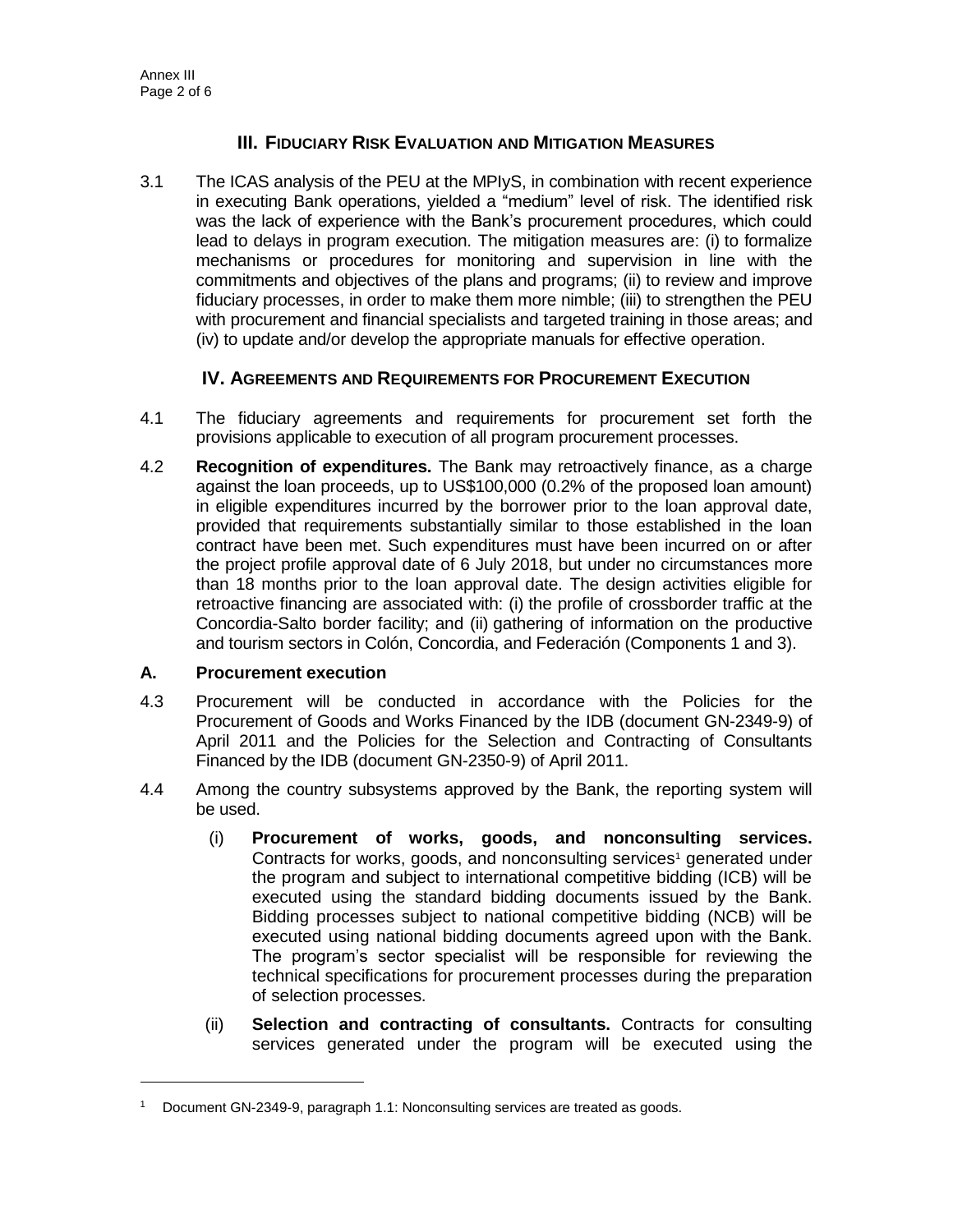standard request for proposals issued by the Bank. The program's sector specialist will be responsible for reviewing the terms of reference for the contracting of consulting services.

(iii) **Selection of individual consultants.** Individual consultants will be selected on the basis of their qualifications to perform the work and through competitive processes, specifically, a comparison of the qualifications of at least three candidates. The program's sector specialist will be responsible for reviewing the terms of reference for the contracting of consulting services.

|                   | <b>Works</b>               |                 |                  | <b>Goods</b>              | <b>Consulting services</b> |                                 |                                       |
|-------------------|----------------------------|-----------------|------------------|---------------------------|----------------------------|---------------------------------|---------------------------------------|
| <b>ICB</b>        | <b>NCB</b>                 | <b>Shopping</b> | <b>ICB</b>       | <b>NCB</b>                | <b>Shopping</b>            | Inter-<br>national<br>publicity | <b>Short list</b><br>100%<br>national |
| $\geq$ 25,000,000 | $<$ 25,000,000<br>>350,000 | $<$ 350,000     | $\geq 1,500,000$ | $<$ 1,500,000<br>>100,000 | $<$ 100,000                | >200,000                        | $\leq 1,000,000$                      |

## **Table 4.1. Thresholds for ICB and international short list**

#### **B. Main procurements**

| <b>Activity</b>                                                                           | <b>Type of bidding</b><br><b>process</b> | <b>Estimated date</b> | <b>Estimated</b><br>amount (US\$) |
|-------------------------------------------------------------------------------------------|------------------------------------------|-----------------------|-----------------------------------|
| <b>Works</b>                                                                              |                                          |                       |                                   |
| Design and construction for reconditioning of<br>Comodoro Pierrestegui Airport            | <b>ICB</b>                               | 2019                  | 36,300,000                        |
| Supervision of construction works                                                         | QCBS                                     | 2019                  | 1,500,000                         |
| Integrated surveillance system                                                            | <b>ICB</b>                               | 2021                  | 490,000                           |
| Scanners for national identification documents with<br>facial and fingerprint recognition | <b>ICB</b>                               | 2021                  | 600,000                           |
| Tourist information centers and related services<br>(multiple centers)                    | Shopping                                 | 2019                  | 500,000                           |
| Tourism and roadway signage and signals                                                   | Shopping                                 | 2019                  | 760,000                           |
| Implementation and promotion of the export and<br>investment agency                       | QCBS                                     | 2020                  | 250,000                           |
| Feasibility study for a bridge for local traffic between<br>Concordia and Salto           | QCBS                                     | 2020                  | 200,000                           |

#### **Table 4.2. Type of bidding process and amounts**

#### **C. Procurement supervision**

4.5 Procurement process will be supervised as indicated in the procurement plan [\(required link](http://idbdocs.iadb.org/wsdocs/getDocument.aspx?DOCNUM=EZSHARE-567986568-23) 4) and generally on an ex ante basis with the exception of processes involving the shopping method, consulting firms selected on the basis of qualifications, and individual consultants, which will be subject to ex post review.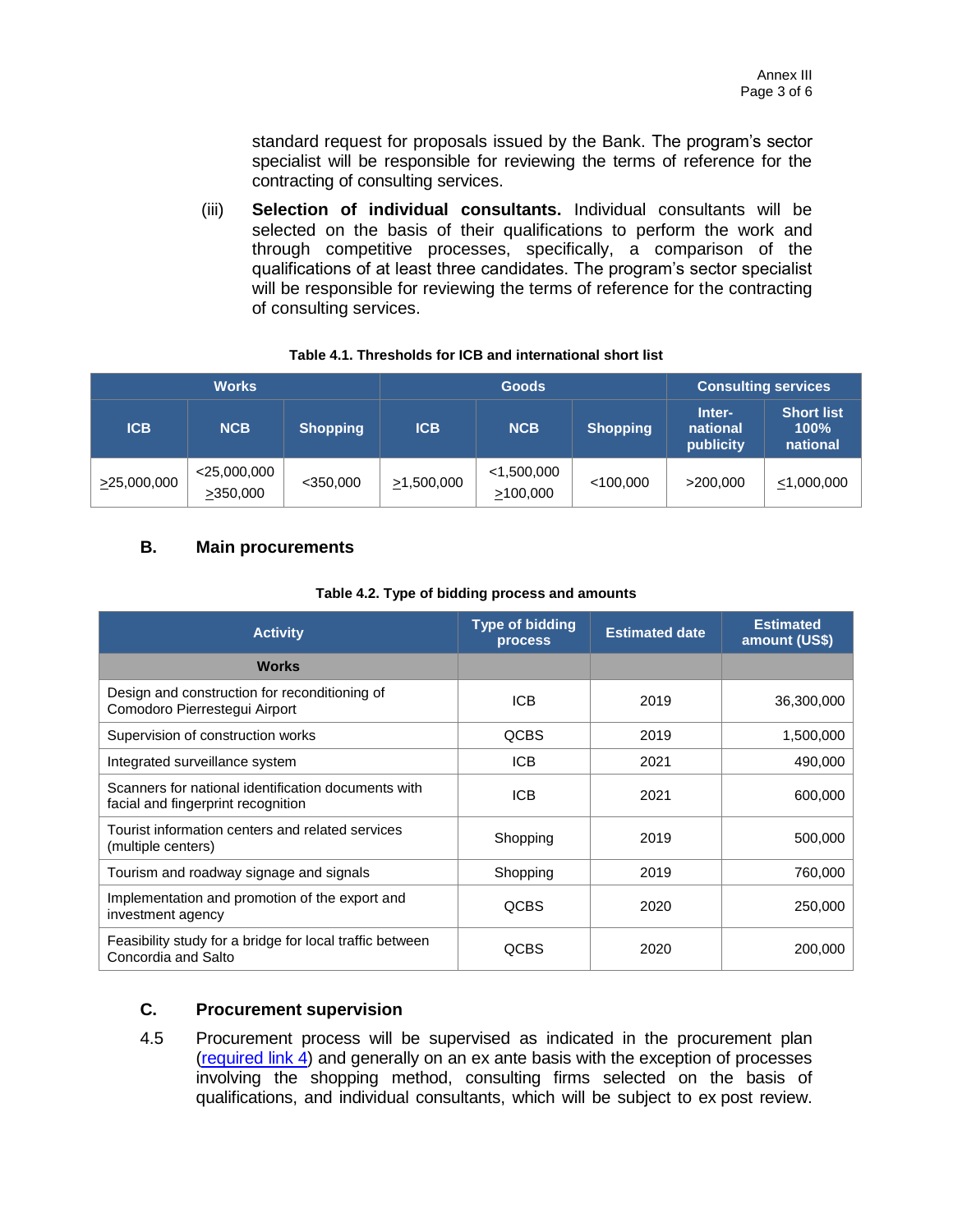Ex post review visits will be conducted every 12 months. Ex post review reports will include at least one physical inspection visit selected from among the procurement processes subject to ex post review. At least 10% of the contracts reviewed will be physically inspected during the program.

4.6 The threshold amounts for ex post review are based on the MPIyS's fiduciary capacity for execution as examined during the design of the operation, and may be modified by the Bank in response to changes in such capacity.

| <b>Works</b>  | <b>Goods</b> | <b>Consulting</b><br><b>services</b> | <b>Individual</b><br>consulting services |  |
|---------------|--------------|--------------------------------------|------------------------------------------|--|
| $<$ 4,000,000 | $<$ 300,000  | $<$ 200,000                          | $<$ 50,000                               |  |

#### **Table 4.3. Thresholds for ex post review (US\$)**

## **D. Special provisions**

4.7 **Mechanisms for prevention of prohibited practices.** The provisions of documents GN-2349-9 and GN-2350-9 related to prohibited practices (lists of companies and individuals ineligible to work with multilateral agencies) will be applicable.

## **E. Records and files**

4.8 Documentation on procurement process will be kept at the offices of the PEU/MPIyS as the entity responsible for program procurement. For ex post reviews, records and files of all documentation generated by procurement processes will be kept duly organized, labeled, and updated.

## **V. FINANCIAL MANAGEMENT**

5.1 The Financial Management Guidelines for IDB-financed Projects (document OP-273-6) and the Operational Guidelines for Financial Management of IDBfinanced Projects (document OP-274-2) will be applicable.

#### **A. Programming and budget**

5.2 The executing agency's budget has programmatic line items and others based on the purpose of the expenditure (principal items). Based on their economic nature, the line items are current expenditures, capital expenditures, and short-term financial instruments. Budgetary allocations must be planned to ensure that the operation is executed within the established time frame.

#### **B. Disbursement and cash management**

- 5.3 Disbursements will be made in accordance with a detailed financial plan, based on the program's actual liquidity needs.
- 5.4 The PEU will manage the separate bank accounts opened exclusively for management of the loan proceeds at Banco de la Provincia de Entre Ríos. It will also be responsible for monitoring the balances of the special accounts in U.S. dollars on a monthly basis and reconciling the program's bank accounts.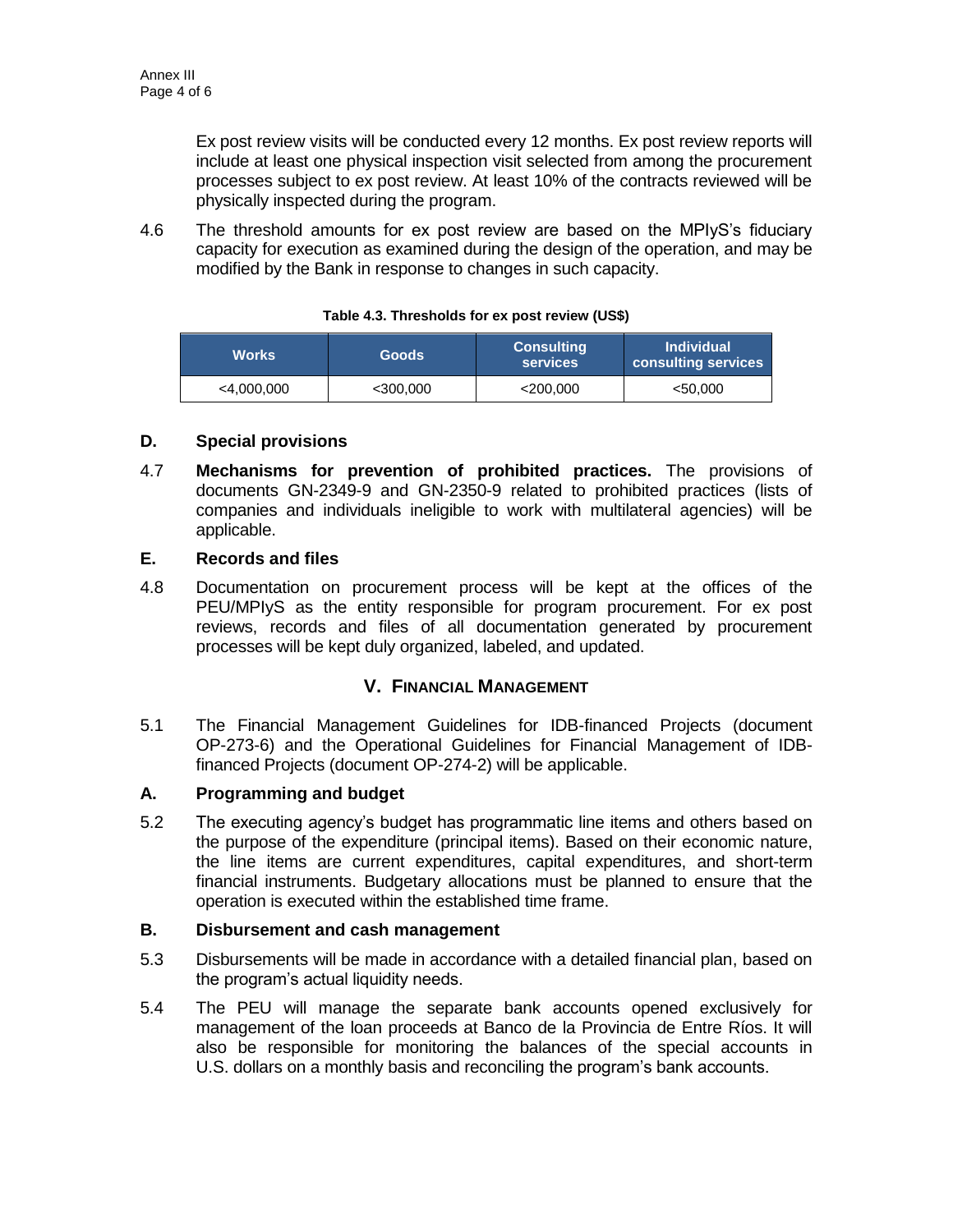- 5.5 The Bank will encourage the PEU to migrate to using the IDB's Web-based e-Disbursements system for electronic preparation and submittal of disbursement requests to the Bank. This lowers transaction costs and allows the Bank to review and process such requests remotely.
- 5.6 Disbursements will be made using the advance of funds modality in accordance with the financial plan covering a maximum of 180 days, and will be accounted for when expenditures have reached at least 80%. The disbursement request form, execution status, and financial plan for the next 180 days will be used for disbursement requests. No supporting documentation for expenditures or payments made is required for accountability reporting, but this does not indicate Bank approval of expenditures incurred. The original supporting documentation for expenditures will be available for review by the Bank upon request.

## **C. Accounting, information systems, and reporting**

- 5.7 The PEU uses UEPE $X^2$  as its financial management system, which allows it to identify the program funds as well as sources of financing. The UEPEX system classifies program investments by category in the expenditure matrix, in accordance with the chart of accounts approved by the Bank. Accounting will be on a cash basis, and International Financial Reporting Standards will be used, as applicable, in accordance with established national criteria. The required financial reports are: (i) a financial plan for up to 180 days after the request for advance of funds; (ii) the program's audited financial statements; and (iii) other reports requested by the fiduciary specialists.
- 5.8 The exchange rate in effect on the date of conversion of the currency of approval or currency of disbursement to the local currency of the borrower's country will be used for accountability reporting on the loan proceeds: Article 4.10(b)(i).
- 5.9 For disbursements in any currency other than U.S. dollars or Argentine pesos: in cases of direct payment and letter of credit guarantee reimbursement, the equivalency to the loan currency will be set according the amount actually disbursed by the IDB.

#### **D. Internal control and internal audit**

- 5.10 The accountants appointed by the Office of the Comptroller General of the Province of Entre Ríos will be responsible for internal audit of the PEU. Their duties include a broad range of control activities, which may be even broader than internal auditing, because they are involved both on an ex post basis and in activities related to accounting and financial management.
- 5.11 Their responsibilities are governed by Resolution 14 of the Office of the Comptroller General of the Province of Entre Ríos and are as follows: (i) preemptively intervene in expenditure processing; (ii) sign or intervene in payment orders on the general treasury or the treasuries of entities or jurisdictions; (iii) analyze administrative acts that affect budgeting, finances, and/or assets in terms of the jurisdiction or entity in question, and issue observations or notices accordingly; and (iv) periodically verify transactions recorded in the budgetary and

<sup>2</sup> [https://dgsiaf.mecon.gov.ar/uepex/.](https://dgsiaf.mecon.gov.ar/uepex/)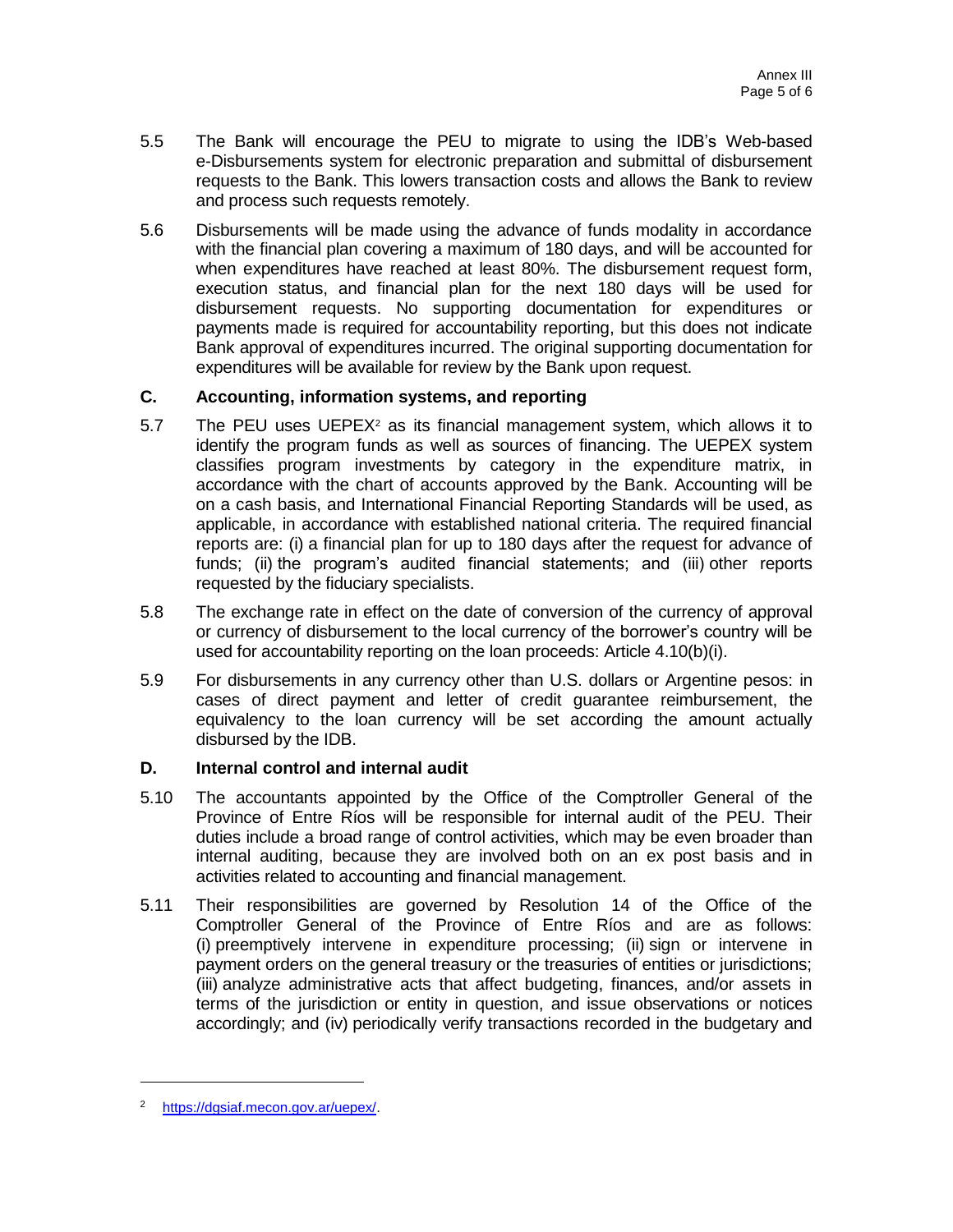financial accounting system, ensuring that records are complete and match the supporting documentation.

5.12 Even though the activities do not strictly reflect the ICAS method of analysis, the internal control system does not carry relevancy risks.

## **E. External control: external financial audit and reports on programs**

5.13 The Audit Office of the Province of Entre Ríos has not yet been authorized to audit Bank-financed operations. As a result, and for the sake of flexibility in commissioning the audit of the operation, the option of several different institutions eligible to audit Bank-financed operations will be kept open. When the time comes to begin the procurement process, the executing agency will ask the Bank for a short list of institutions that may be invited to participate.

## **F. Financial supervision plan**

5.14 The initial supervision plan is based on risk and fiduciary capacity assessments conducted in accordance with the program's onsite and desk reviews, including the scope of operational, financial and accounting, and compliance and legality actions, and their frequency and responsible parties. An annual financial inspection visit is planned. Disbursements will be subject to ex post review.

#### **G. Execution mechanism**

- 5.15 The MPIyS will be responsible for program execution and will execute program activities through a PEU. The specific responsibilities for each area will be specified in detail in the program Operating Regulations [\(optional link 7\)](http://idbdocs.iadb.org/wsdocs/getDocument.aspx?DOCNUM=EZSHARE-567986568-13). The Operating Regulations will specify the parties responsible for planning and fiduciary management, and will redesign procurement and financial flowcharts (e.g., management of revolving funds) and provide training on contracting independent audit firms.
- 5.16 Support on fiduciary issues will be important, primarily from the General Directorate of Financing for Public Investment (DGFPIP) and General Directorate of Works Inspection and Oversight (DGFyCO), which have extensive experience executing Bank resources. This support will be clearly specified in the program Operating Regulations [\(optional](http://idbdocs.iadb.org/wsdocs/getDocument.aspx?DOCNUM=EZSHARE-567986568-13) link 7).